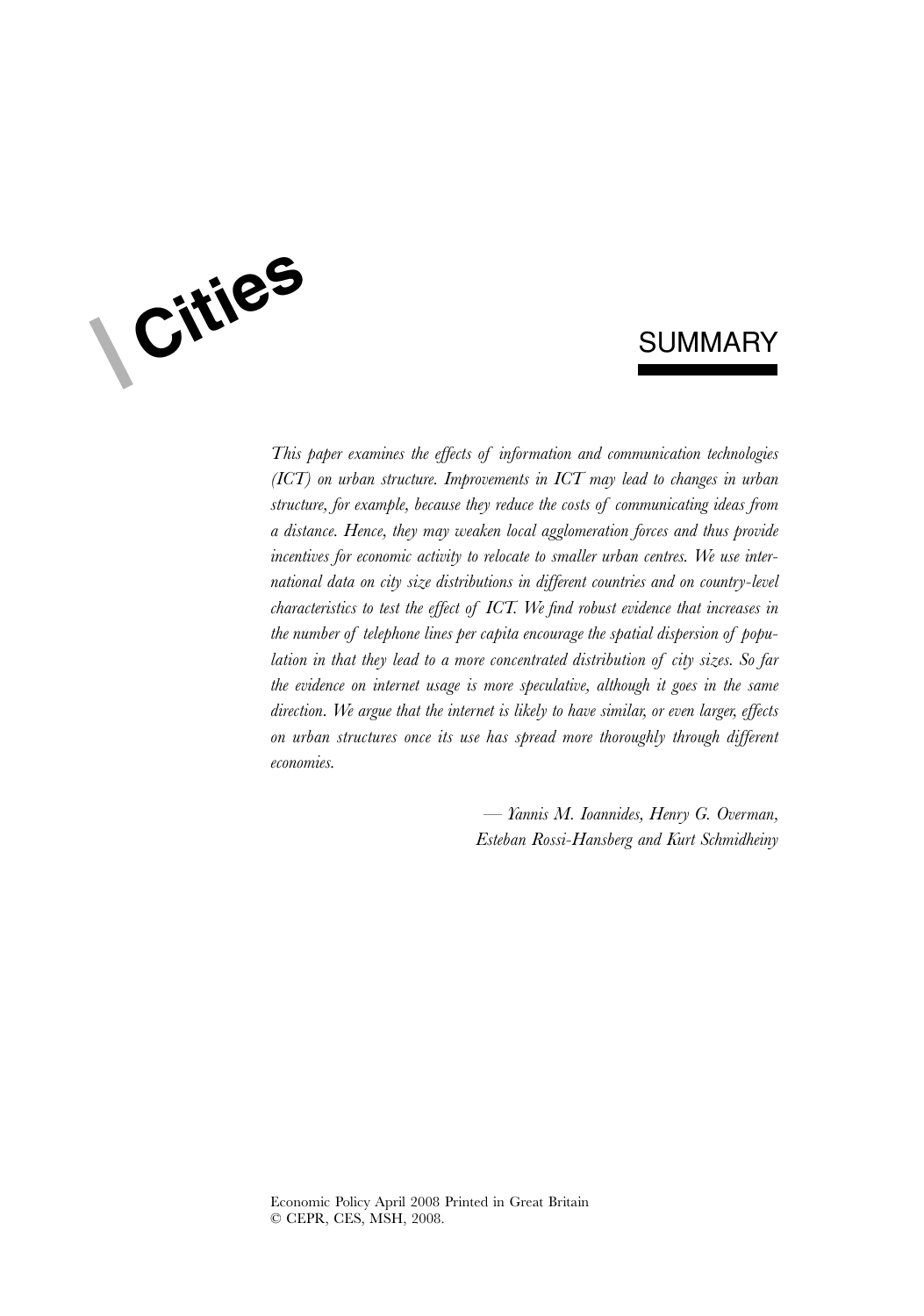# **The effect of information and communication technologies on urban structure**

### Yannis M. Ioannides, Henry G. Overman, Esteban Rossi-Hansberg and Kurt Schmidheiny

Tufts University; London School of Economics; Princeton University; Universitat Pompeu Fabra

#### **1. INTRODUCTION**

The geographic concentration of economic activity occurs because transport costs for goods, people and ideas give individuals and organizations incentives to locate close to each other. If such costs did not exist economic activity would tend to spread evenly over space. Historically all of these transport costs have been falling. For example, the steam engine, railways, the combustion engine and the use of containers for transportation

This paper was presented at the 46th Panel Meeting of *Economic Policy* in Lisbon, October 2007. Thanks go to Kwok Song Too for data, and to Filipe Lage de Sousa, Kay Shan and Stefanie Sieber for research assistance. Comments by Marcus Berliant, Antonio Ciccone, Anna Hardman, Vernon Henderson, Soks Kim, Jed Kolko, Diego Puga, Will Strange, Ping Wang and Zhu Wang, and other participants at presentations at Athens University of Economics and Business, University of Helsinki, University College London, Washington University in Saint Louis, Universitat Pompeu Fabra, Kansas City Federal Reserve Bank, and the International Workshop on 'Agglomeration and Growth in Knowledge-based Societies' in Kiel are gratefully acknowledged. Last but not least, Philippe Martin, the editor in charge and three referees made unusually generous and very perceptive comments on all aspects of the paper. We thank them as well as the Panel members and other participants at the Lisbon meeting. Kurt Schmidheiny thanks the Swiss National Science Foundation (grant PA001-105026) and the Spanish Ministry of Education and Science (Ramón y Cajal Fellowship and grant SEJ2007-64340/ECON) for their support.

The Managing Editor in charge of this paper was Philippe Martin.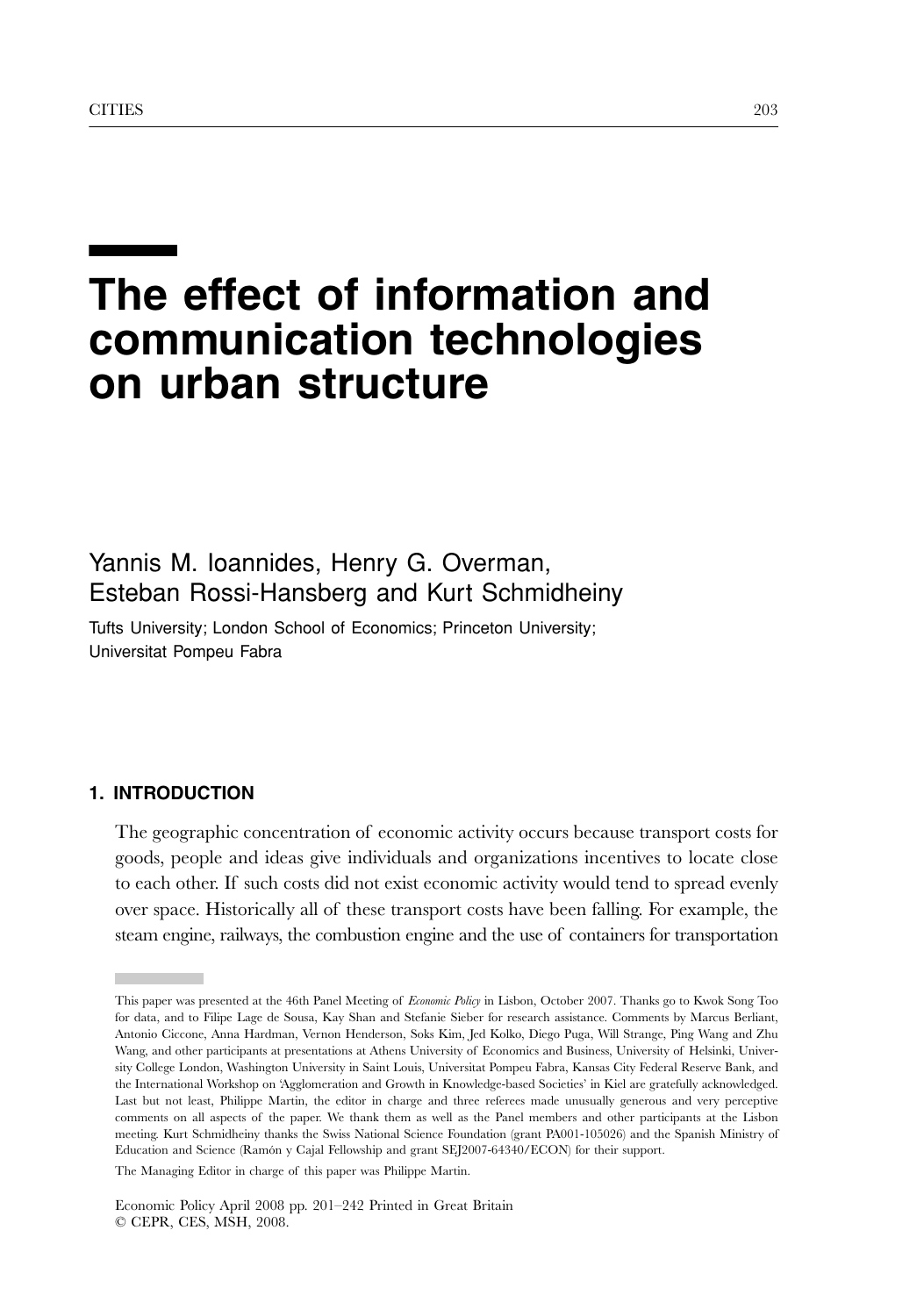have all worked to reduce the cost of shipping goods, while the automobile, commuter railways and the airplane have performed a similar role for the cost of moving people. More recently, new information and communication technologies (ICT) have also significantly reduced the cost of transmitting and communicating information over both long and short distances. Such changes could lead us to predict the death of distance. That is, to suggest that location will no longer matter and that economic activity will, in the near future, be evenly distributed across space. This paper is concerned with one particular aspect of this prediction: the impact that less costly communication and transmission of information might have on the urban structure and the spatial distribution of economic activity.

Two innovations in the twentieth century have changed dramatically the cost of communicating and transmitting information. The first is the widespread adoption of telephony (first fixed line, then mobile), which made possible oral communication over long distances. The second main innovation is the internet and e-mail, which has played a similar role for written documents, voice and images. Both these technologies may require substantial upfront fixed investments, but once made they essentially eliminate the link between the cost of communication and the distance between locations.

What are the implications of these changes in ICT for urban structure and the distribution of economic activity in space? This paper provides a partial answer to this question. We begin with a brief description of the adoption path for a number of recent ICT innovations before turning to consider in more detail the ways in which ICT might affect urban structure. We next present the main theoretical argument and identification strategy. Our model suggests that improvements in ICT will increase the dispersion of economic activity across cities. That is, it will make city sizes more uniform. In the empirical section, we test this prediction using cross-country data and find empirical support for this conclusion. A concluding section spells out a number of policy implications.

#### **2. ICT AND URBAN STRUCTURE**

Changes in ICT are very clear in the data, especially if we focus on technology adoption. Figure 1 presents the number of cars, phone lines, mobile phones, and personal computers during the last five decades, using Comin and Hobijin's 'Historical Cross-Country Technological Adoption Dataset' (2004). The adoption of the telephone was well under way by the 1950s. By the end of the 1990s, the number of telephone lines exceeded 150 million in both Europe and the United States. In contrast, changes in personal computers are all concentrated in the 1980s and 1990s. The United States went from less than 5 million computers in the early 1980s to more than 140 million computers in the late 1990s. This is a remarkable change that is likely to have very important effects. The data show a similar pattern for the EU that went from less than 5 million personal computers to 100 million in the late 1990s. The EU and the United States have also experienced similar dramatic changes in the use of mobile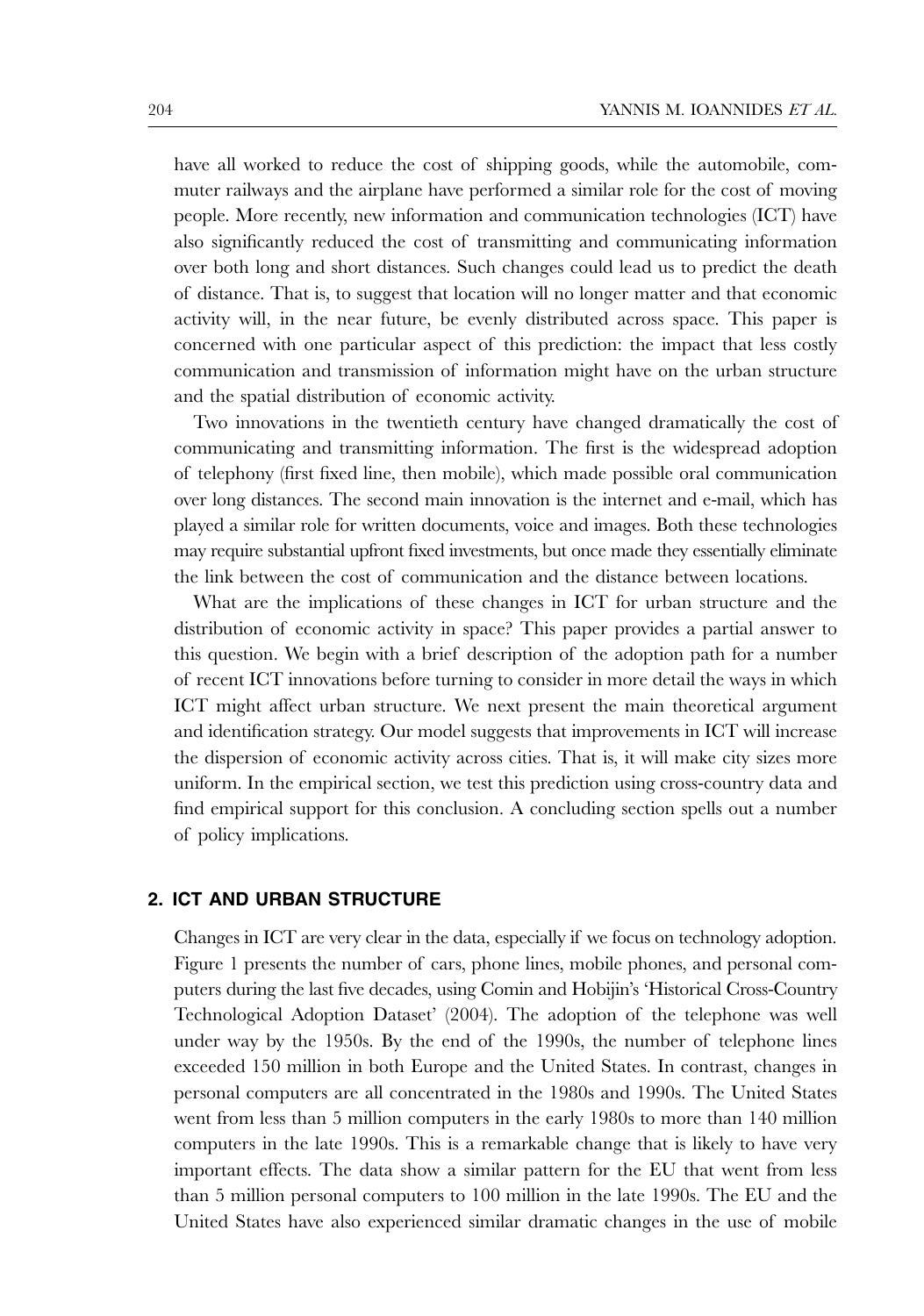

**Figure 1. Private cars, mobile phones and personal computers**

*Source:* Comin and Hobijin (2004).

phones, but with the growth occurring even later than for personal computers. Mobile telephone technology was practically unused in 1985, but more than 150 million people owned a mobile phone in the 1990s in the EU, and more than 85 million in the United States. Of course, these numbers alone do not reflect the costs associated with implementation of these technologies but they do show the dramatic growth in adoption.

Particularly significant is therefore to contrast the linear growth in number of cars or phones with the exponential growth in new forms of ICT. If part of the role of cities is to save on communication costs, and given that the dramatic growth in ICT adoption has clearly lowered these costs, it seems intuitive that these changes could have some significant implications for urban structure. It is to these implications that we now turn.

Economists use the phrase 'agglomeration economies' to describe the advantages that occur when economic activity is densely concentrated. The first source of agglomeration economies is known as *human capital or knowledge spillovers*. In areas of dense economic activity, workers casually exchange knowledge about technology and production conditions at their places of employment. Such transfers happen fortuitously but also are sometimes sought out deliberately by firms, as anecdotal evidence about life in California's Silicon Valley testifies. A second force for agglomeration is *labour market pooling*. At any point in time, firms are subject to idiosyncratic shocks (e.g. as a result of changing demand for their particular product) that makes them want to hire or fire workers. Because these shocks are idiosyncratic, when one firm is firing, another firm may well be hiring. If firms locate in close proximity to one another, it is easy for workers to move from firms experiencing bad times to those experiencing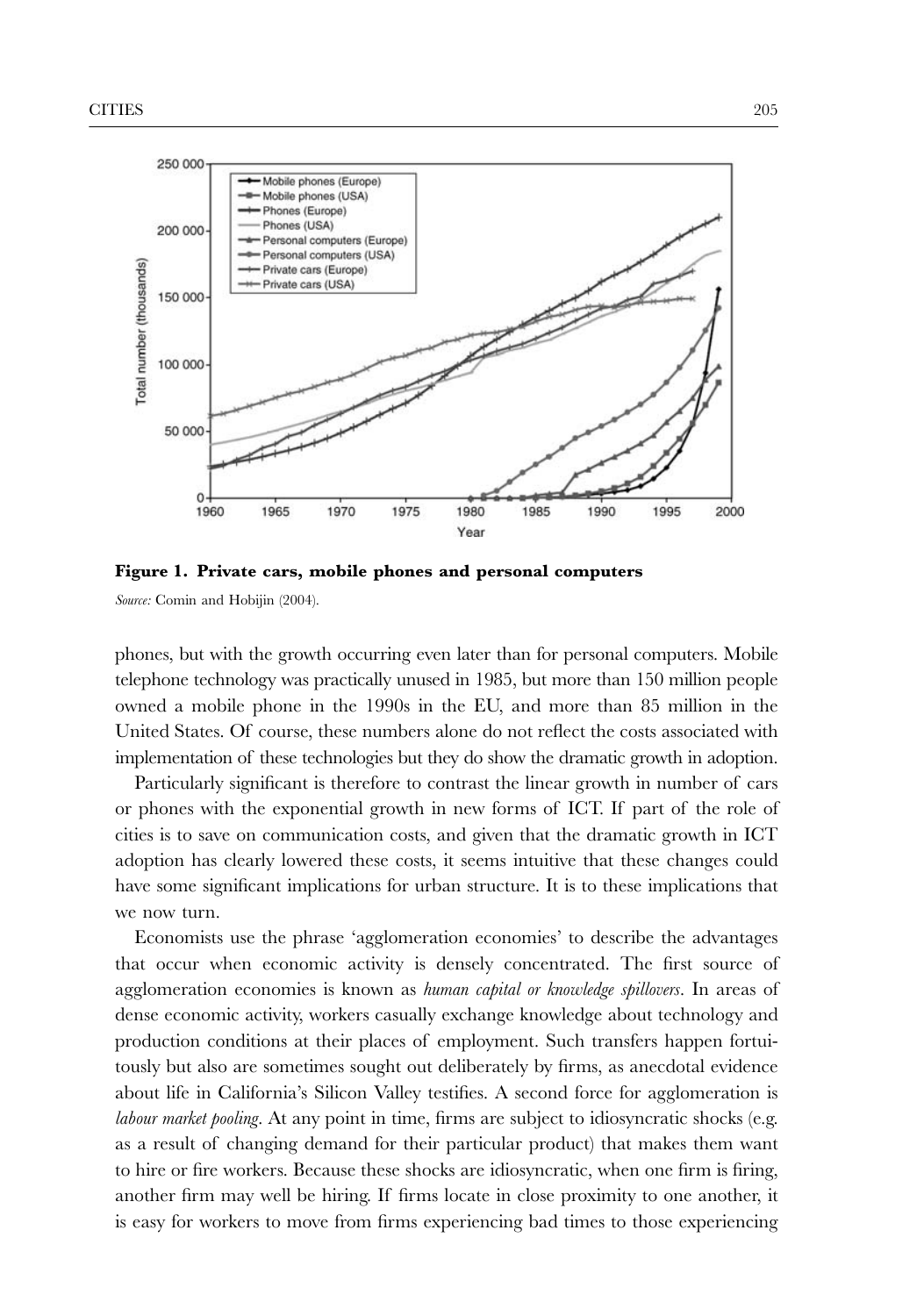good times. As the saying in Silicon Valley goes, 'people change jobs but not parking lots'. Agglomeration is thus attractive to workers because it helps insure them against idiosyncratic shocks. It is also attractive for firms because it weakens the impact on wages of their own idiosyncratic shock and thus mitigates in part the effect of uncertainty in the economic environment. This actually makes employment in bad times more costly than it would otherwise have been, but this is more than compensated for by the ease of expansion in good times. A third force for agglomeration comes from the greater variety of intermediate products and richer mix of labour skills and expertise that are available in larger urban areas. Greater variety of goods and services lowers prices and wages and also enhances firms' options in choosing technologies for production and distribution of their products. The associated effects on firms are known as *pecuniary* externalities (as distinct from real externalities, the latter term being reserved for non-market interactions among economic agents' decisions). Finally, local amenities due to weather, physical attractiveness, culture or tradition are important factors in enhancing the appeal of particular urban agglomerations. These mechanisms, whose articulation essentially goes back to Alfred Marshall's *Principles of Economics*, explain at least some of the spatial concentration that we observe throughout the world.

Of course, if these agglomeration economies were the only forces driving the location of economic activity then we would expect to observe extreme spatial concentration. In reality, we do not, because these agglomeration economies are offset by costs (dispersion or congestion forces) as activity becomes increasingly concentrated. These costs take many forms but all arise from the fact that competition for local resources, broadly defined, increases with spatial concentration. For example, congestion occurs as a result of increased competition for space, firms pay higher rents and wages as a result of increased competition for land and workers, while they receive lower prices for their output as a result of increased competition in goods markets. The balance between these agglomeration and dispersion forces determines the spatial structure of the economy (see Henderson, 1974).

The strength and importance of these agglomeration and dispersion forces depend on many things, including notably the cost of communicating information across space. Knowledge spillovers, for example, depend on the role that distance plays in inhibiting efficient communication of ideas. The importance of face-to-face communication shows just how dramatic these distance effects can be. But the telephone, e-mail and video conferencing, for example, are all reducing these costs of communicating ideas from a distance.

Changing communication costs may also affect the benefits from labour market pooling. Recall, these benefits require workers to move from firm to firm. ICT may increase the efficiency of this process as news about vacancies in one firm are more easily communicated to workers who may be looking for work. A similar story could be told about the benefits of pecuniary externalities. For example, falling information costs allow firms to more easily identify potential suppliers of intermediate goods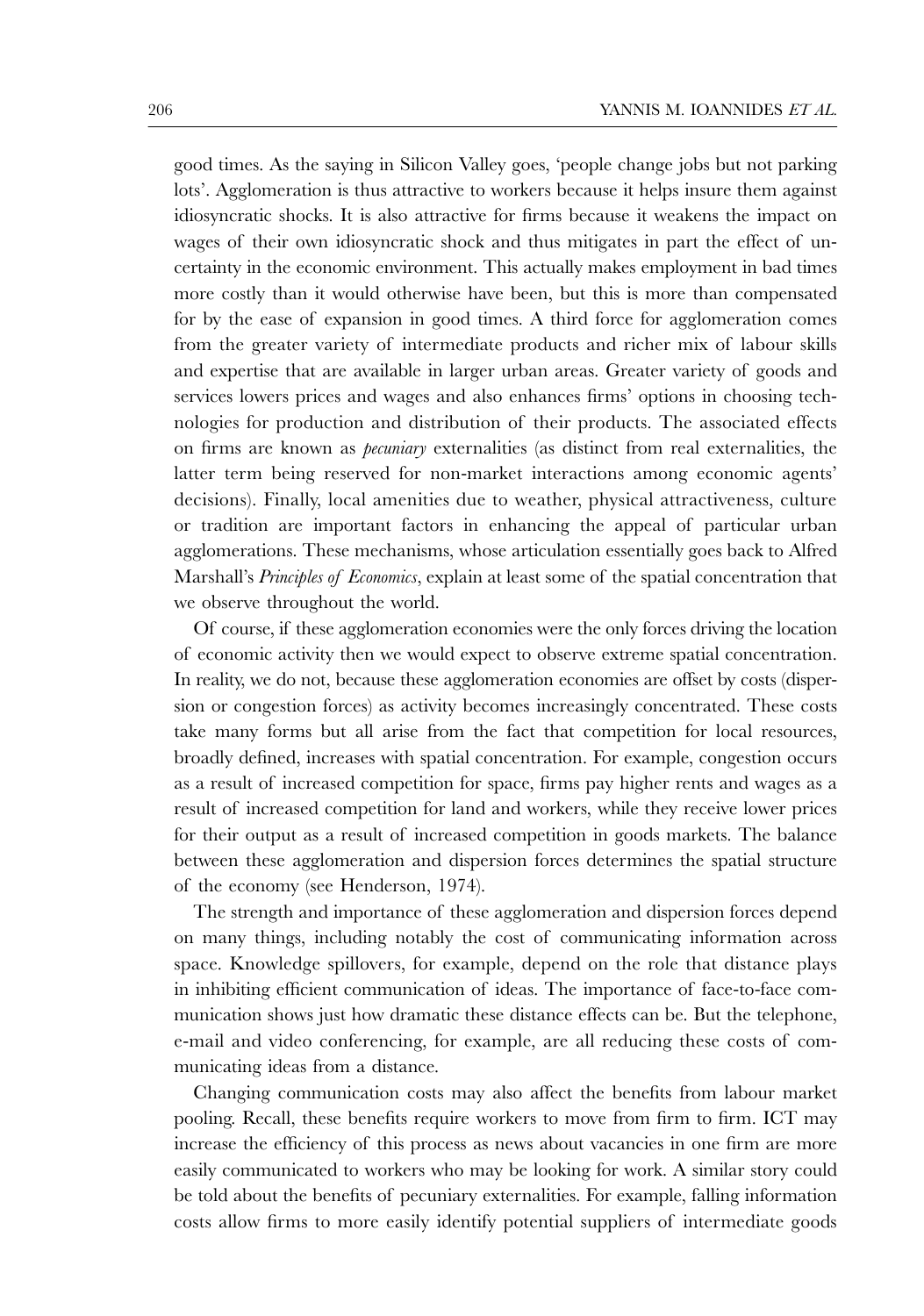or workers with particular skills. Turning to dispersions forces, ICT may facilitate e-working, allowing individuals to avoid the high costs of commuting in congested cities. Alternatively, it may increase the competition faced by firms as consumers find it easier to identify alternative sources of supply.

Thus, new ways to transport ideas and to communicate information are, in general, likely to affect all of the agglomeration and dispersion forces that urban and regional economists have identified as key determinants of the concentration of economic activity in space. Independently of the sources of agglomeration forces, ICT will likely have an impact on spatial concentration. In what follows, we illustrate the potential impact of ICT by focusing on production externalities as the main source of agglomeration. This gives us a specific prediction about the impact of ICT that we then confirm using real world data. These effects may also be consistent with other models where ICT has a similar effect on different agglomeration economies. So, our exercise does not allow us to discriminate between different models which predict that ICT will disperse economic activity across cities. It does, however, suggest that models that predict changes to city structure in the opposite direction (i.e. increasing concentration) are not consistent with the data.

ICT can, in principle, have many distinct effects on the distribution of economic activity in space. On the one hand, it can increase the spatial scope of knowledge spillovers – it is easier for any professional to acquire context that helps her assess information she casually receives from counterparts in other firms. Therefore, fewer person-to-person interactions may suffice to obtain a better understanding of what other firms are up to. To the extent that knowledge spillovers, whether deliberate (as among employees of the same firm) or fortuitous, are productive, we would expect that ICT would strengthen them among individuals who are located further apart. Local increasing returns are thus less localized when a wider set of people across an entire country or across countries can interact with each other by using new technologies and while economizing on commuting costs. In this sense, improvements in ICT reduce the importance of the quantities of productive factors employed in a city on that city's productivity. This is the stand we take on the theory we present in the next section and in more detail in Appendix A.

This implies that local urban agglomeration effects become less important and lead to less concentration of people and jobs in a few successful (and larger cities) or urban agglomerations. Agents and firms obtain smaller benefits from locating close to each other and so they locate more evenly in space in order to economize on land rents (and other congestion costs). ICT, in particular, can help businesses create opportunities by improving their communications with other firms, suppliers and clients worldwide. For example, real estate, tourism and hotel operators may market their products directly, without relying on city-based intermediaries. This is important, as most of the recent urban growth worldwide has been fuelled by growth in service sectors, while manufacturing has been relocating to smaller urban centres with good transportation links (Henderson, 1997) and often are outsourced to lower cost countries.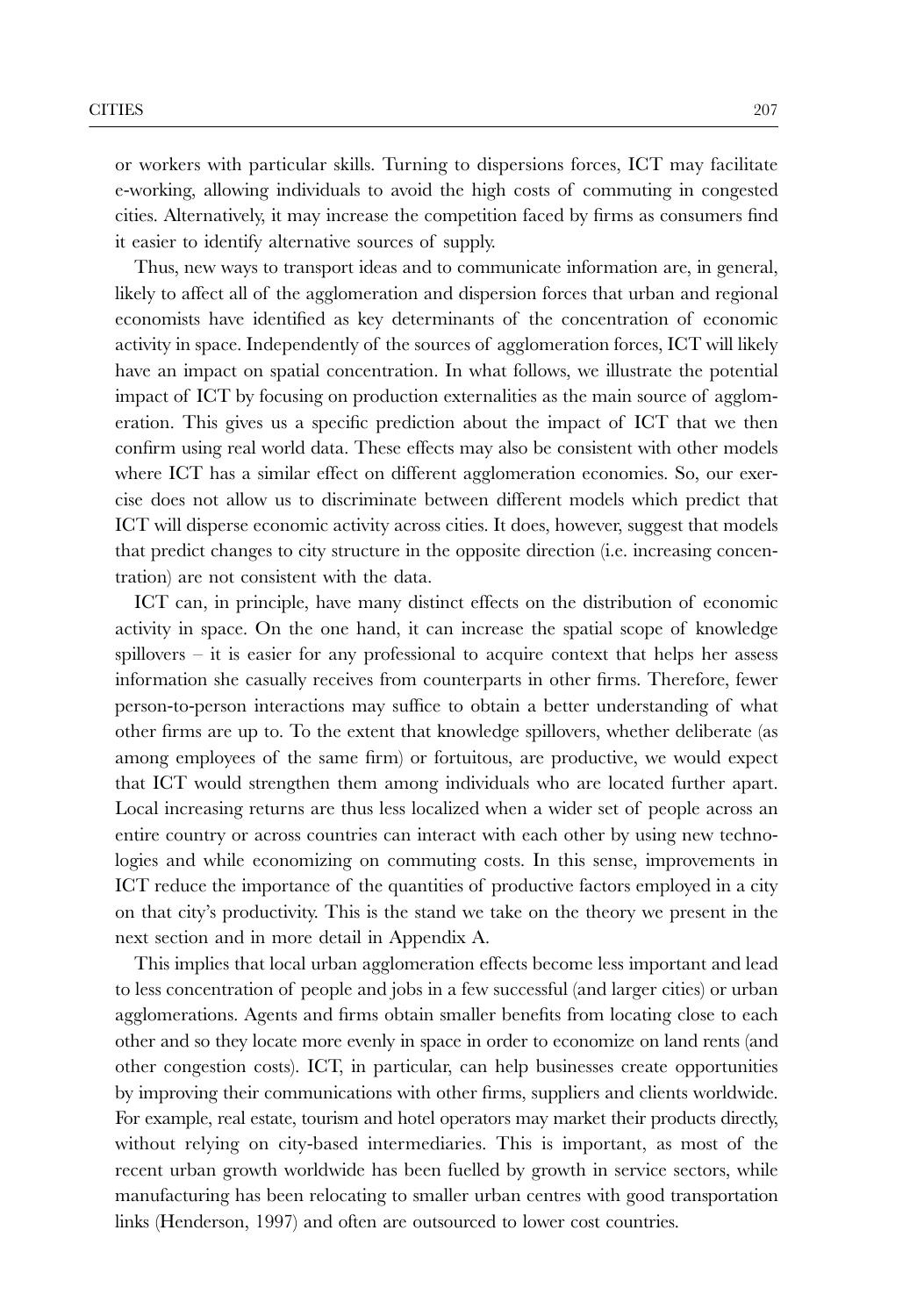These arguments associate ICT with greater spatial dispersion in economic activity. This would, in turn, imply larger concentration of the city size distribution. That is, it would be associated with a reduction in the variance of city sizes. Arguably, this potential advantage may not be fully realized if the interurban transportation system does not develop sufficiently to serve a greater network of urban centres. However, at any given level of development, improvements in ICT increase the incentives for economic activity to relocate to smaller urban centres.

On the other hand, ICT may also make certain local public goods more important as a share of consumption or as a share of inputs. For example, the internet has increased the intensity of use and broader usefulness of public libraries, at least in the United States (see Bertot *et al.*, 2006). Also, changes in the industrial composition of cities, which have been favouring services, may on balance foster concentration of certain services due to increasing returns at the plant level. London, New York or Paris are attractive in part because there are certain products and services that can only be found there. Similarly, urban living affords better consumption prospects. As individuals spend more on amenities, such as theatres and other artistic activities, certain large cities would become relatively more attractive and therefore likely to grow relative to smaller or medium size cities. On top of increasing the share of some of these goods and services in consumption, better ICT may make these goods and services more readily available and cheaper to consume. Clearly, to the extent that public goods (and other forces of urban concentration) become effective and farreaching with ICT, we should observe a more dispersed size distribution of cities and a more concentrated spatial distribution of economic activity.

From this verbal discussion – and other ones in the literature, like Glaeser (1998) which is more extensive but still qualitative  $-$  it should be clear that there are two key paths through which ICT may affect the urban structure. But it is still not clear which effect is likely to dominate. Thus our next step is to develop a theoretical model which will make all these connections clear. In particular, it will connect changes in ICT with changes in the size distribution of cities. As we will show, the effect on urban structure generated by the model will depend on the particular assumption made on how ICT affects agglomeration forces. This relationship is monotonic and so it helps us design an empirical exercise that is informative on which of these different effects dominates in reality.

#### **3. A MODEL OF ICT AND URBAN EVOLUTION**

As discussed above, any reasonable model of urban structure or of the role of space in economic activity, more generally, would predict that improvements in ICT should alter the distribution of economic activity in space. However, no model of urban systems seems to have explicitly incorporated the effects of ICT. We use the theory in Rossi-Hansberg and Wright (2007), from now on RHW, to illustrate how ICT may lead to more urban dispersion.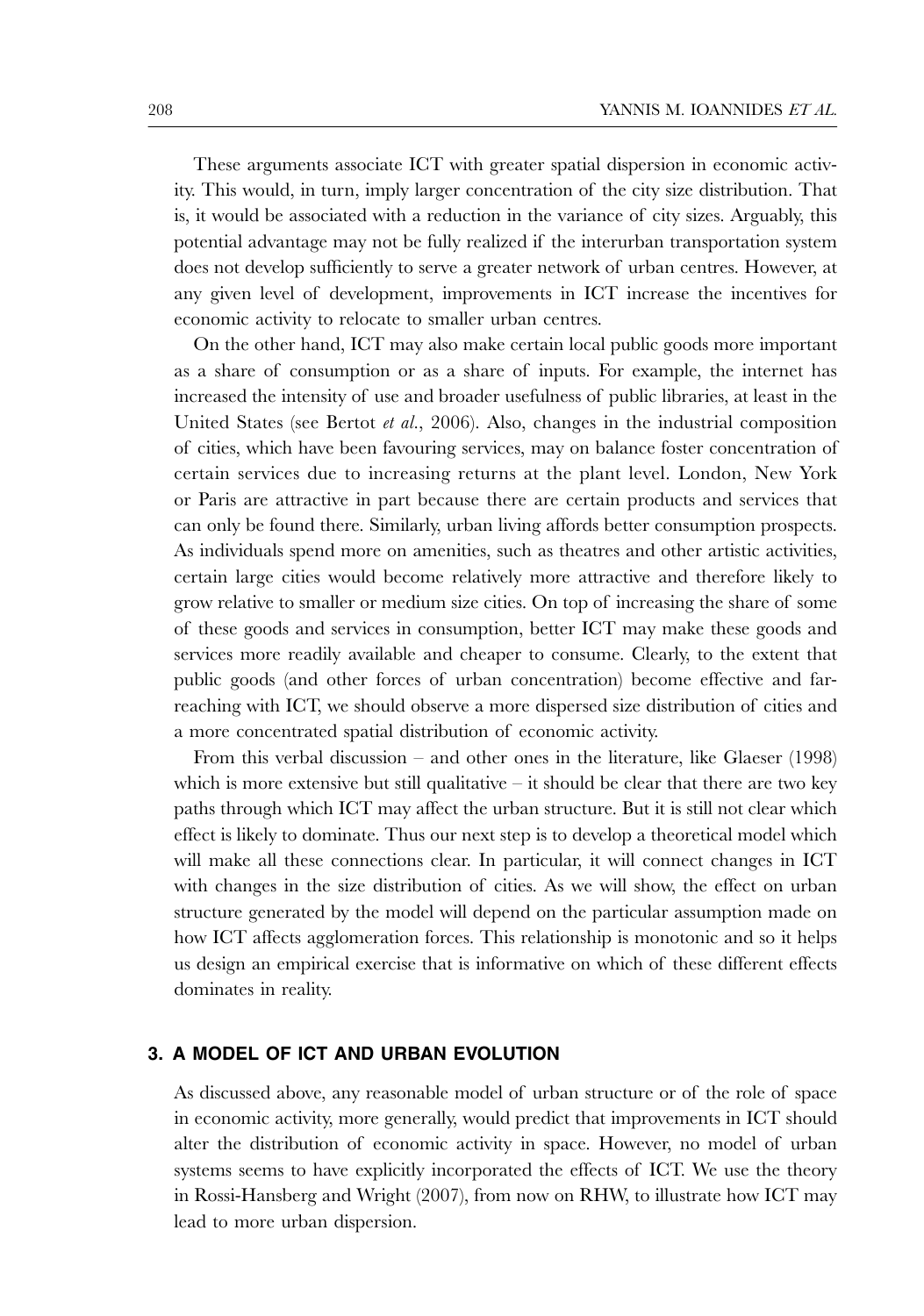To reiterate, the trade-off between agglomeration effects – the benefits that firms and individuals obtain from being close to each other – and congestion costs determines the size of cities. Most of these agglomeration effects are related to interactions of different types of individuals. These interactions will be affected by the communication and information technology used by these agents. But how will ICT affect agglomeration forces? And how will these changes in agglomeration forces change the distribution of economic activity in space?

The model in RHW views the connection between agglomeration effects and productivity as mediated by industry-specific physical and human capital. Agglomeration effects are the result of an externality generated by the amount of human capital and labour employed in the city. To illustrate this mechanism, suppose that an industry receives a positive and persistent productivity shock. Naturally, firms in the cities that produce in those industries will want to produce more. This implies that the demand and price of these industry specific factors increases and this will create incentives to accumulate more of these factors. So next period the industry will have more industry specific factors. Because of the agglomeration effects (and this is the key) having more of these factors will imply more workers being hired and more local productivity spillovers, which in turn will elicit further accumulation of factors and induce larger cities, even if next period's productivity shock is lower. That is, the effect of the original productivity shock on city size will be persistent through its effect on the accumulation of industry specific factors. The stocks of these factors are determined by the accumulated history of the industry's productivity shocks and, therefore, the size distribution of cities is determined by the history of these shocks. It is the long-run distribution of these factors across industries which then determines the long-run size distribution of cities.

The mechanism described above relies crucially on the impact that the level of human and physical capital has on the level of productivity in a city – that is, on the strength of the agglomeration effects, which will be affected by ICT. If agglomeration forces are very small and the productivity of an industry producing in a given city is essentially independent of the level of human capital and employment in the city (and therefore the level of physical capital), today's productivity shock will have only a temporary effect on city size and no effect on the long-term stock of these factors. Hence, cities will not grow and may even decline substantially depending on the history of shocks to an industry. This implies that all cities will have similar sizes and so the distribution of city sizes will be extremely concentrated. If all cities are of similar sizes, the distribution of economic activity in space will exhibit a lot of dispersion. Note that the more concentrated the size distribution of cities the more dispersed the distribution of economic activity in space.

In contrast, if agglomeration effects depend heavily on the amount of factors employed in a city, the effect of past shocks on the stock of industry specific factors will be very important. Cities specialized in industries that received a history of good shocks will be very large, and cities that received a history of bad shocks will be small.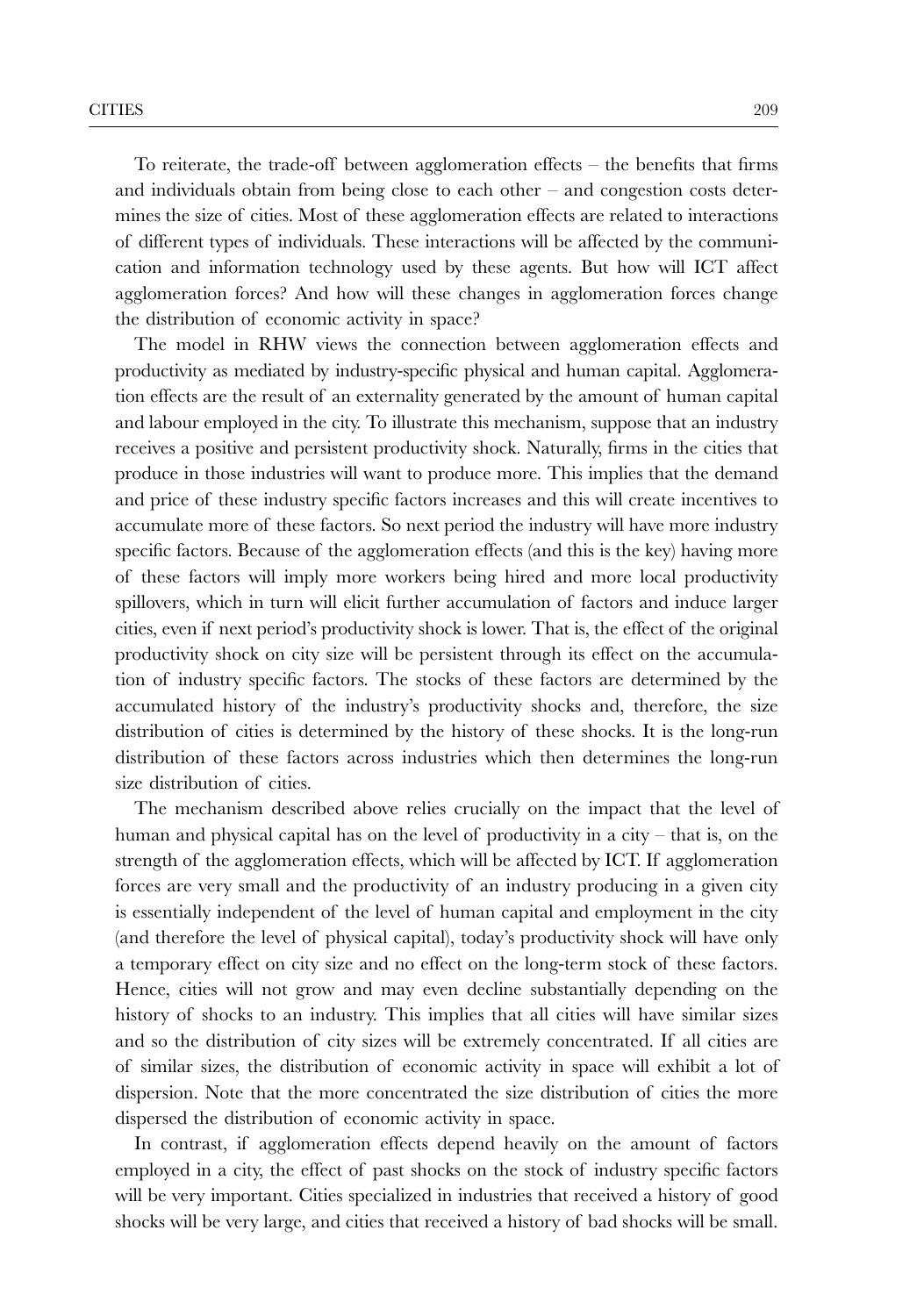Hence, the size distribution of cities will be very dispersed and the distribution of economic activity in space will be very concentrated.

In Appendix A we present the details of the model in RHW that yields the result discussed above. The model allows for accumulation of physical and human capital and city creation and yields a realistic size distribution of cities. However, the main economic mechanism can be illustrated in a much simplified model, albeit a static and partial equilibrium one, which we sketch here. Consider a city with an aggregate production function that implies output per person in the form

 $\Upsilon = A(N)T(N)$ 

where  $A(N) = \tilde{A}N^{\varepsilon}$ , N is total employment in the city,  $\tilde{A}$  is a productivity shock and  $T(N) = \tilde{T}N^{-\tau}$  the time agents have left for work after commuting. The latter specification is a shorthand in order to express the combined effect of declining marginal productivity of labour and congestion. We assume that the respective elasticities satisfy  $\tau > \varepsilon$  so that in effect city production is subject to diminishing returns.

The parameter  $\varepsilon$  plays a key role in our analysis. It captures the extent to which the size of the city affects its productivity through knowledge spillovers. More specifically,  $\varepsilon$  denotes the elasticity of productivity with respect to city size. We model this elasticity as a result of knowledge spillovers, but in fact it can be the result of any other agglomeration mechanism. Note that the level of  $\varepsilon$  will also affect the average size of spillovers. So an increase in  $\varepsilon$  will tend to induce concentration in large cities.

With free labour mobility across cities and identical productivity shock process in all cities it has to be the case that income per person is the same across cities. Call this equilibrium income level  $w$ . Then, by using the above specifications we have:

 $\tilde{A}\tilde{T}N^{\varepsilon-\tau} = w$ 

which, given *w*, determines the equilibrium value of population in a particular city  $N$ as

$$
\mathcal{N} = \left(\frac{\tilde{A}\tilde{T}}{w}\right)^{\frac{1}{\tau-\epsilon}}.\tag{1}
$$

So the elasticity of *N* with respect to  $\tilde{A}$  is equal to  $1/(\tau - \varepsilon)$ . Now let the quality of ICT determine the value of  $\varepsilon$ . If  $\varepsilon$  decreases with better ICT, agglomeration forces become less important with ICT and, in the long run (under some technical conditions), the variance of the size distribution of cities falls. The reverse is true when  $\varepsilon$ increases with better ICT. So the actual effect of ICT on  $\varepsilon$  is, ultimately, an empirical question that we try to settle in this paper. A similar analysis may be cast in terms of a possible role of telecommuting in affecting the elasticity of time left for work with respect to total city employment, but will not be discussed here for reasons of brevity. Again, the model presented in Appendix A allows for much greater generality and detail.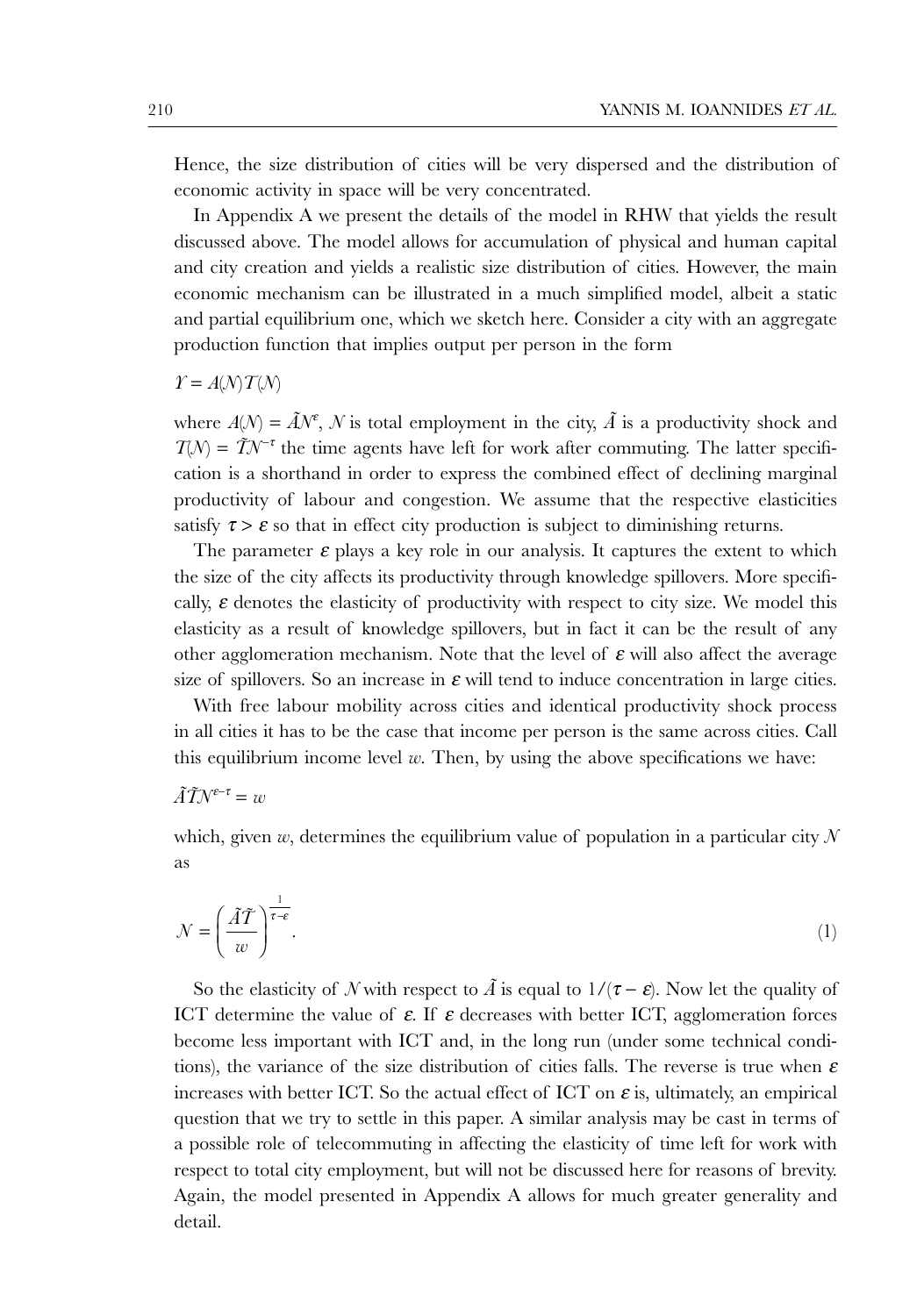Of course, changes in ICT will in general change the level of technology too. Local interactions may become less important with ICT, but global ones will then become more important. The latter change would be reflected in an increase in the mean of *Å*.

Ideally one would model explicitly the decision of agents in a city to adopt ICT. This has not been done in the literature in a way that may be readily adopted for our purposes. Here we only study the effect on urban structure given exogenous technology adoption decisions. We refrain from developing such a theory because it is unlikely that in view of our data we would be able to distinguish between alternative theories of the precise role of ICT in affecting the elasticities of the spillover effects.

#### **4. EMPIRICAL METHODOLOGY**

Our theoretical model, as developed in Appendix A, predicts that ICT should make the distribution of city sizes in the long run more concentrated if it weakens agglomeration effects. We study this prediction empirically by looking at the effect of ICT on the distribution of city sizes across different countries.

Unfortunately, as will be clear when we discuss our data in Section 5 below, the available data only tend to cover the larger cities in each country. This is a problem for our empirical implementation because such truncated data (i.e. data that do not cover the smaller cities) do not allow us to calculate the mean and variance of the entire city size distribution directly. To get around this problem, we proceed as follows. First, we assume that the city size distribution is Pareto (alternatively referred to as following a power law). Given this assumption we can express the log of the proportion of cities that are larger than *S*, that is, the log of the counter-cumulative of the size distribution of cities, as a linear function of log city size:

$$
\ln P(s > S) = -\zeta \ln S_s + \zeta \ln S,\tag{2}
$$

where  $S_n$  denotes the minimum city size, which defines the lower bound of the city size distribution, and  $\zeta$  the elasticity of the proportion of cities larger than *S* with respect to *S*. The latter is a negative number that is commonly referred to as the Zipf coefficient. See Box 1 for details. Given a set of cities and their sizes, an estimate of the Zipf coefficient is provided by running a regression of log rank on log city size. When the distribution is Pareto the Zipf coefficient can be consistently estimated by running the regression only on the sample of the larger cities, that is, the upper tail of the distribution.

We have underscored the model's prediction that improvements in ICT will decrease the variance of the cross-sectional distribution of cities. In Appendix A we show that this leads to a higher absolute value of the Zipf coefficient,  $|\zeta(S)|$ . Hence, the absolute value of the Zipf coefficient increases with improvements in ICT, at least when attention is restricted to the upper tail of city sizes. In other words, improvements in the quality of ICT decrease the variance of the size distribution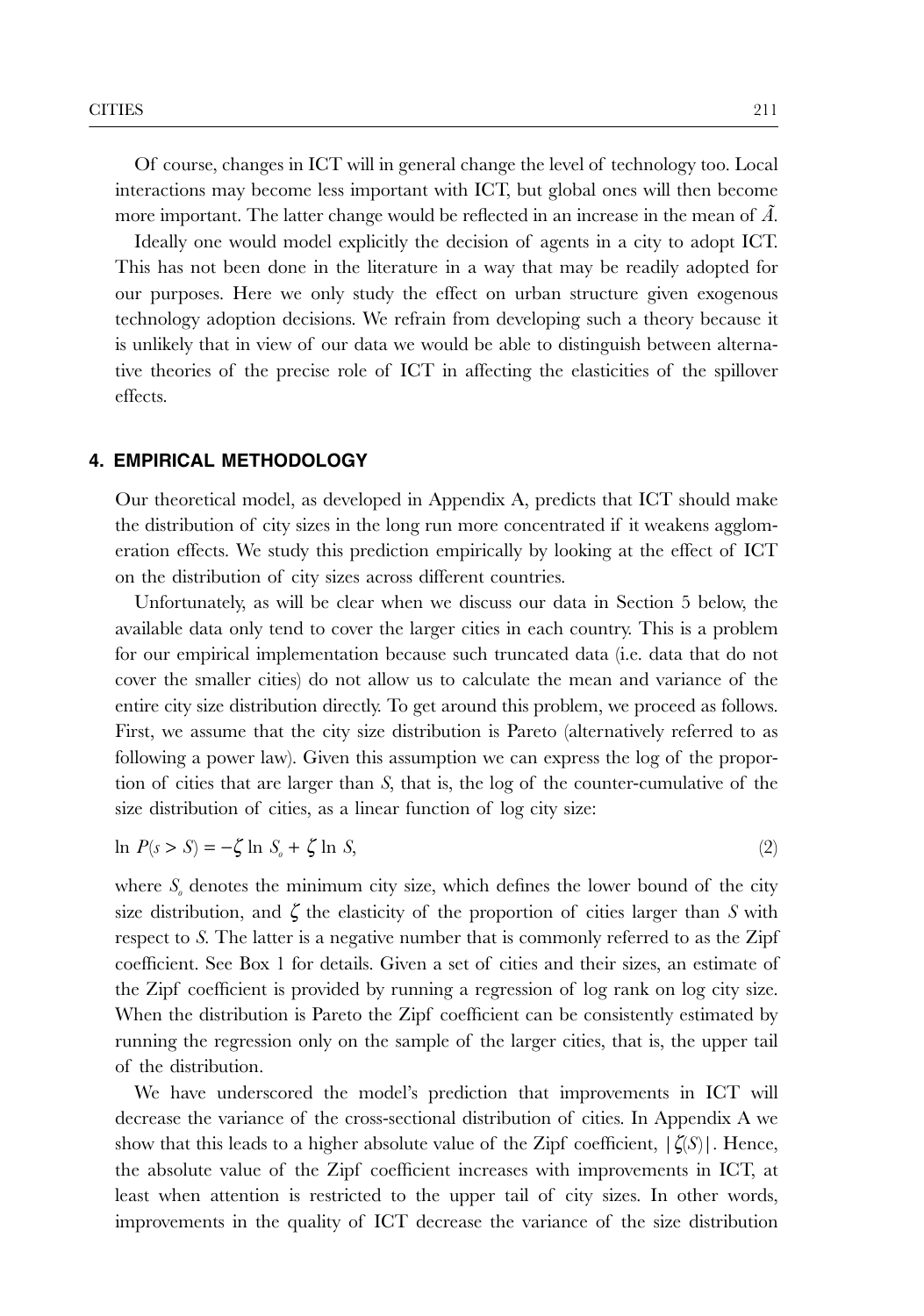#### **Box 1. Zipf's law and the Pareto distribution**

Zipf 's law for cities (Zipf, 1949) is an empirical regularity that has attracted considerable interest by researchers. In its strict version, which is also known as the rank-size rule, the law is a deterministic rule that states that the second largest city is half the size of the largest, the third largest city is a third of the size of the largest city, etc. To illustrate, let us take a country (for instance the United States), and order its cities by population: New York as the largest has rank 1, Los Angeles as the second largest has rank 2, etc. We then draw a graph, known as a Zipf plot (see Figure B1): on the *y*-axis, we place the log of the rank (New York has log rank ln 1, Los Angeles log rank ln 2); on the *x*-axis, the log of the population of the corresponding city (which will be called the size of the city). If the rank-size rule holds, this produces a downwards sloping line with slope equal to −1.

Generally, and to a remarkable extent, statistical analyses for many different countries, as Gabaix (1999) emphasizes and Gabaix and Ioannides (2004) discuss in detail, obtain estimated coefficients that are concentrated often around one. This indicates that the size distribution of cities is well approximated by Zipf 's law with coefficient one. Nevertheless, there is substantial variation in Zipf coefficients across time and across countries, a fact that ought to cause some doubts as to the full validity of the law.

Consider the three Zipf plots in Figure B1. They look quite similar to one another, yet the slopes of ordinary least squares lines fitted to them are not



**Figure B1. Zipf plots for three countries**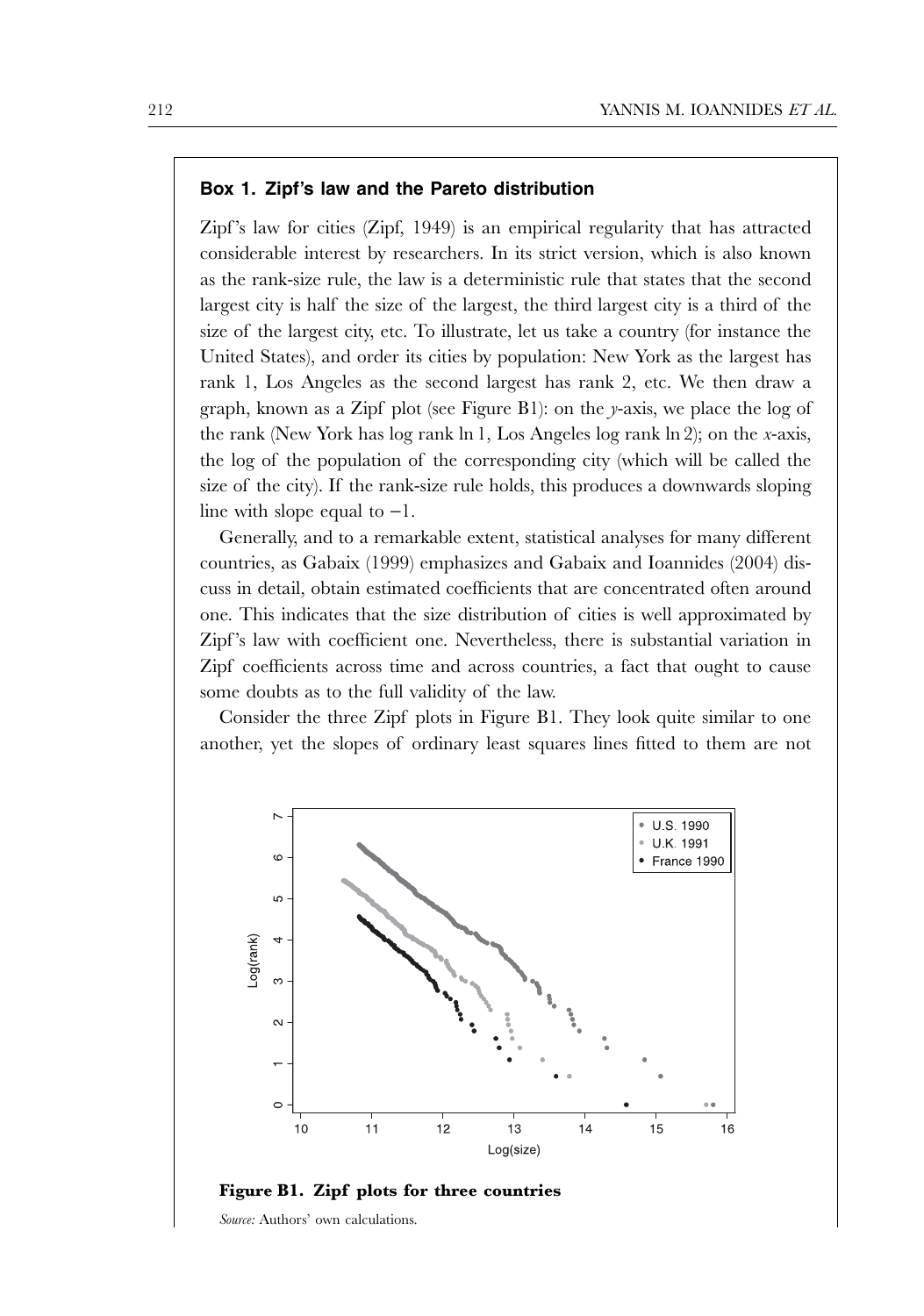equal to −1. Note that the plot for France is steeper than that for the United Kingdom which in turn is steeper than that of the United States; the respective estimates are −1.55, −1.46, and −1.37, are all estimated with very high precision and using 96, 232 and 552 observations, respectively. Note also that the plot for the United States is furthest to the right because its cities are larger than those of the United Kingdom with the same rank, whose plot in turn is further out than that of France, for the same reason. The techniques employed in the main part of the paper are aimed at backing out from such differences the effect of ICT across countries and over time.

Can we obtain Zipf 's law by means of theoretical arguments? The simplest direct theoretical argument one could make would be by invoking Gibrat's law. If different cities grow randomly with the same expected growth rate and the same variance (Gibrat's law for means and variances of growth rate), then the limit distribution of city sizes converges to Zipf 's law. See Gabaix and Ioannides (2004) for an extensive discussion of this issue. Empirically, on the other hand, Zipf 's law for cities is an instance of a power law (see further below for details). Power laws are attractive in various sciences, especially in physics, because they are 'scale free', in that they do not depend on the definitions of units of measurement. Naturally, this is an important concern in physics. Rossi-Hansberg and Wright (2007) provide a rigorous justification for a power law that is directly rooted in economic theory. It follows as a special case of the model outlined in Appendix A.

A power law of cities states that the proportion of cities that are greater than a particular city of size *S*, the counter-cumulative of the size distribution of cities, is of the form:

$$
P(s > S) = \left(\frac{S}{S_o}\right)^{\zeta},\tag{B1}
$$

where  $\zeta$  denotes a negative parameter, and  $S<sub>a</sub>$  the lower boundary of the distribution, also a parameter and itself a function of the various determinants of city sizes as discussed in the main body of the paper and Appendix A. The mean city size and the variance associated with the law given by Equation (B1), which is also known as a Pareto probability distribution, are given by:

$$
\bar{S} = E\{S\} = \frac{\zeta}{\zeta + 1} S_{\delta}; \quad V_0\{S\} = \frac{\zeta}{(\zeta + 1)^2 (\zeta + 2)} S_{\delta}^2.
$$
 (B2)

The mean is finite, if  $|\zeta| > 1$ ; the variance is finite, if  $|\zeta| > 2$ . Zipf's law is the case of a Pareto law with  $\zeta = -1$ . These properties also help underscore that the rank-size rule cannot correspond to a reasonable probability distribution, strictly speaking, as such a distribution would have neither a finite mean nor a finite variance.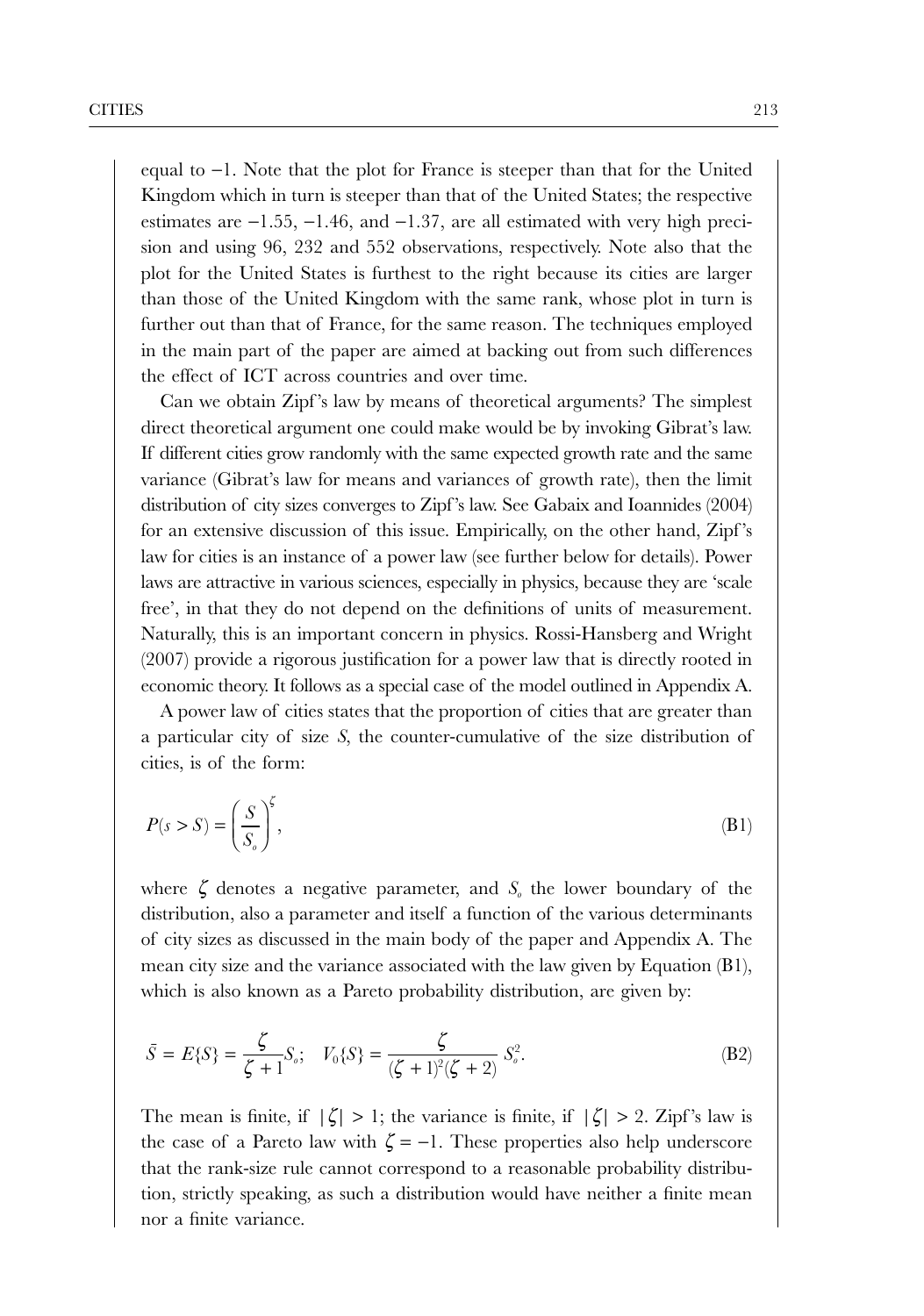With these caveats, it is still interesting to note that with our data, reasonable good statistical fits are obtained when we regress the log rank against log city size and a constant, which is the so-called Zipf regression. Interestingly, for all country-year pairs we strongly reject the null hypothesis that the Zipf coefficient is equal to minus one. In other words, we strongly reject Zipf's law, strictly construed.

'Every cloud has a silver lining', however. Starting from an empirical law, like Zipf's law, one may motivate a more general and far reaching inquiry into urban structure and growth and therefore on the determinants of city size distributions. This is what we have sought to do in this paper!

Our use of the Zipf coefficient as a measure of dispersion in this paper is both original and may be easily defended on the basis of the properties of a power law for cities (B2). Specifically, the coefficient of variation, defined as standard deviation divided by the mean, is given by  $(\zeta/(1+\zeta))^{0.5}$ , and is therefore a monotone increasing function of the Zipf coefficient only. Similarly, the Gini coefficient is given by  $-0.5\zeta + 1$ .

We think that rigorous research along the lines of our paper helps caution economists, sociologists, urban scientists and econophysicists against undue predictions. For example, as groups of countries integrate, like the EU, economic forces are unleashed which reshape their urban systems. What is likely to happen to the sizes of their larger cities and their ranks? Zipf 's law offers a straightforward prediction. But is it reliable? We think not, and have instead proposed a way to make predictions that rely on underlying determinants of city sizes in a dynamic world.

while they increase the absolute value of the Zipf coefficient. Since the Zipf coefficient is negative, they decrease its algebraic value. This result holds independently of whether or not the city size distribution is Pareto. Of course, if it is not Pareto, the Zipf coefficient will not be a constant, but the model predicts that its value will change in the same direction for all, large enough, city sizes. It is important to note that even though our basic theory implies a Pareto distribution of city sizes only for particular cases (see RHW for details), we approach the data using Zipf coefficients that are specified as independent of city size. That is, we assume that the size distribution is always Pareto.

So our assumption of a particular distribution for city sizes gives us a specification that can be estimated given the data that we have at our disposal and that allows us to directly test our theory on the impact of ICT on the city size distribution. The crucial question is then, of course, whether this is an appropriate assumption. It turns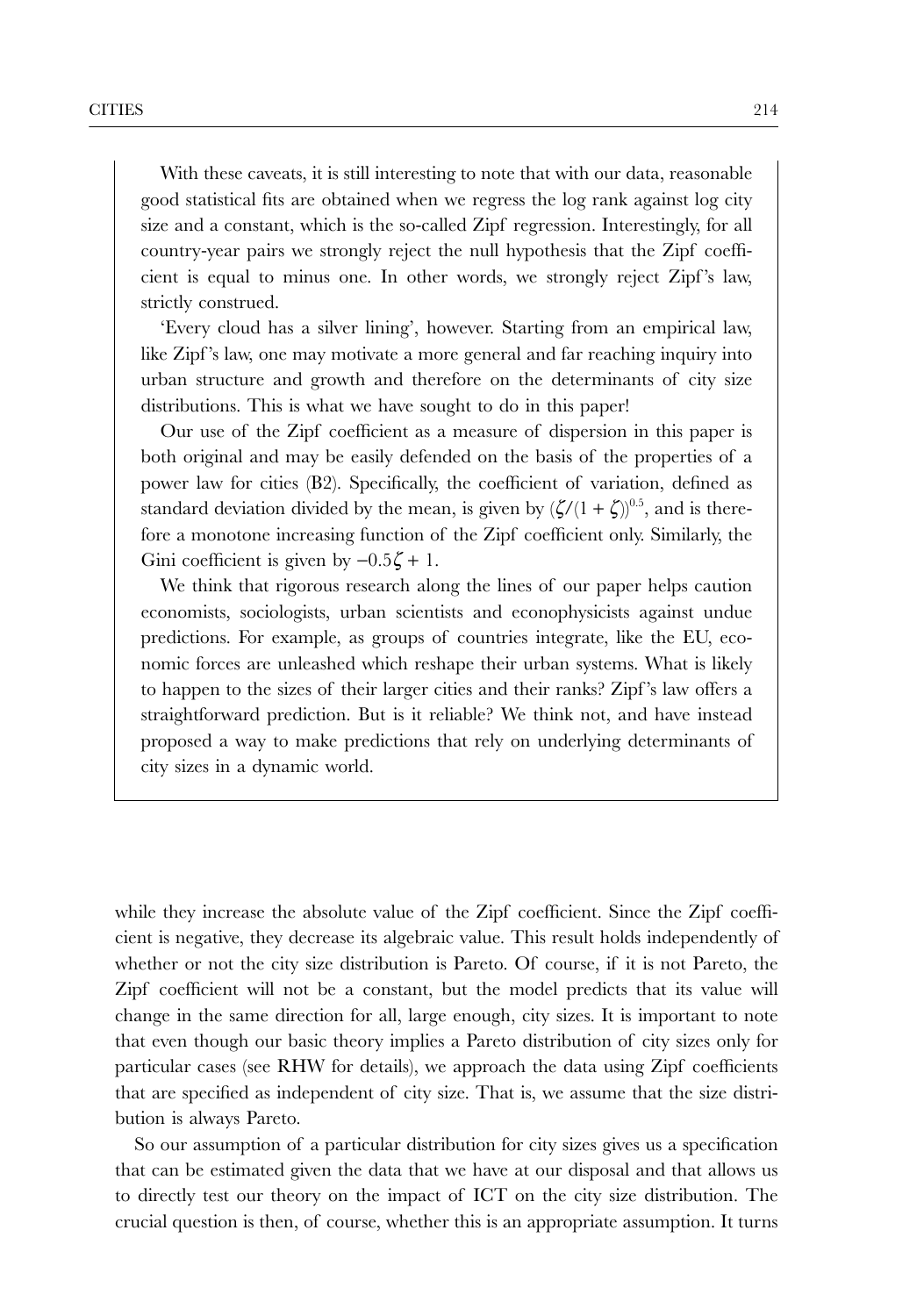out that empirical evidence gives us good reason to think that the Pareto distribution is a reasonable fit for real world city size distributions across a large number of countries and at many different points in time. Even if the distribution is not Pareto, it is likely that reductions in variance will be associated with change for the Zipf coefficient (as discussed above) in the same direction. In the discussion of our empirical results, Section 6 below, we also address this concern by presenting robustness checks using other measures of dispersion in the upper tail.

Once we have the estimated Zipf coefficient, we may use it as a summary of the city size distribution for different countries and examine how variations in the city size distribution may be attributed to the observed changes in ICT. Clearly a large number of other factors will determine the city size distribution and we will need to control for these if we want to isolate the effect of ICT. We discuss and motivate these additional controls in the results section below.

To capture the effects of ICT we use data on the number of telephone lines and on access to the internet. Our main focus is on the number of telephone lines for several reasons. First, because we have more data. Second, because the impact on the urban structure will take time and, as Figure 1 shows, the rapid adoption of internet technology has only occurred relatively recently. Third, because for telephone lines we have a way to deal with the endogeneity problem for ICT. That is, we have a way to control for the fact that the number of telephone lines may be driven by the urban structure, rather than the other way round. As no such instrumental variable is available for the internet, our results when we use access to the internet as an additional explanatory variable are necessarily more speculative (although both sets of results point in the same direction). We discuss this issue further below after we provide details of our empirical strategy.

The Zipf coefficient for a country  $\epsilon$  in year  $t$  is obtained from the following regression:

$$
R_{ict} = \lambda_{ct} + \zeta_{ct} P_{ict} + e_{ict}, \tag{3}
$$

where  $R_{id} = \ln(\text{rank}_{id})$  is the log of the rank of city *i* in country *c* in year *t*,  $P_{id}$  is the log population of that city,  $\lambda_d$  is a country-year specific intercept, and  $\zeta_d$  is a countryyear specific Zipf coefficient.

We follow Rosen and Resnick (1980) and subsequently Soo (2005) in seeking to understand the determinants of the Zipf coefficient  $\zeta_d$  in (3) in terms of country characteristics:

$$
\zeta_{\scriptscriptstyle ct} = \theta_{\scriptscriptstyle c} + \delta t + X_{\scriptscriptstyle ct} \eta + \varepsilon_{\scriptscriptstyle ct},\tag{4}
$$

where  $\theta_{\scriptscriptstyle \ell}$  is a constant which may be country specific,  $\delta$  is a linear time trend and  $\eta$ is a vector of unknown coefficients. The parameter  $\theta_{o}$  sometimes known as a country fixed effect, controls for the fact that the Zipf coefficient may be higher or lower for some particular country in all years for reasons that are unobservable to us as researchers. The linear time trend controls for the fact that the Zipf coefficient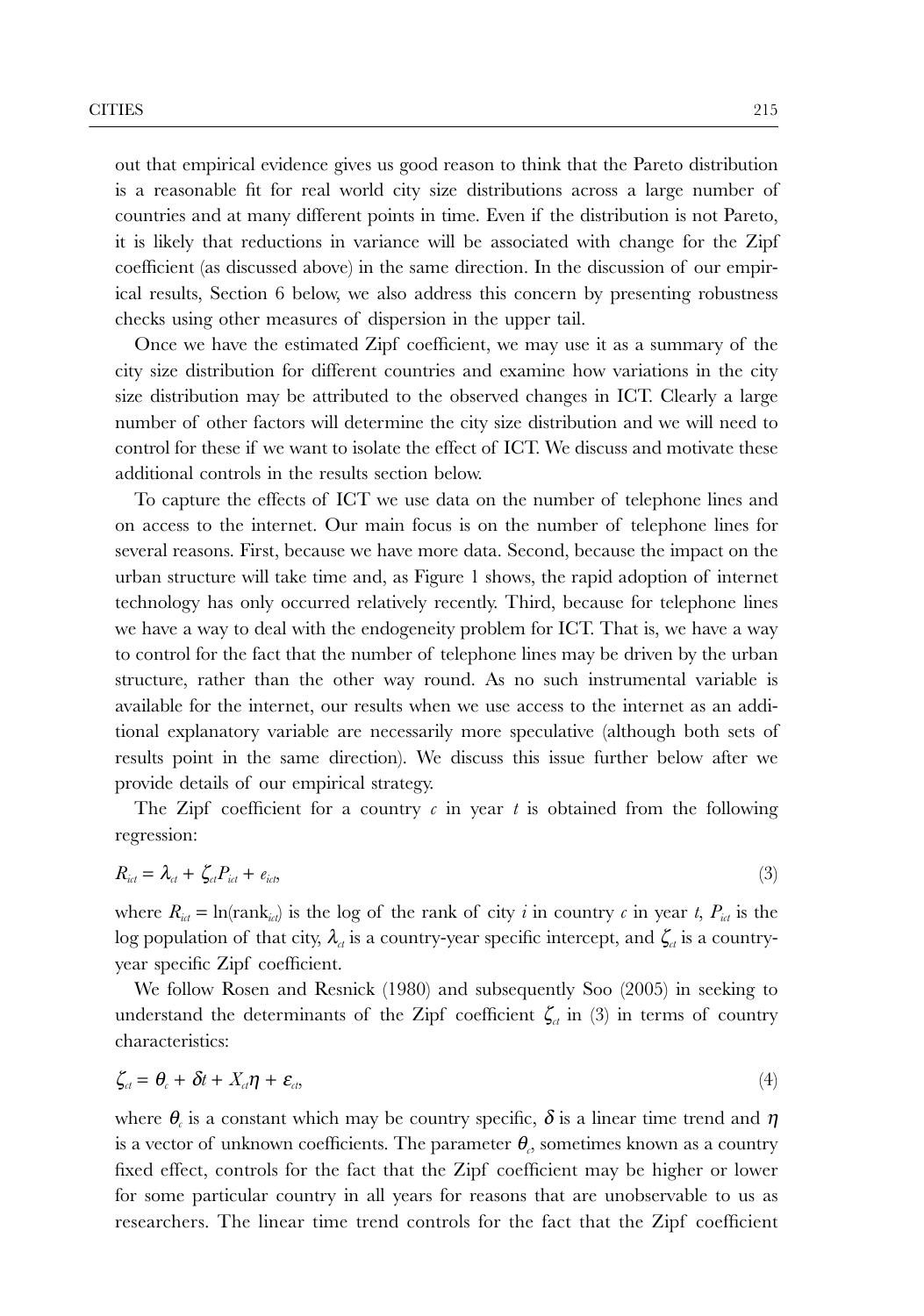may be increasing or decreasing over time for all countries for reasons that, again, are unobservable to us as researchers. Finally, the coefficients in  $\eta$  capture the effect of changes in explanatory variables (including ICT) on the Zipf coefficient. The coefficients in Equation (4) can be estimated by means of a regression of Zipf coefficients,  $\zeta_c$ , that are estimated for each country and year according to (3), on a collection of explanatory variables  $X_d$  that are thought to determine the city size distribution.

We make three modifications to this standard approach. The first deals with a potential bias in the estimation of the Zipf coefficient. In a recent paper, Gabaix and Ibragimov (2006) return to a known bias of the estimate of the Zipf coefficient from Equation (3). This bias arises from the fact that ranks and sizes are obviously correlated. The bias is strong in small samples and their proposed correction<sup>1</sup> is to use  $R_{\text{int}}^{*} = \ln(\text{rank}_{\text{int}} - 0.5)$  in place of the log rank in the left-hand side of Equation (3).

The second modification exploits the fact that we have panel data (i.e. data on cities and country characteristics for several years) to control for unobserved country specific determinants of differences in the city size distribution. This is captured by the country specific intercept, or fixed effect,  $\theta_c$  in Equation (4). Of course, as usual, if  $X_d$  contains time invariant observed characteristics then their coefficients cannot be separately identified via econometric procedures because the country specific intercept captures *all* time invariant differences across countries whatever their source.

The third modification deals with the likely endogeneity of telephone lines with respect to the urban structure. We want to be able to interpret the coefficient on telephone lines from Equation (4) as capturing the impact on the Zipf coefficient of changing the number of telephone lines per capita. That is, we want to be able to talk about the *causal effect* of ICT *on* urban structure. But what if changes to the urban structure come from some other source (say the increasing use of the automobile, which incidentally we do control for, in part via the road density variable) and countries respond to this by changing the number of telephone lines per capita? Then, the number of telephone lines per capita would be driven by a different underlying factor. They would be a function of urban structure, and thus endogenous. In such a case, our regression will capture an association between ICT and urban structure which includes both the direct causal effect (from ICT to urban structure) and any indirect feedback effects (from urban structure to ICT). In the worst case scenario, there may actually be no causal effect of ICT on urban structure, but we may reach the erroneous conclusion that there is an effect, because our regressions pick up the reverse feedback effect from urban structure to ICT.

To control for this we adopt an instrumental variables approach. That is, we look for some variables (i.e. country characteristics) that (a) do not change if the urban

<sup>&</sup>lt;sup>1</sup> According to Gabaix and Ibragimov (2006), Theorem 1, the correction of the bias in the OLS estimate is optimal in the sense that the proposed transformation of the dependent variable reduces the bias to leading order only.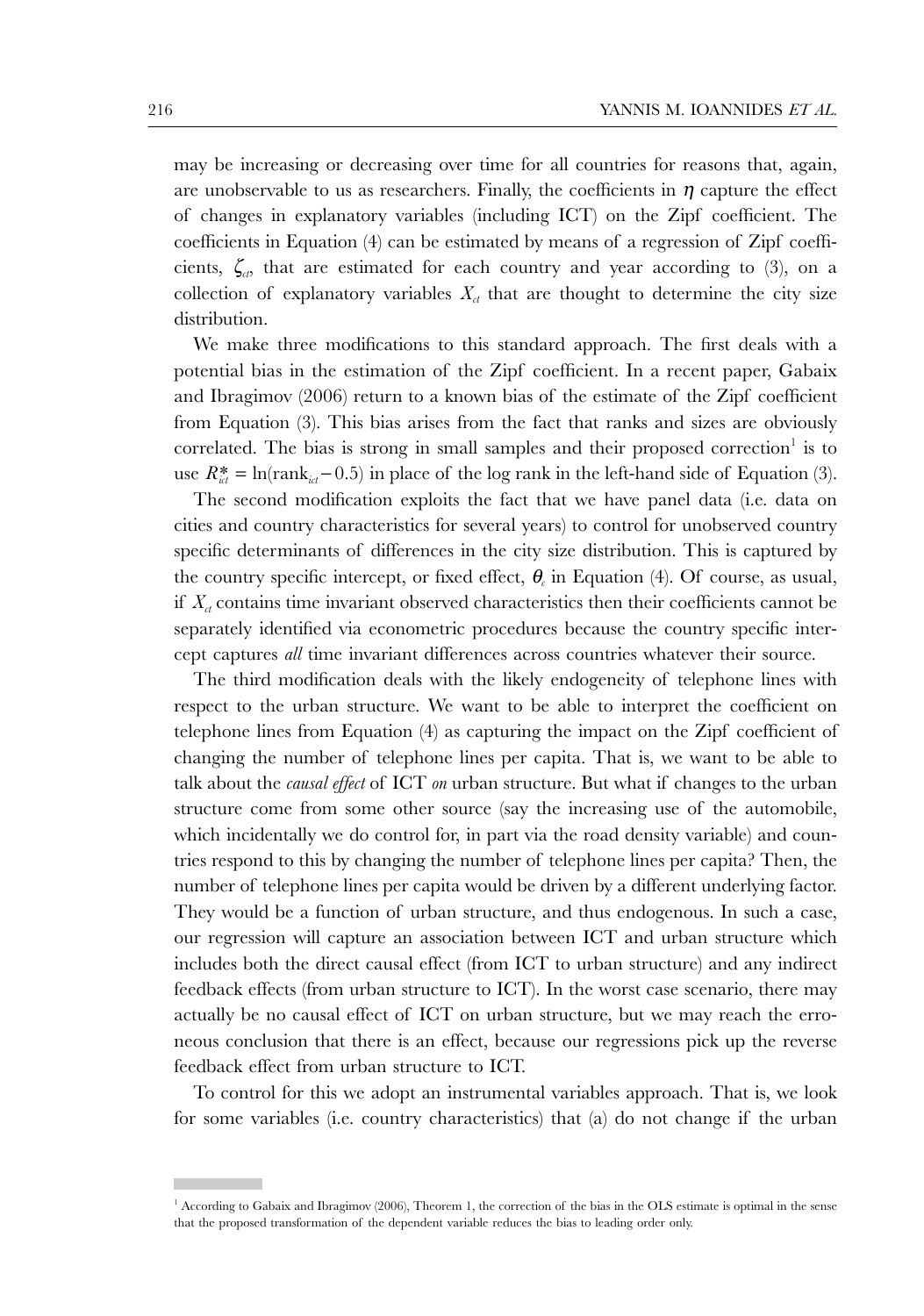structure changes for some exogenous reason (e.g. the increase in the availability of the automobile), that (b) do not themselves independently affect the urban structure, but that (c) are correlated with the number of telephone lines. We can then use these instrumental variables to capture the causal effect of the number of telephone lines on urban structure. To do this, we first predict the number of telephone lines in a given country and year on the basis of the values of the instrumental variables. We then include these predicted values in place of the actual values of telephone lines in Equation (4). If we find that these predicted values of telephone lines still have an effect on urban structure, then we can reason as follows. We know that the predicted values are not capturing any direct effect of the instrumental variables on urban structure (because we assumed  $-$  condition  $(b)$  – that these variables do not independently affect the urban structure). We also know that the predicted values cannot be capturing any feedback effect from urban structure to ICT because we are predicting phone lines per capita as a function of the instrumental variables (and we assumed – condition  $(a)$  – that these variables were independent of exogenous changes to urban structure). Thus, the predicted values must be capturing the causal impact of ICT on urban structure. Of course, for this strategy to work our instrumental variables must be correlated with  $ICT$  – condition  $(c)$  – so that the predicted values bear some relation to the actual values.

Our idea is to construct instrumental variables based on the market structure in the telecommunications sector. Clearly market structure in the telecommunications sector should affect the number of phone lines thus satisfying condition (c) for a valid instrument. Results that we report below show that this is indeed the case. Telecommunications market structure is also unlikely to have a direct effect on the urban structure (independent of its effect on ICT), thus satisfying condition (b) for a valid instrument. What about condition (a) that telecommunication market structure is not affected if urban structure changes for some exogenous reason? We find it hard to come up with a convincing story where market structure is directly affected by changes to the urban structure. But it is possible to come up with stories where both market structure and urban structure are being driven by some common factor that we have omitted from our estimation. For example, the general trend towards liberalization of the economy during the 1980s affected many sectors in addition to the telecommunications sector. Perhaps it was the reform of one of these sectors (e.g. transport) that changed urban structure. In that case, our instrument will fail to satisfy the first condition because it is actually changes in attitudes to liberalization (exogenous to our model) that are changing both urban structure and market structure. By including other measures of liberalization, we are able to provide some indirect evidence that this is not the case and that our instruments are likely to be valid. But, formally, conditions (a) and (b) are 'maintained assumptions' that cannot be easily tested and the instrumental approach relies on their holding. We find these assumptions reasonable, but some readers may not do, in which case our assertion of a causal effect of ICT on urban structure will need to be interpreted with caution.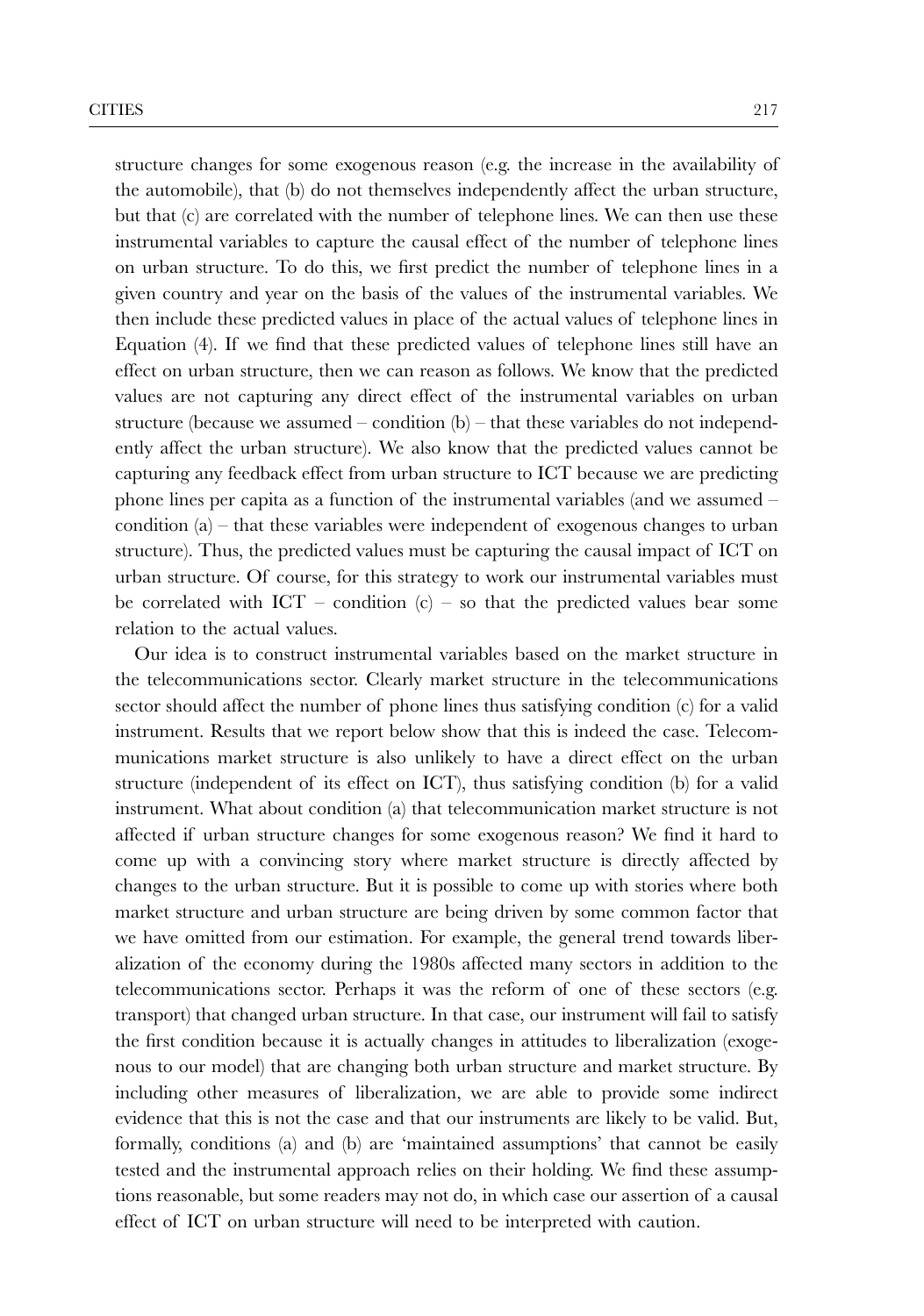We can identify three broad market structures for the countries in our sample during the years that we study: competitive, public or private monopoly. Two of the instruments that we use are dummies for whether the country has a public monopoly or a private monopoly with a competitive structure as the excluded category. The other two instruments measure the time that has passed since the end of the private and public monopolies for countries that have liberalized their telecommunications sector. As no such instrumental variables are available for the internet, our results when we use access to the internet as an additional explanatory variable are necessarily more speculative (although both sets of results do point in the same direction).

Finally, in addition, we report in Appendix B a fourth modification which increases the efficiency of the estimators by implementing a one-step procedure that estimates Equations (3) and (4) simultaneously.

Before turning to the implementation of our approach, we reiterate that, although we rely on the Pareto law to motivate our econometric approach, our estimations should capture more generally the impact upon the entire distribution of city sizes that emanate from changes in underlying determinants of interest.

#### **5. DATA**

We use the same city data as that used in Soo (2005), which were taken from Thomas Brinkhoff 's City Population project [\(http://www.citypopulation.de\).](http://www.citypopulation.de) Soo's paper provides a fairly extensive discussion of the nature of the data, particularly with regard to the issue of the definition of cities.<sup>2</sup> Data on population, GDP per capita in 2000 Purchasing Power Parity (PPP), trade and government expenditure as a percentage of GDP, non-agricultural economic activity and land area come from the World Bank World Development Indicators. Data on kilometres of roads come from the International Road Federation World Road Statistics.<sup>3</sup> GDP growth is calculated as log difference of GDP in 2000 PPP; its volatility is measured as the empirical standard deviation over the observed time period.

We use two different measures to evaluate the role of ICT in determining the city size distribution: telephones and the internet. As already discussed, our main focus is on telephones, because we have data for a longer time period and can construct a set of potential instruments. Data on the number of telephone land lines and internet users per 1000 also come from the World Bank World Development Indicators. We multiply these numbers by 1000 and use per capita measure of phone lines and internet users in the estimations.

The information on the market structure of the telecommunications sector (private or public monopoly versus competitive provision) that we use to instrument the number

<sup>&</sup>lt;sup>2</sup> We use data on cities as opposed to urban agglomerations because they are more consistently available internationally.

<sup>&</sup>lt;sup>3</sup> Further details on all these variables are provided in Soo (2005). A large number of the explanatory variables were also kindly provided by Kwok Tong Soo and supplemented by the authors.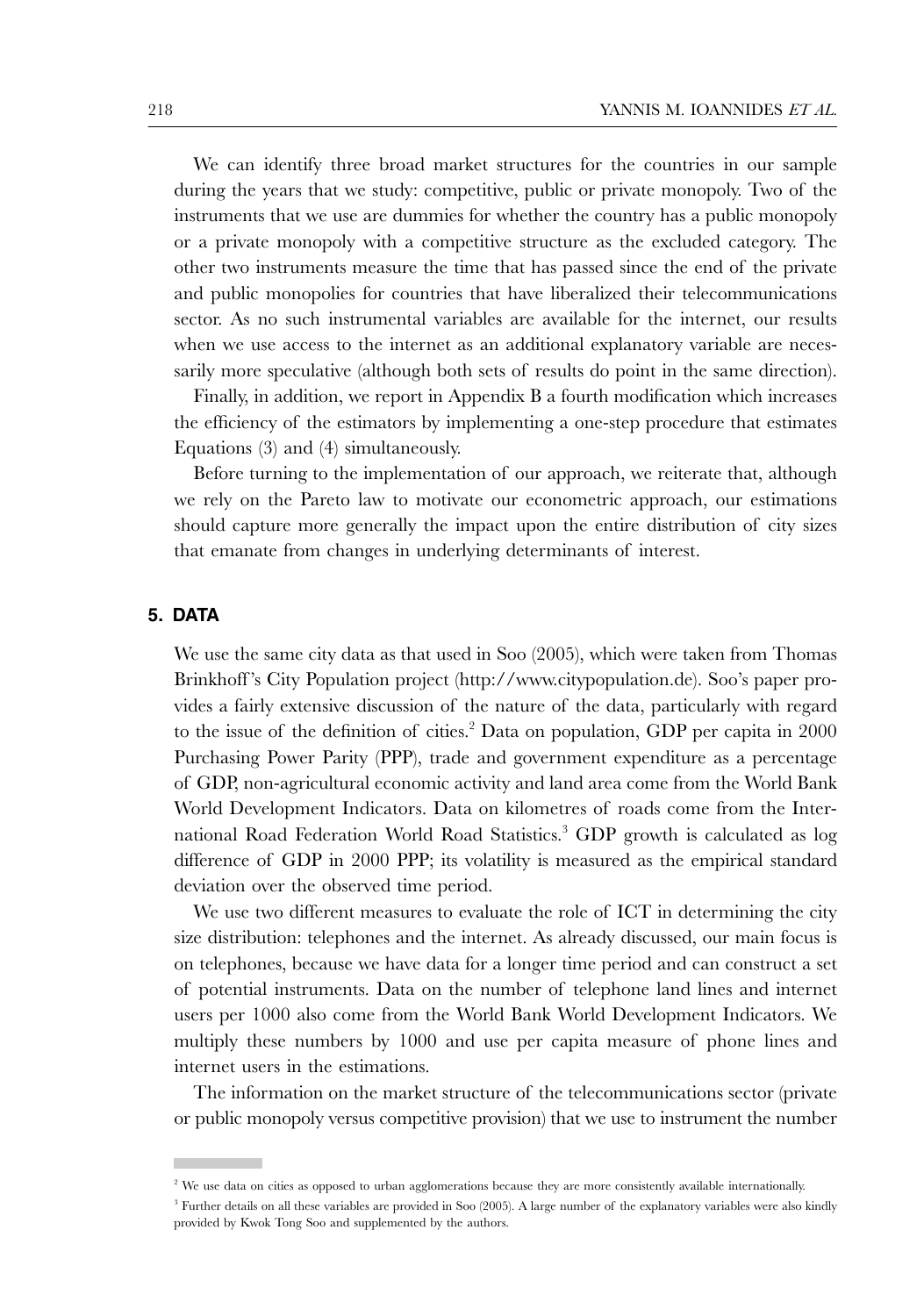of telephone lines comes from the OECD International Regulation Database.<sup>4</sup> This same source provides the data that we use to capture the general degree of competition in the economy when considering the validity of our instruments.

We start with city-level data for 73 countries covering 7,530 different cities recorded at various time periods between 1972 and 2001. There are 197 country-year pairs meaning that, on average, we observe each country 2.7 times. Detailed inspection of the data reveals that the relevant explanatory variables are missing for many countries. Fortunately, the variables are available for three blocks of countries – North America, Europe and some of the former countries of the Soviet Union.<sup>5</sup> Deleting countries with missing data leaves us with 24 countries covering 2,955 cities recorded at various time periods between 1980 and 2000. There are now 63 country-year pairs meaning that, on average, we observe each country 2.6 times. For the internet regressions we have to drop Mexico and restrict the time period to 1990 to 2000. This gives us 23 countries and 41country-year pairs covering 2,792 cities. Table 1 presents

|                                | Mean       | Std. Dev.  | Min       | Max         | Obs  |
|--------------------------------|------------|------------|-----------|-------------|------|
| City specific variables        |            |            |           |             |      |
| City size                      | 132 282    | 339 529    | 10 0 54   | 8 405 000   | 6975 |
| Normalized city size           | 0.0042     | 0.0105     | 0.0002    | 0.2024      | 6975 |
| log(norm. city size)           | $-6.31$    | 1.25       | $-8.64$   | $-1.6$      | 6975 |
| Country specific variables     |            |            |           |             |      |
| Phone lines per capita         | 0.402      | 0.178      | 0.065     | 0.722       | 63   |
| log(Phone lines per capita)    | $-1.043$   | 0.574      | $-2.736$  | $-0.326$    | 63   |
| Internet users per capita      | 0.091      | 0.135      | 0.000     | 0.441       | 41   |
| log(Internet users per capita) | $-4.060$   | 2.223      | $-8.265$  | $-0.820$    | 41   |
| Inverse road density           | 0.033      | 0.067      | 0.002     | 0.329       | 63   |
| Country population             | 35 200 000 | 57 400 000 | 4 209 000 | 282 000 000 | 63   |
| log(country population)        | 16.632     | 1.108      | 15.253    | 19.458      | 63   |
| GDP per capita, PPP            | 18 287     | 7,838      | 4369      | 33 970      | 63   |
| $log(GDP$ per capita), PPP     | 9.692      | 0.544      | 8.382     | 10.433      | 63   |
| Trade, % GDP                   | 0.735      | 0.317      | 0.205     | 1.680       | 63   |
| Non-agric. sectors, % GDP      | 0.936      | 0.054      | 0.732     | 0.988       | 63   |
| Gov. expend., % $GDPa$         | 0.377      | 0.082      | 0.161     | 0.491       | 63   |
| Std. dev. of GDP growth        | 0.029      | 0.019      | 0.013     | 0.083       | 63   |
| Land area, km <sup>2</sup>     | 1612057    | 3853566    | 30 230    | 16 900 000  | 63   |
| log(land area)                 | 12.390     | 1.748      | 10.317    | 16.642      | 63   |
| Number of cities/ $1000^a$     | 0.111      | 0.114      | 0.022     | 0.555       | 63   |

#### **Table 1. Descriptive statistics**

*Notes:* Descriptive statistics for the sample used in Tables 2, 3 and A1. For variable definitions, see text and Web Appendix.

a Average over time.

<sup>4</sup> See the Indicators of Product Market Regulation Homepage at: <http://www.oecd.org/eco/pmr>and described in Conway and Nicoletti (2006). Missing data points for Eastern European countries were filled by the authors based on media coverage.

<sup>&</sup>lt;sup>5</sup> Specifically, we use data on Austria, Belarus, Belgium, Bulgaria, Canada, Denmark, Finland, France, Greece, Hungary, Italy, Mexico, the Netherlands, Norway, Poland, Portugal, Romania, the Russian Federation, the Slovak Republic, Spain, Sweden, Switzerland, the United Kingdom and the United States. We have to drop Germany because of the reunification of 1990 and the ensuing adoption of Federal Republic of Germany institutions in former German Democratic Republic territory which cause definitional problems.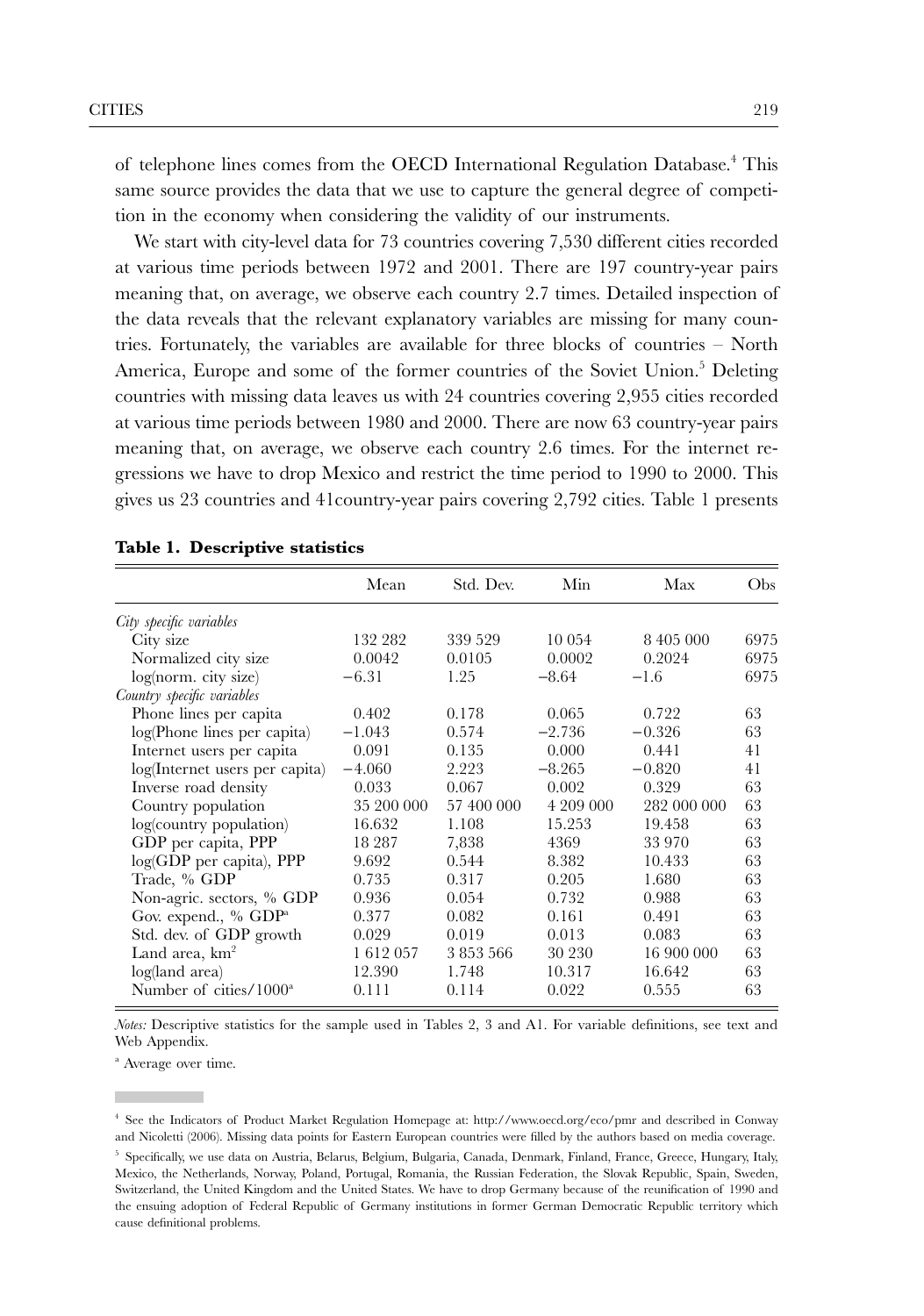the descriptive statistics of the variables used in our empirical analysis below. Additional details on our data variable definitions may be found in the online Data Appendix.

#### **6. RESULTS**

We start by estimating Equation (3) for each country-year pair to get some idea of the distribution of Zipf coefficients for the countries in question. The mean Zipf coefficient across our 63 country-year pairs is −1.370. The maximum value is −0.928 for Belarus in 1998, the minimum is −1.714 for Belgium in 2000. Interestingly, for all country-year pairs we strongly reject the null hypothesis that the Zipf coefficient is equal to minus one.<sup>6</sup> That is, we strongly reject Zipf's law, strictly construed as an estimated Zipf coefficient  $(\zeta -$  the elasticity of the proportion of cities larger than *S* with respect to *S*) being equal to −1. See Box 1 for more details.

We now turn to consider the effect that ICT has on the city size distribution as summarized by the Zipf coefficient. As discussed in the data section, our main focus is on the impact of phone lines. Figure 2 plots our estimates of Zipf coefficients for different countries at different times against the number of telephone lines. Two things stand out from the plot. The first is that, overall, the relationship between Zipf coefficients and the number of telephone lines is as predicted. Second, looking at



**Figure 2. Estimated Zipf coefficients against telephone mainlines, per 1000 inhabitants, different countries and years**

*Source:* Authors' own calculations.

<sup>6</sup> Our results are broadly in line with those reported in Soo's Table 1 (2005), which are for the last year for each country-pair and which do not implement the Gabaix–Ibragimov correction.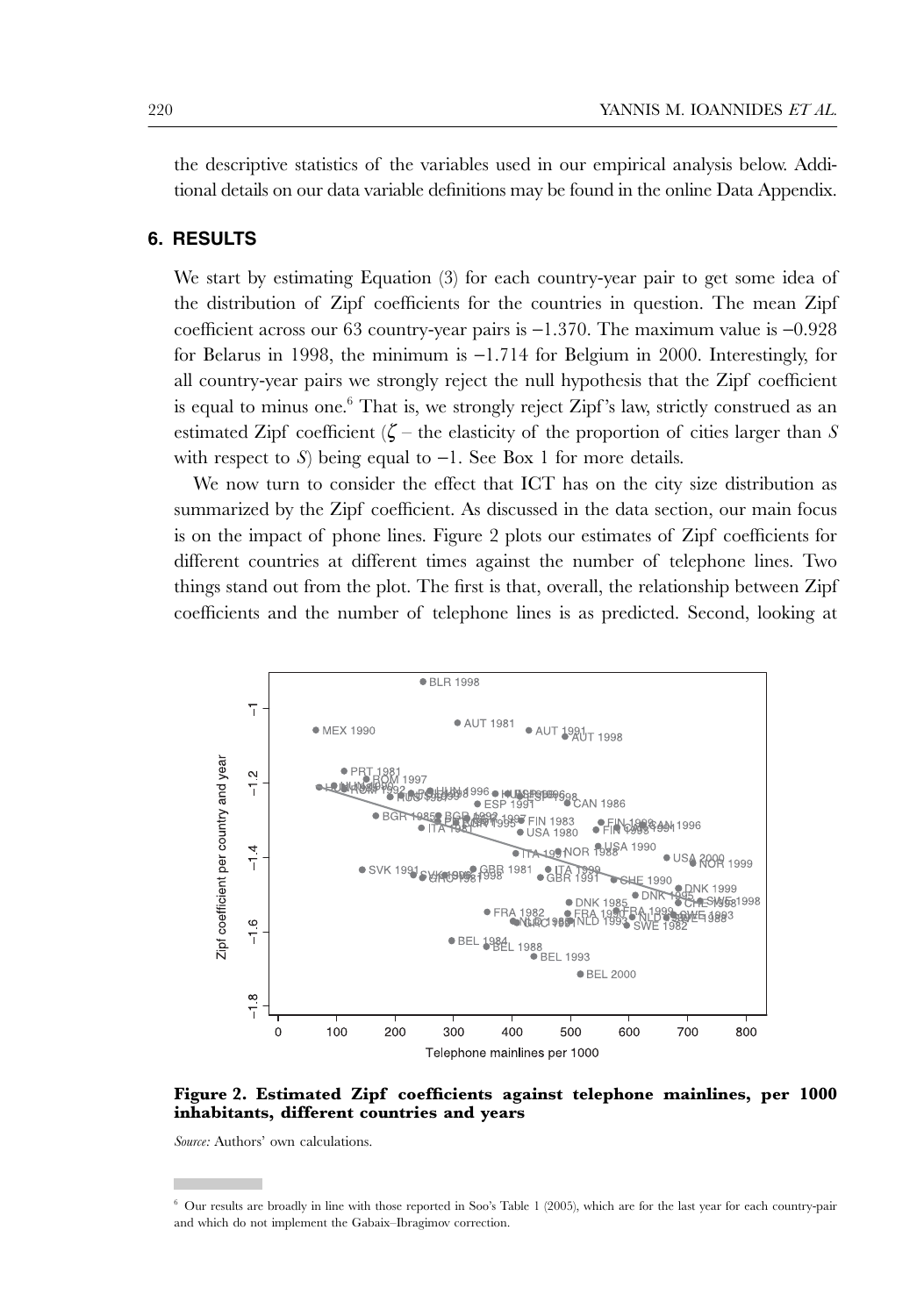individual countries, we can see the same effect replicated within the country in terms of changes over time. This is, perhaps, easiest to see for Belgium (BEL) and Austria (AUT), but careful inspection will convince the reader that a similar pattern is observed for many countries. The rest of this section formalizes the findings that emerge from this scatter plot, showing that they are robust to the introduction of additional explanatory variables and to controlling for the endogeneity of telephone lines.

We begin by estimating the simplest possible specification where we treat phone lines and a time trend as the only variable that explains differences in the Zipf coefficient across countries and time. That is, we estimate Equation (4) with phone lines and time as the only explanatory variable  $(X_{cl})$ . The results are shown in column 1 of Table 2. The positive time trend picks up the fact that, on average, across all countries, variance in the city size is increasing over time. Our focus, however, is on phone lines and we find that these have a significant negative impact on the Zipf coefficient. That is, the more phone lines a country has, the more concentrated is its city size distribution. This is consistent with our theoretical result that improvements in ICT (or, in the data, an increase in the number of phone lines) lead to smaller local external effects and therefore a more concentrated city size distribution.

Clearly, there are many omitted characteristics of countries that could be correlated with both phone lines and the degree to which population is spread out across the city size distribution. Column 2 begins to address this problem by including several additional explanatory variables. Before turning to discussing the empirical results, we briefly motivate each of the additional control variables.

We include the inverse of road density as a proxy for transport costs within the country. Countries with a low road density are likely to have high transport costs encouraging population to concentrate in just a few cities. Thus, we expect the coefficient on inverse road density to be positive (fewer roads imply higher inverse road density, higher transport costs and urban population that is more concentrated in fewer cities).

We include three variables to control for the economic and geographic size of the country: population, income and land area. More densely populated countries are likely to have more equal city size distribution, so we expect the coefficient on population to be negative while that on land area should be positive. Although we do not constrain the coefficients to be equal, these two variables could pick up other effects, thus introducing some ambiguity about the expected signs on their coefficients. Given our focus on more developed countries we have no strong prior on the sign of the coefficient on GDP. Models in the New Economic Geography tradition predict that our measure of trade openness (trade as a percentage of GDP) would have a negative effect on spatial concentration and hence on the Zipf coefficient if international trade weakens agglomeration forces, as predicted by Fujita *et al.* (1999, Chapter 18). More recent research (e.g. Rossi-Hansberg, 2005), however, allows for a greater number of parameters (such as rate at which agglomeration effects attenuate with distance, total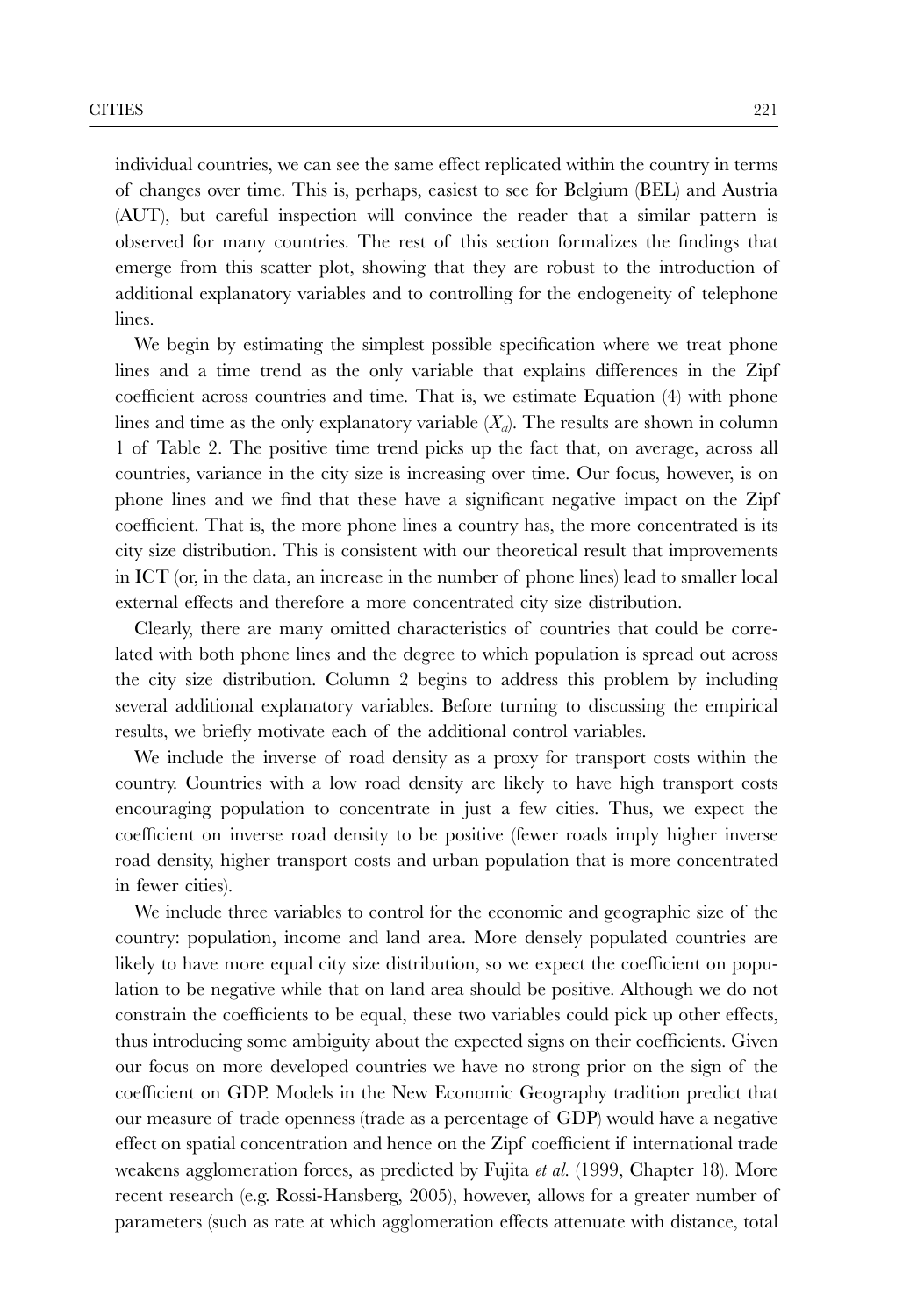| Dep. variable:<br>Estimated Zipf coefficient |                                   | <b>WLS</b>                   |                                  | IV                    |                                   |                                 |                                  |                       |
|----------------------------------------------|-----------------------------------|------------------------------|----------------------------------|-----------------------|-----------------------------------|---------------------------------|----------------------------------|-----------------------|
|                                              | $[1]$                             | $[2]$                        | $[3]$                            | $[4]$                 | $[5]$                             | [6]                             | $[7]$                            | [8]                   |
| log(phone lines per capita)                  | $-0.146***$<br>(0.027)            | $-0.109*$<br>(0.056)         | $-0.054*$<br>(0.029)             | $-0.100**$<br>(0.038) | $-0.124***$<br>(0.035)            | 0.151<br>(0.193)                | $-0.091**$<br>(0.039)            | $-0.117**$<br>(0.047) |
| Inverse road density                         |                                   | $-0.335$<br>(0.457)          |                                  | 0.168<br>(0.171)      |                                   | $-0.023$<br>(0.588)             |                                  | 0.165<br>(0.172)      |
| log(country population)                      |                                   | $-0.021$<br>(0.031)          |                                  | $-0.111$<br>(0.092)   |                                   | 0.031<br>(0.052)                |                                  | $-0.131$<br>(0.098)   |
| $log(GDP$ per capita), PPP                   |                                   | $-0.103$<br>(0.110)          |                                  | $-0.044$<br>(0.093)   |                                   | $-0.368$<br>(0.228)             |                                  | $-0.041$<br>(0.094)   |
| Trade, % GDP                                 |                                   | $-0.161**$<br>(0.076)        |                                  | $0.083*$<br>(0.045)   |                                   | $-0.166*$<br>(0.091)            |                                  | $0.085*$<br>(0.045)   |
| Non-agric. sectors, % GDP                    |                                   | $-0.408$<br>(0.570)          |                                  | 0.320<br>(0.330)      |                                   | $-0.982$<br>(0.791)             |                                  | 0.388<br>(0.348)      |
| Gov. expend., % GDP                          |                                   | $-0.828***$<br>(0.280)       |                                  |                       |                                   | $-1.221***$<br>(0.433)          |                                  |                       |
| Std. dev. of GDP growth                      |                                   | $-1.101$<br>(3.155)          |                                  |                       |                                   | $-4.270$<br>(4.374)<br>$-0.041$ |                                  |                       |
| log(land area)<br>Number of cities/1000      |                                   | 0.003<br>(0.024)<br>$-0.171$ |                                  |                       |                                   | (0.041)<br>$-0.179$             |                                  |                       |
| Time                                         | 0.002                             | (0.301)<br>0.003             | $-0.002**$                       | 0.001                 | 0.001                             | (0.359)<br>0.002                | $-0.001$                         | 0.001                 |
| Constant                                     | (0.001)<br>$-1.495***$<br>(0.033) | (0.002)<br>0.683<br>(1.603)  | (0.001)<br>country fixed effects | (0.002)               | (0.002)<br>$-1.473***$<br>(0.039) | (0.003)<br>3.995<br>(3.006)     | (0.001)<br>country fixed effects | (0.002)               |
| $R^2$                                        | 0.344                             | 0.675                        | 0.807                            | 0.845                 | 0.336                             | 0.537                           | 0.798                            | 0.844                 |
| Obs country-year<br>Obs countries            | 63<br>24                          | 63<br>24                     | 63<br>24                         | 63<br>24              | 63<br>24                          | 63<br>24                        | 63<br>24                         | 63<br>24              |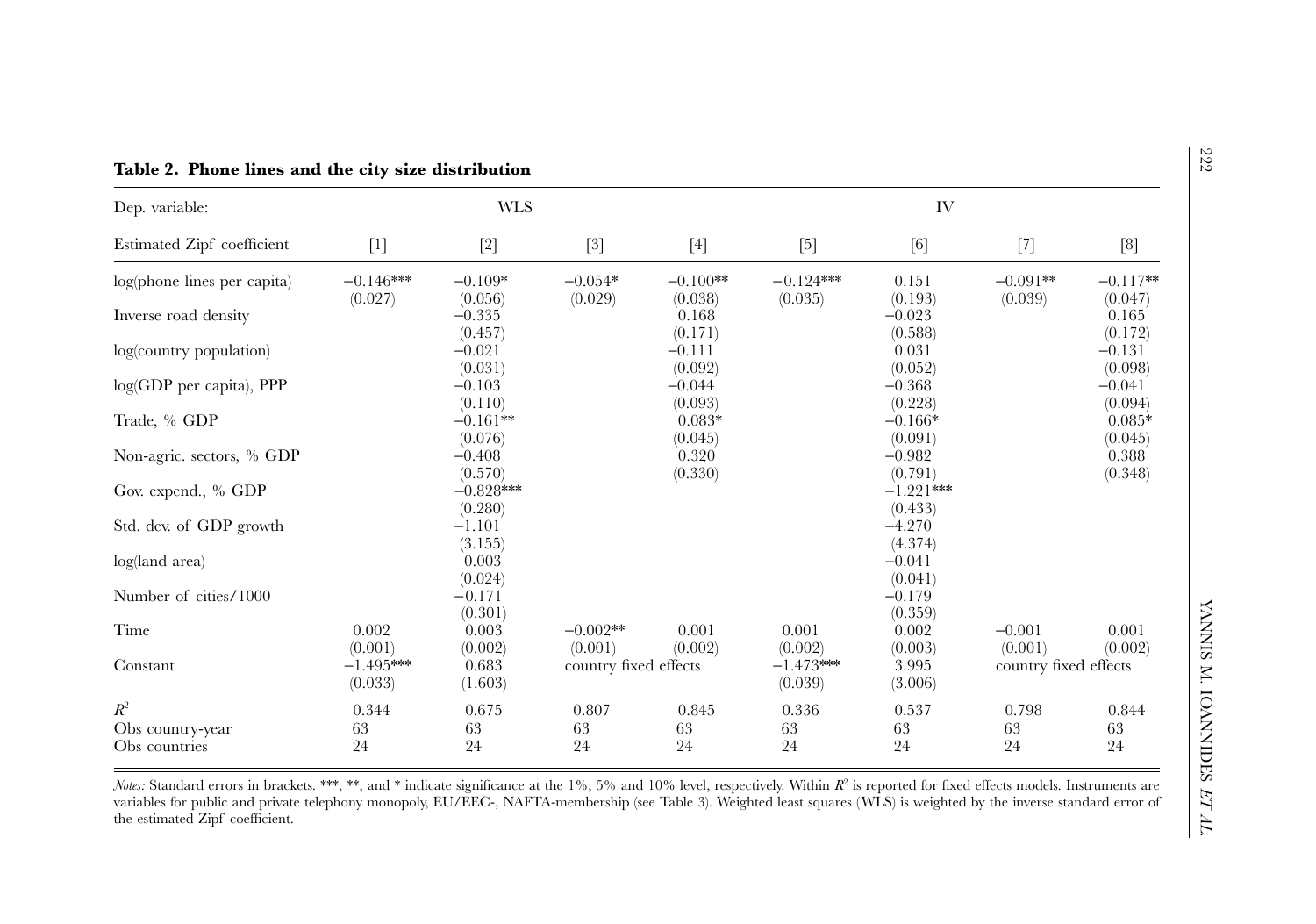factor productivity, transport costs and, of course, particular country geography) and therefore greater variety of possibilities. We would expect higher agricultural production to lead to less concentration and a flatter city size distribution. That is, we expect the coefficient on non-agricultural sectors as a percentage of GDP to be positive. A measure of the size of government (government expenditure as a share of GDP) allows for the possibility that larger governments may imply higher population concentration. That would indeed be the case if (as Ades and Glaeser, 1995 emphasize) rent seeking behaviour encourages citizens to locate close to policy-makers in the capital city. Conversely, large governments have more means to work against agglomeration forces and support peripheral regions through regional policies. Thus we have no strong priors on the sign of the coefficient on government expenditure.

Finally, we include the standard deviation of the rate of growth of real GDP since the theory underlying our approach (discussed in Appendix A) indicates that a higher volatility of total factor productivity shocks should lead to a larger variance of the size distribution and therefore larger Zipf coefficients. We also include the number of cities as a convenient way of allowing for non-linearities in the Zipf regression.<sup>7</sup>

Results reported in column 2 are in line with our expectations for all variables except the inverse of road density and the volatility of GDP (which are insignificant). Introducing country fixed effects and instrumenting for phone lines per capita alters these findings so we consider the issue no further for now. Instead, we draw attention to the fact that introducing all of these controls does not change our conclusion on the role of phone lines. The coefficient is still negative and significant, albeit slightly smaller in absolute value. Thus, introducing a large number of additional controls does not change our conclusion that telephone lines are associated with more concentrated city size distributions.

Columns 3 and 4 of Table 2 report results after introducing a country-specific fixed effect. Column 3 reports results when phone lines and a time trend are the only explanatory variable in  $X_{\alpha}$ . Column 4 reports results when we include the additional control variables. Note that the coefficients for four time invariant variables cannot be identified in the fixed effect specification and therefore these variables are omitted in the regression reported here. These variables are time invariant either because of data availability (government expenditure as a percentage of GDP, standard deviation of GDP growth) or because they show very little time series variation (land area and number of cities). Moving from column 2 to column 3 we see that introducing unobservable country-specific effects decreases the absolute value of the coefficient on phone lines, although the coefficient remains negative and significant. Introducing additional controls in column 4 now strengthens the effect of telephone lines per

 $^7\,$  Several studies, including notably Black and Henderson (2003) and RHW, have emphasized that the log rank – log population relationship is roughly concave. The relationship therefore exhibits a steep (negative) slope for the highest ranked cities and a flatter (still negative) slope for lower rank cities. RHW offer a theoretical justification for this property. Increasing the number of cities may therefore have a positive impact on the coefficient.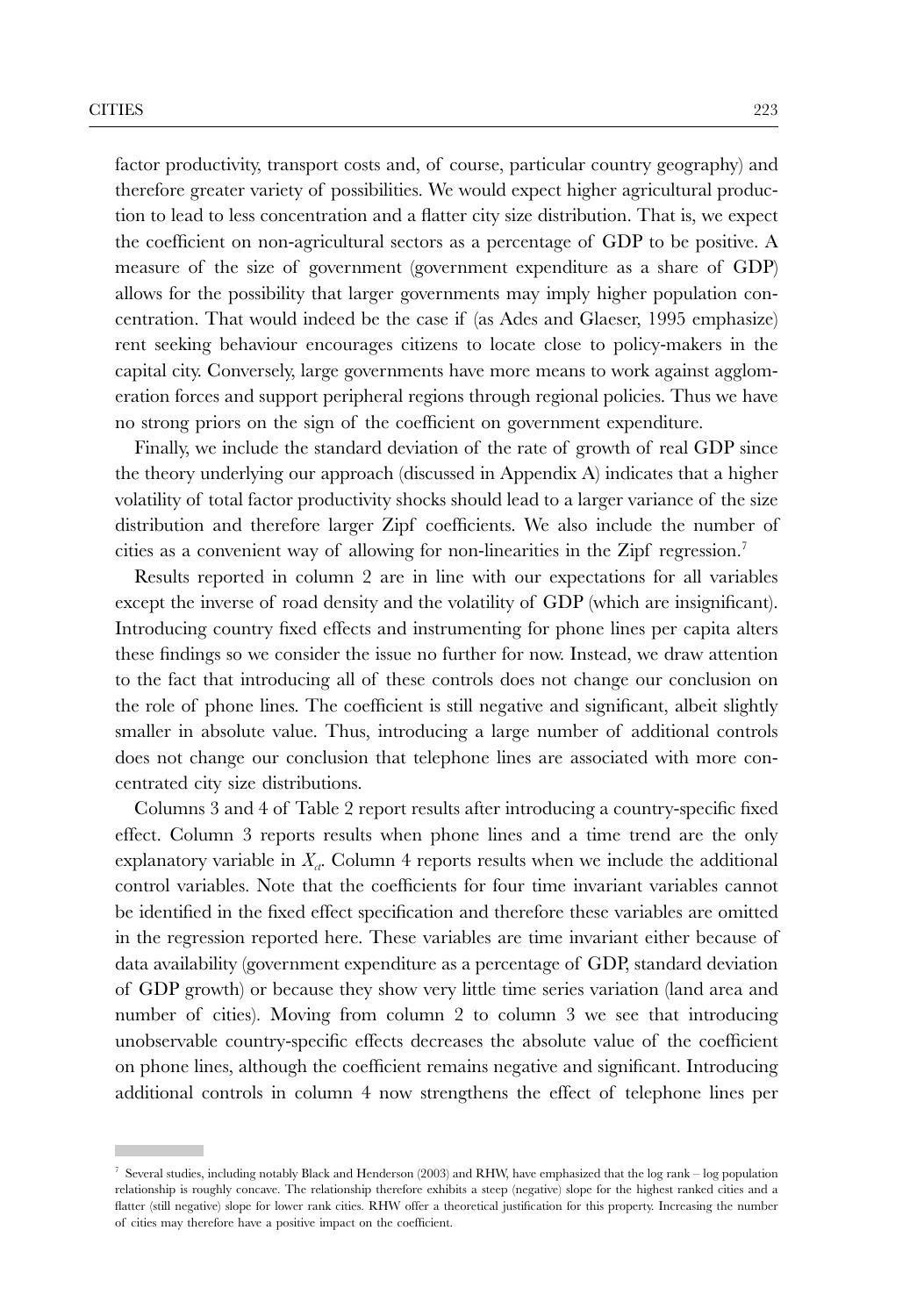capita. Note that, as alluded to above, the introduction of fixed effects now gives us a positive sign on inverse road density that is consistent with our theory (although the coefficient is insignificant). Thus, our finding that telephone lines are associated with less dispersed city size distributions is robust to controlling for other country characteristics both observed and unobserved.

Of course, one may still worry that the relationship is being driven by time varying unobserved characteristics of countries and that it is changes in these unobserved characteristics that drive changes in urban structure which, in turn drive changes in our explanatory variables. For example, increasing car ownership may lead to the dispersion of population and telephone lines then respond to that dispersion (rather than vice versa). To control for this, we adopt the standard solution of looking for instrumental variables as discussed, in depth, at the end of Section 4.

One might have similar concerns about inverse road density as a proxy for transport costs. That is, more dispersed population leads to more roads and lower transport costs rather than transport costs driving population dispersion. We have experimented with lagged road density as an instrument but this resulted in considerable reductions in sample size and little change in the coefficient on road density. As our main interest is in the ICT variables, which we are able to instrument, we do not worry about this further other than to note that the coefficients on inverse road density should be interpreted with caution.<sup>8</sup> We assume that all other right hand side variables are exogenous.

Table 3 reports first stage regression results from the regression of phone lines per capita on the exogenous and instrumental variables (corresponding to columns 5–8 of Table 2). In the cross section (column 5), both public and private sector monopolies significantly decrease the number of telephone lines. Adding additional control variables (column 6) substantially weakens the effect of the instruments. However, once we have included a fixed effect (columns 7 and 8) we see that public monopolies are significantly positively associated with the number of phone lines. The F-test on the joint significance of the instruments for our preferred specification (column 8) show that the model is fairly well instrumented (i.e. our instruments are fairly highly partially correlated with ICT).

Some of the time series variation in these variables comes from liberalization that moved countries from private monopolies to competition. Most of the variation, however, comes from privatization coupled with liberalization which moved countries from public monopolies to competition.<sup>9</sup> Our results in the most relevant specification

<sup>&</sup>lt;sup>8</sup> In our preliminary investigations we also tried to instrument for trade as a percentage of GDP using two dummies indicating when a country joined EU or NAFTA. These two variables turned out to be very weak instruments for trade, but reasonable additional instruments for ICT. For this reason, we no longer instrument trade, but continue to use these two additional instruments. We note that instrumenting trade using these regional trade agreement dummies does not change our main finding on ICT. Using only the market structure instruments for ICT also does not change our results.

<sup>9</sup> During the time period we consider there were no privatizations that replace a public monopoly with a private monopoly, although this had certainly happened in earlier periods (e.g. in the United Kingdom).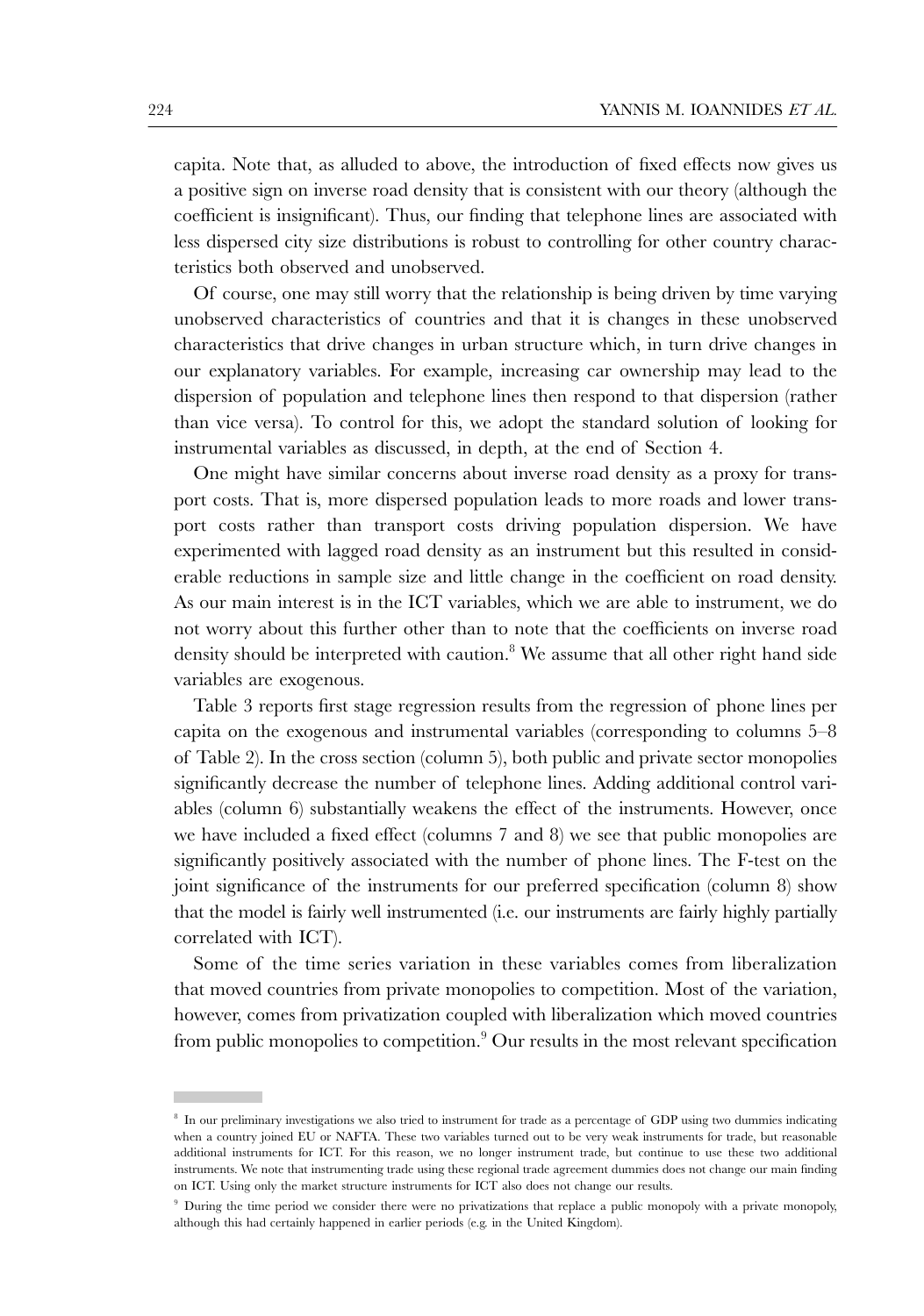| Dep. variable:                              |                       | <b>WLS</b>              |                       |             |
|---------------------------------------------|-----------------------|-------------------------|-----------------------|-------------|
| log(phone lines per capita)                 | $[5]$                 | [6]                     | $[7]$                 | [8]         |
| Public monopoly                             | $-0.687***$           | $-0.035$                | $0.245***$            | $0.305***$  |
|                                             | (0.185)               | (0.147)                 | (0.074)               | (0.055)     |
| Private monopoly                            | $-0.393*$             | 0.07                    | 0.01                  | 0.181       |
|                                             | (0.227)               | (0.177)                 | (0.177)               | (0.153)     |
| Time since end public monopoly              | 0.01                  | $-0.001$                | $-0.021$              | 0.004       |
|                                             | (0.027)               | (0.020)                 | (0.014)               | (0.014)     |
| Time since end private monopoly             | 0.029                 | $-0.009$                | 0.004                 | $-0.009$    |
|                                             | (0.029)               | (0.021)                 | (0.026)               | (0.024)     |
| EU                                          | 0.077                 | 0.113                   | $-0.126$              | $-0.297***$ |
|                                             | (0.091)               | (0.141)                 | (0.106)               | (0.081)     |
| <b>NAFTA</b>                                | 0.211                 | $-0.052$                | $-0.111$              | $-0.222*$   |
|                                             | (0.326)               | (0.246)                 | (0.148)               | (0.109)     |
| Inverse road density                        |                       | $-1.054$                |                       | 0.102       |
|                                             |                       | (1.166)                 |                       | (0.514)     |
| log(country population)                     |                       | $-0.265**$              |                       | $-1.334$    |
|                                             |                       | (0.103)                 |                       | (0.935)     |
| $log(GDP$ per capita), PPP                  |                       | $1.017***$              |                       | $-0.211$    |
|                                             |                       | (0.256)                 |                       | (0.315)     |
| Trade, % GDP                                |                       | 0.011                   |                       | 0.472***    |
|                                             |                       | (0.200)                 |                       | (0.150)     |
| Non-agric. sectors, % GDP                   |                       | 2.467                   |                       | 3.804***    |
|                                             |                       | (1.650)                 |                       | (0.877)     |
| Gov. expend., % GDP                         |                       | 1.806**                 |                       |             |
|                                             |                       | (0.775)                 |                       |             |
| Std. dev. of GDP growth                     |                       | 15.633*                 |                       |             |
|                                             |                       | (8.430)                 |                       |             |
| log(land area)                              |                       | $0.181***$              |                       |             |
|                                             |                       | (0.063)                 |                       |             |
| Number of cities/1000                       |                       | 0.559                   |                       |             |
|                                             |                       |                         |                       |             |
| Time                                        | $-0.039$              | (0.849)<br>0.017        | $0.047*$              | $0.060**$   |
|                                             |                       |                         |                       |             |
|                                             | (0.027)<br>$-0.506**$ | (0.020)<br>$-12.352***$ | (0.027)               | (0.026)     |
| Constant                                    | (0.223)               | (3.843)                 | country fixed effects |             |
|                                             |                       |                         |                       |             |
| $F$ -test instruments <sup>a</sup><br>$R^2$ | 13.77                 | 1.03                    | 6.48                  | 9.04        |
|                                             | 0.660                 | 0.899                   | 0.943                 | 0.978       |
| Obs country-year                            | 63                    | 63                      | 63                    | 63          |
| Obs countries                               | 24                    | 24                      | 24                    | 24          |

**Table 3. First stage regressions for Table 2**

*Notes:* Standard errors in brackets. \*\*\*, \*\*, and \* indicate significance at the 1%, 5% and 10% level, respectively. Within  $R^2$  is reported for fixed effects models. Weighted least squares (WLS) is weighted by the inverse standard error of the estimated Zipf coefficient.

<sup>a</sup> Jointly tests public and private telephony monopoly, EU/EEC-, NAFTA-membership.

in column 8, Table 3, suggest that, at least in terms of the *number* of phone lines, the efficiency effects of liberalization were outweighed by changes to public service agreements and the tendency for newly privatized firms to reduce the cross-subsidization of residential lines by business users. Note that in all cases the predicted phone lines from the first stage regressions are increasing over time. The general increase of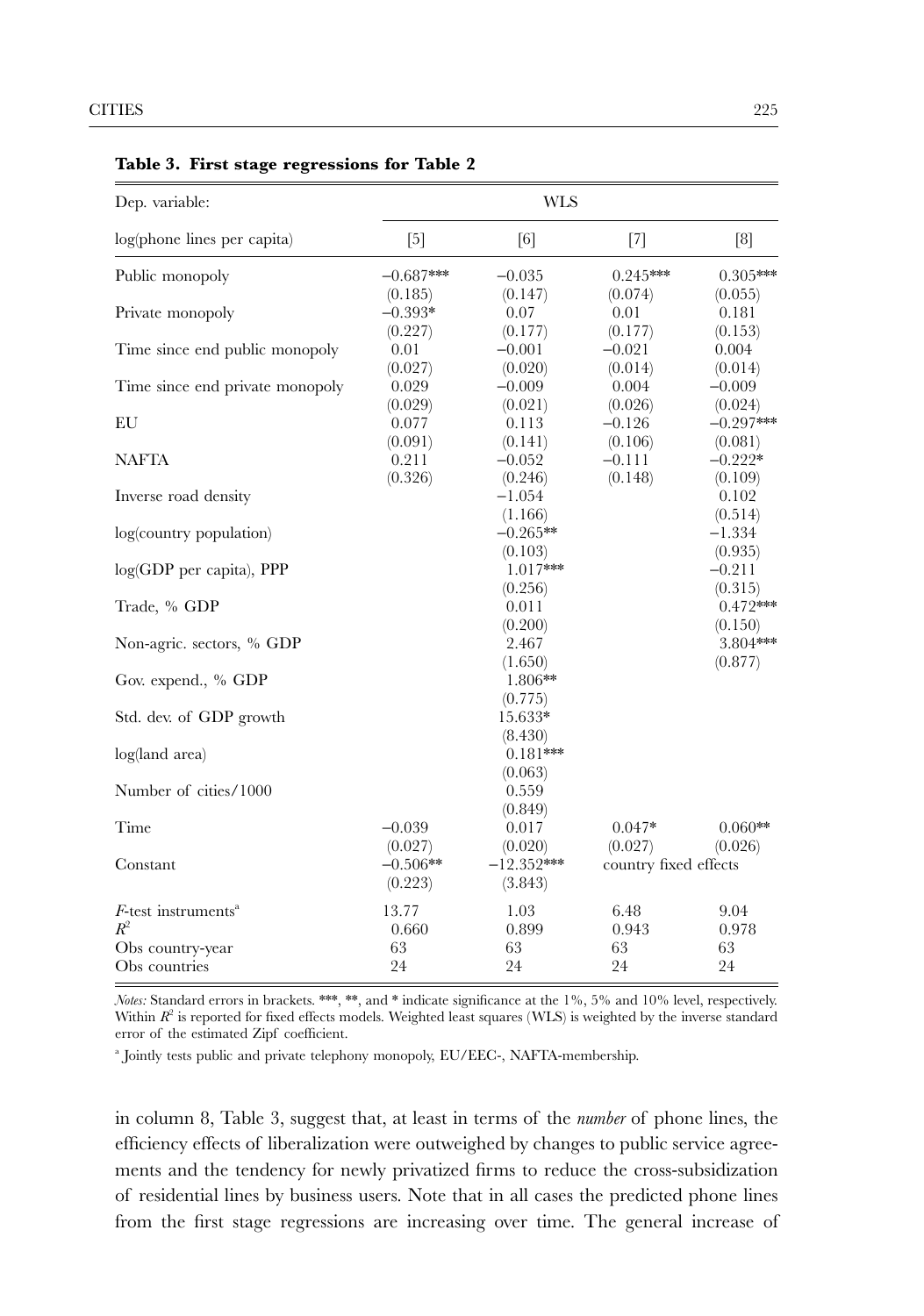telephone mainlines is explained by the time trends as well as increases in population, road density, and GDP.

Columns 5–8 in Table 2 show what happens when we use these variables to instrument for the number of phone lines. Column 5 ignores country fixed effects and includes instrumented phone lines as the only explanatory variable. Comparing to column 1 we see that our results change very little. The effect of phone lines turns insignificant as we introduce more explanatory variables (compare column 6 to column 2) but it is again significant if we introduce fixed effects with phone lines on their own (column 7 versus column 3) and if we introduce fixed effects and time-varying explanatory variables (column 8 versus column 4).

In sum, we find a robust negative significant effect of the number of phone lines per capita on the Zipf coefficient. Over our study period, increasing phone lines per capita have tended to cause the dispersion of population across the urban structure resulting in a more concentrated city size distribution.

Columns 1 and 2 of Table 4 show that we reach a similar conclusion for the impact of the internet on the city size distribution. Column 1 presents results from a regression of Zipf coefficients on the number of internet users per capita and a time trend. That is, from estimating Equation (4) with internet users per capita and a time trend as the only explanatory variable  $(X_d)$ . We see a negative significant effect on the Zipf coefficient, although the effect is smaller than that of phone lines. Column 2 shows what happens when we introduce the same additional controls as we did for phone lines. Introducing additional controls more than halves the absolute value of the coefficient on internet users per capita and turns it insignificant. Columns 3 and 4 show that the negative effect of the internet vanishes once we also consider telephone mainlines. Results, not reported here, show that instrumenting by means of the same set of instrumental variables gives very similar coefficients, but at a slightly lower level of significance (5% instead of 1% in column 1). Only 16 countries have more than one year of data for internet usage so, not surprisingly, implementing the fixed effects specification gives insignificant results. Finally, introducing fixed effects and instrumenting leads to coefficients that are essentially zero.<sup>10</sup> This is hardly surprising given the limited number of observations and the fact that market structure in the telecommunications sector does not provide good instruments for the number of internet connections.

Our results about the effect of internet connections on urban structure are encouraging for another reason, too. As Figure 1 documents, the incidence of mobile telephony adoption is similar to that of the internet. While direct measures of mobile telephony are available for some countries, the pattern of availability as of now would reduce sample size substantially. We think it is difficult to find good instruments, especially since the development of mobile telephony markets have been influenced by the different standards adopted by providers. Therefore, we take

<sup>&</sup>lt;sup>10</sup> These results are available on request and documented in the Web Appendix.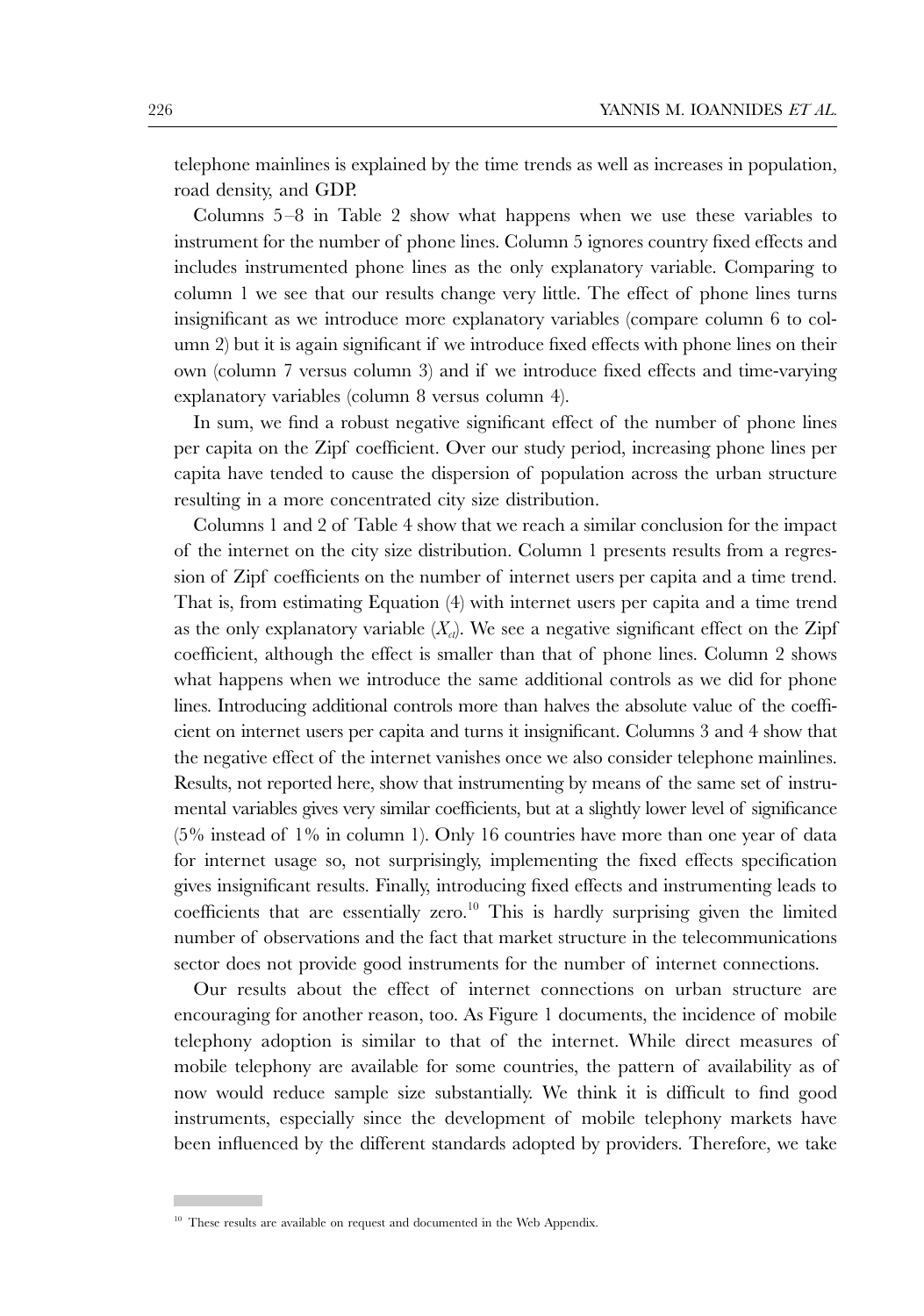| Dep. variable:                 |                        |                       |                        |                       |
|--------------------------------|------------------------|-----------------------|------------------------|-----------------------|
| Estimated Zipf coefficient     | $[1]$                  | $[2]$                 | $[3]$                  | $[4]$                 |
| log(internet users per capita) | $-0.035***$<br>(0.012) | $-0.013$<br>(0.018)   | 0.006<br>(0.016)       | $-0.015$<br>(0.017)   |
| log(phone lines per capita)    |                        |                       | $-0.185***$<br>(0.056) | $-0.312**$<br>(0.127) |
| Inverse road density           |                        | $-0.886$<br>(0.635)   |                        | $-0.998$<br>(0.587)   |
| log(country population)        |                        | $-0.006$<br>(0.046)   |                        | $-0.053$<br>(0.046)   |
| $log(GDP$ per capita), PPP     |                        | $-0.217$<br>(0.135)   |                        | 0.061<br>(0.168)      |
| Trade, % GDP                   |                        | $-0.12$<br>(0.105)    |                        | $-0.067$<br>(0.099)   |
| Non-agric. sectors, % GDP      |                        | 0.067<br>(0.800)      |                        | $-0.389$<br>(0.761)   |
| Gov. expend., % GDP            |                        | $-1.058**$<br>(0.399) |                        | $-0.874**$<br>(0.376) |
| Std. dev. of GDP growth        |                        | $-1.481$<br>(4.632)   |                        | $-0.432$<br>(4.294)   |
| log(land area)                 |                        | 0.011<br>(0.027)      |                        | 0.046<br>(0.029)      |
| Number of cities/1000          |                        | $-0.357$<br>(0.410)   |                        | $-0.27$<br>(0.379)    |
| Time                           | $0.013**$<br>(0.006)   | 0.007<br>(0.009)      | $-0.002$<br>(0.007)    | 0.01<br>(0.008)       |
| Constant                       | $-1.694***$<br>(0.122) | 1.07<br>(1.963)       | $-1.450***$<br>(0.131) | $-1.311$<br>(2.052)   |
| $R^2$                          | 0.199                  | 0.686                 | 0.381                  | 0.742                 |
| Obs country-year               | 41                     | 41                    | 41                     | 41                    |
| Obs countries                  | 23                     | 23                    | 23                     | 23                    |

**Table 4. Internet users, phone lines and the city size distribution**

*Notes:* Standard errors in brackets. \*\*\*, \*\*, and \* indicate significance at the 1%, 5% and 10% level, respectively. Weighted least squares (WLS) is weighted by the inverse standard error of the estimated Zipf coefficient.

the results of the internet connections, where in fact telephone use is also controlled for, as suggestive of the impact of mobile telephony, a technology that is conceptually akin to a combination of telephony and the internet. $^{11}$ 

#### **6.1. Additional robustness checks**

A question concerning the nature of our instrumental variables strategy arises from considering the literature on the political economy of urbanization. This literature suggests that urban concentration may be driven by the general degree of competition

<sup>11</sup> Modern mobile, that is cellular, telephony was not invented in the same countries where it was first commercialized, such as Japan, but did indeed spread fast in sparsely populated countries, such as the Nordic European countries, with whom it is indeed nowadays closely associated. Still, adoption per capita is greatest is densely populated but small countries, like Hong Kong and Luxemburg.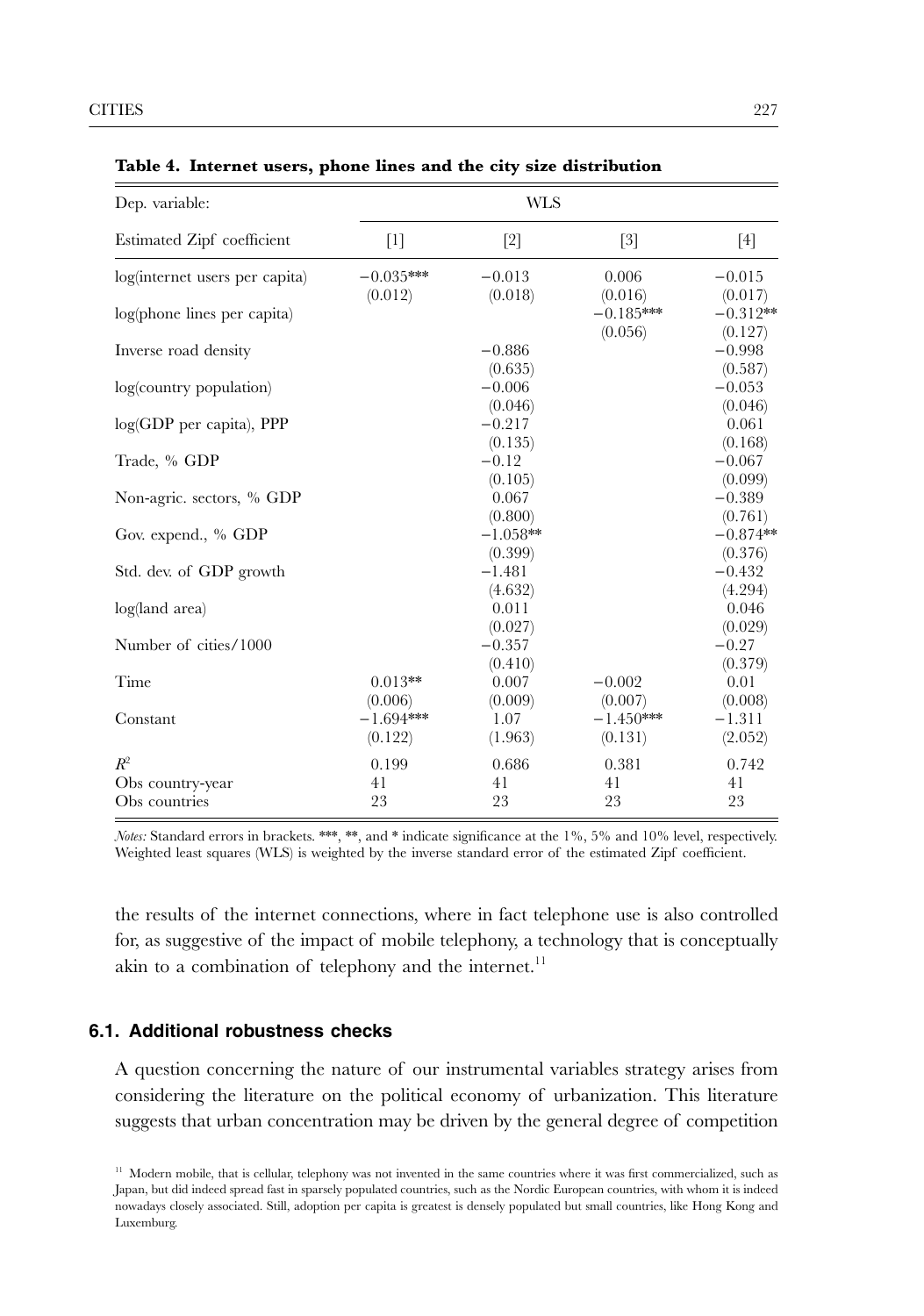in the economic and political spheres. This raises the possibility that some measure of the degree of competition in the economy should be included directly in the regression, violating the second requirement for the validity of an instrument (that it should have no direct effect on urban structure). Using this line of reasoning, one could argue, for example, that the industrial organization of the telecommunications sector is actually just proxying for an overly centralized public sector which favours larger cities. To summarize, if industrial organization of the telecommunications sector is capturing other factors that have a direct effect on urban concentration, then it is inappropriate as an instrument. We explore this possibility by controlling for the general degree of competition in the economy using the OECD 'RegRef' indicators of regulatory conditions in the airlines, telecommunications, electricity, gas, post, rail, and road freight industries of member countries (Conway and Nicoletti, 2006). The OECD claims that the RegRef indicators are a good proxy for the overall degree of competition in the economy. The RegRef indicators are, unfortunately, only available for a subset of the countries in our data set. Specifically, data are not available for Belarus, Bulgaria, Hungary, Mexico, Poland, Romania, Russian Federation, and Slovak Republic leaving 45 country-year pairs instead of the 63 pairs originally. Re-estimation of the original model (column 8 in Table 2) with the reduced set of countries produces a stronger effect for phone lines, −0.308, which is significant at 1%. Including the average of all RegRef indicators as an additional explanatory variable only slightly reduces the effect of phone lines to −0.280 and its significance to 2%. The coefficient on this new explanatory variable is virtually zero and highly insignificant.<sup>12</sup> Taken together these results suggest that concerns about the validity of our instrument as a result of political economy stories are theoretically interesting, but empirically invalid.

Another question concerns what happens with other measures of urban concentration. We have experimented with the Gini index, the normalized Herfindahl concentration index and the coefficient of variation as alternative dependent variables. These measures reflect different aspects of dispersion and are defined at the country level. The coefficient of variation, a standard measure of dispersion, averages the squared deviations from the mean and then divides by the mean. The normalized Herfindahl concentration index reflects squared normalized city sizes. The Gini coefficient is the mean absolute deviation among all pairs of cities, relative to the mean city size. Table 5 reports results for the coefficient on telephone lines for the same eight specifications that appear in Table 2.

Remarkably for such different measures of dispersion, the results for the coefficients of telephone line per capita with the Gini and Herfindahl indices as dependent variables are – up to a scale factor – very similar to the two-step using  $\mathbb{Z}$ ipf (although just statistically insignificant in column 8). The coefficient estimates with the coefficient of variation as a dependent variable are also negative and thus consistent with our findings using the Zipf coefficient. It is worth recalling, however, that our choice

<sup>&</sup>lt;sup>12</sup> These results are available on request and documented in the Web Appendix.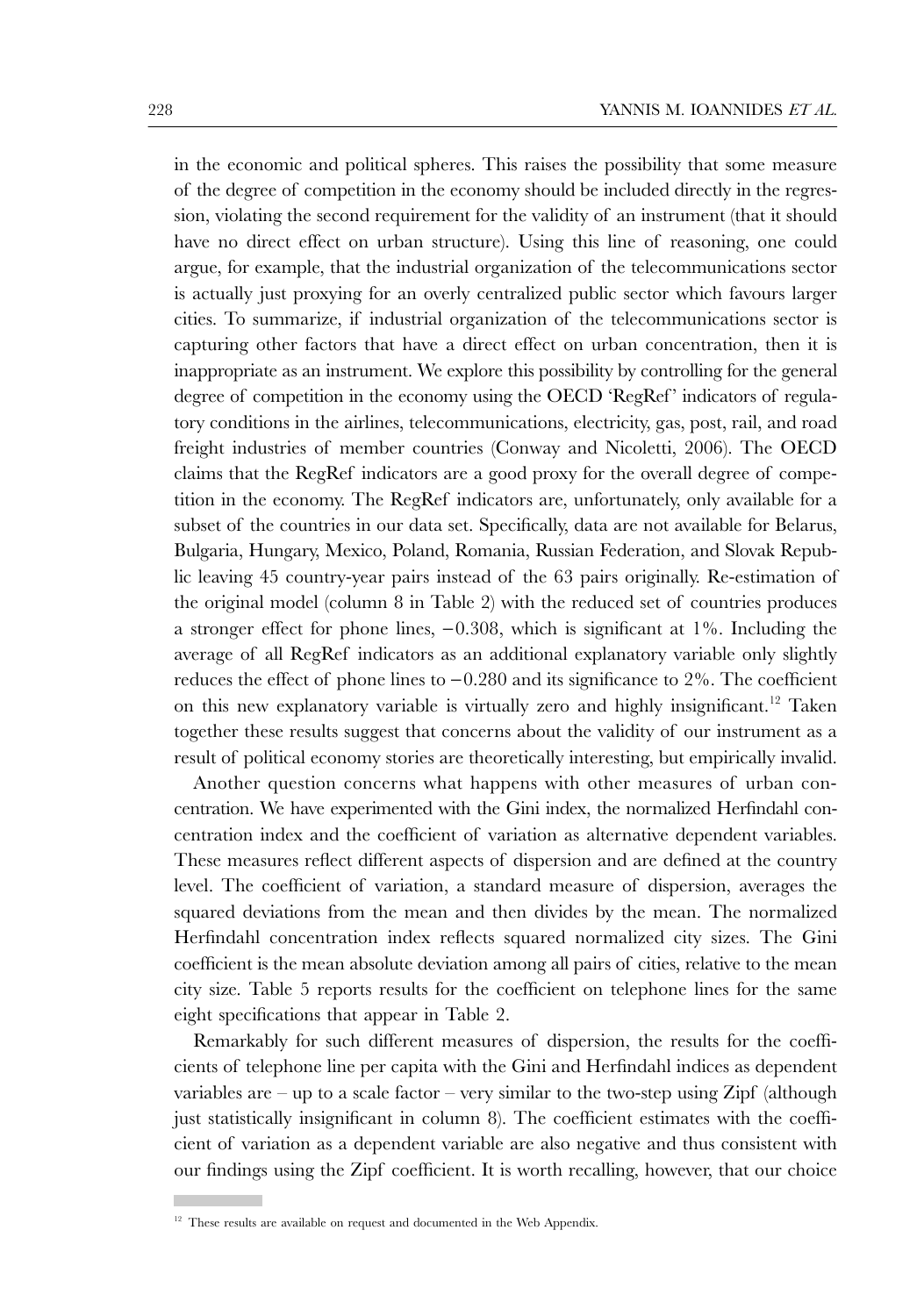| Dep. variable                                                                                                                                                                                                                                                                                                                                                                                                                                                                 |             | WLS OLS <sup>c</sup> |             | IV <sup>d</sup> |             |           |             |            |
|-------------------------------------------------------------------------------------------------------------------------------------------------------------------------------------------------------------------------------------------------------------------------------------------------------------------------------------------------------------------------------------------------------------------------------------------------------------------------------|-------------|----------------------|-------------|-----------------|-------------|-----------|-------------|------------|
|                                                                                                                                                                                                                                                                                                                                                                                                                                                                               | $[1]$       | $[2]$                | $[3]$       | $[4]$           | $[5]$       | [6]       | $[7]$       | $[8]$      |
| Zipf coefficient <sup>a</sup>                                                                                                                                                                                                                                                                                                                                                                                                                                                 | $-0.146***$ | $-0.109*$            | $-0.054*$   | $-0.100**$      | $-0.124***$ | 0.151     | $-0.091**$  | $-0.117**$ |
|                                                                                                                                                                                                                                                                                                                                                                                                                                                                               | (0.027)     | (0.056)              | (0.029)     | (0.038)         | (0.035)     | (0.193)   | (0.039)     | (0.047)    |
| Gini coefficient                                                                                                                                                                                                                                                                                                                                                                                                                                                              | $-0.051***$ | $-0.084***$          | $-0.017***$ | $-0.032**$      | $-0.063**$  | $-0.208*$ | $-0.020***$ | $-0.026$   |
|                                                                                                                                                                                                                                                                                                                                                                                                                                                                               | (0.016)     | (0.028)              | (0.006)     | (0.013)         | (0.027)     | (0.104)   | (0.006)     | (0.018)    |
| Herfindahl index                                                                                                                                                                                                                                                                                                                                                                                                                                                              | $-0.038***$ | $-0.036*$            | $-0.015***$ | $-0.022**$      | $-0.068***$ | $-0.114*$ | $-0.015***$ | $-0.015$   |
|                                                                                                                                                                                                                                                                                                                                                                                                                                                                               | (0.011)     | (0.018)              | (0.003)     | (0.008)         | (0.019)     | (0.067)   | (0.004)     | (0.011)    |
| Coefficient of variation                                                                                                                                                                                                                                                                                                                                                                                                                                                      | $-0.358**$  | $-0.699**$           | $-0.083**$  | $-0.173$        | $-0.376$    | $-1.975*$ | $-0.064$    | $-0.024$   |
|                                                                                                                                                                                                                                                                                                                                                                                                                                                                               | (0.162)     | (0.281)              | (0.039)     | (0.104)         | (0.272)     | (1.043)   | (0.045)     | (0.147)    |
| Country fixed effects                                                                                                                                                                                                                                                                                                                                                                                                                                                         | no          | no                   | yes         | yes             | no          | no        | yes         | yes        |
| Control variables <sup>b</sup>                                                                                                                                                                                                                                                                                                                                                                                                                                                | no          | yes                  | no          | yes             | no          | yes       | no          | yes        |
| Notes: Standard errors in brackets. ***, **, and * indicate significance at the 1%, 5% and 10% level, respectively.<br><sup>a</sup> Results from Table 2.<br>Includes the same set of control variables as in Table 2.<br>Weighted least squares (WLS) estimation is used for the Zipf coefficient; ordinary least squares (OLS) for the Gini coefficient, Herfindahl index and coefficient of variation.<br><sup>d</sup> Includes the same set of instruments as in Table 3. |             |                      |             |                 |             |           |             |            |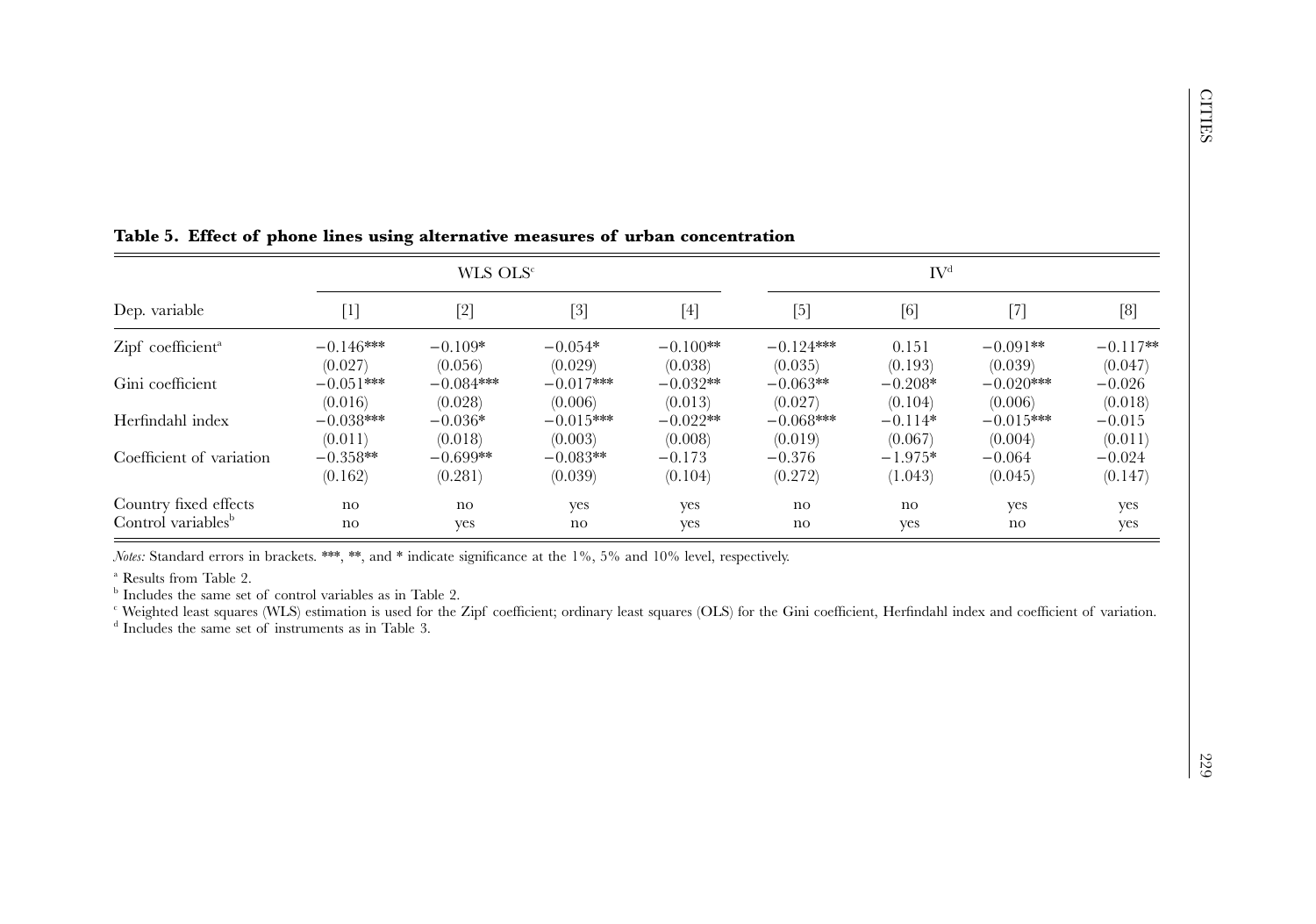of Zipf coefficient as a measure for urban concentration is not arbitrary, being driven instead by a desire to link our empirical results firmly with our theoretical model of urban structure. In contrast, while all three of these alternative measures of urban concentration appear intuitive, when estimated on the *truncated* sample of larger cities they are not consistent estimators of the population variables and cannot be linked to our theoretical prediction of decreasing variance for all cities. For this reason, the Zipf coefficient results represent our preferred specification and we take these robustness checks as broadly consistent with our overall findings.

#### **7. POLICY DISCUSSION AND CONCLUSION**

We find robust evidence that increases in the number of telephone lines per capita lead to a more concentrated distribution of city sizes and so correspondingly to more dispersion in the distribution of economic activity in space. The basic model that underlies our approach rationalizes this empirical result. As access to telephones improves, the ensuing changes in city size distributions imply that local production externalities decrease. That results in an urban structure that is less dependent on past shocks and hence a size distribution of cities with smaller variance. This smaller variance is reflected in Zipf coefficients that are larger in absolute value.

Figure 3 illustrates the magnitude of our empirical results (using column 8 in Table 2). It assumes that the size distribution of city sizes is Pareto, that the smallest city has 100 000 inhabitants. It plots the distribution for the average Zipf coefficient in our data (labelled 'actual' in the figure) and the distribution we would expect if the



**Figure 3. Effect of phone lines per capita on the size distribution of cities** *Source:* Authors' own calculations.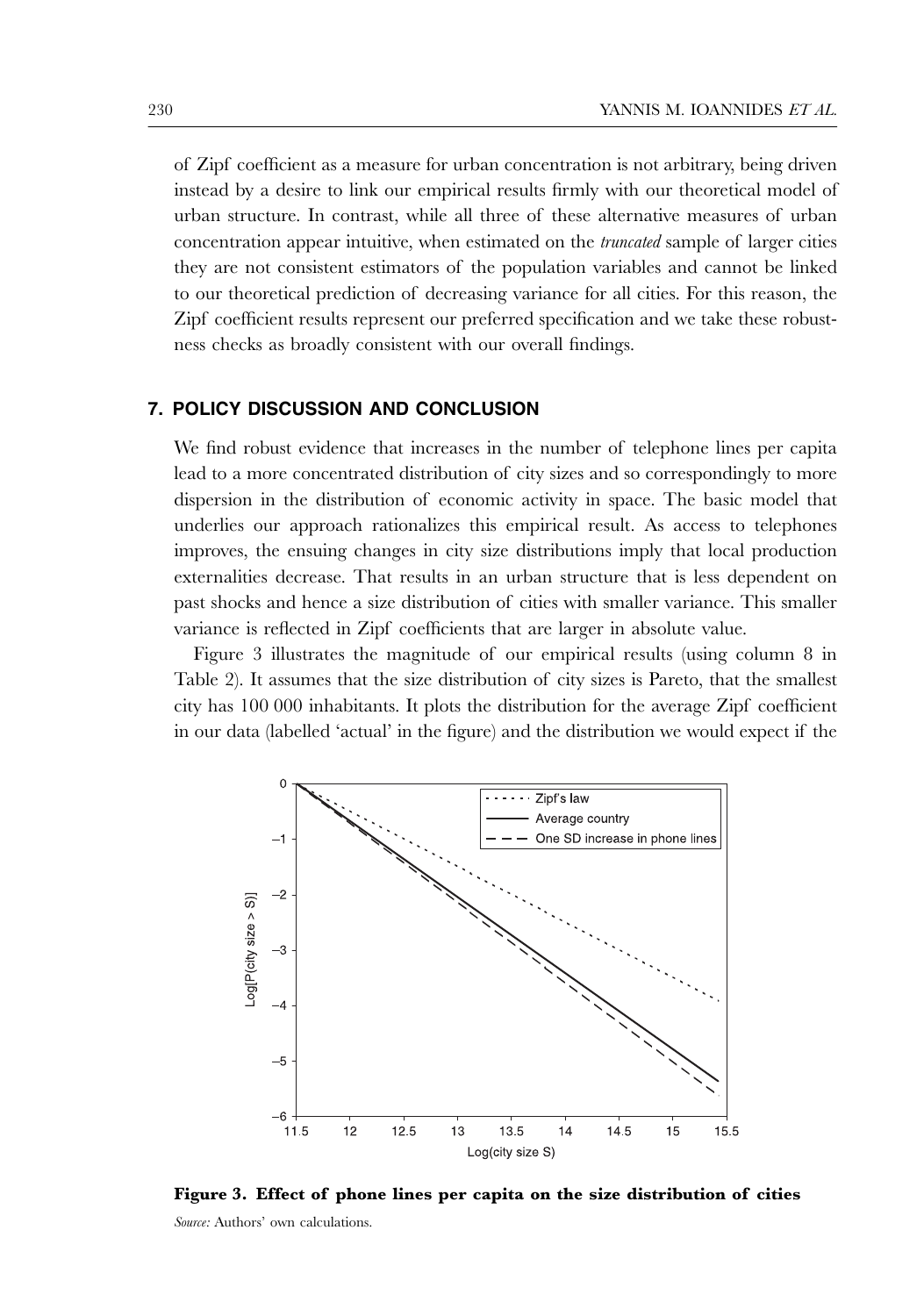log of phone lines per capita were to increase by one standard deviation (all other effects being set to zero). The figure also compares these two distributions with the one associated with Zipf 's law, that is, a Pareto distribution with coefficient minus one, according to Equation (2). The increase in phone lines per capita concentrates the distribution, by making the Zipf relationship steeper. If ICT improves, cities are not as large. For example, the share of cities with more than a million inhabitants is reduced by 0.6 percentage points. Since the share of cities with populations larger than a million is about 4.3%, this implies about a 14% decrease in the number of these large cities. This is a significant change in urban structure!

We argue that the internet is likely to have similar, or even larger, effects on urban structures once its use has spread more thoroughly through the different economies. So far the evidence on internet usage is more speculative, although it goes in the same direction. The data suggest that as the number of internet users increases we should see effects that are about one-tenth of the size of the ones we observe for phone lines. As we argue in the introduction, massive internet adoption is a fairly recent phenomenon, and at least in so far as our measurement of the extent of its adoption is concerned, urban structure may take some time to adjust. This may explain the small coefficients we find in the data.

We find that public and private monopolies on average increase the number of phone lines per capita. An average country with a public monopoly will therefore have a more concentrated size distribution of cities. These effects are also economically substantial. If the average country with a public telephone monopoly transitions to a competitive telecommunications sector, our results indicate that the change in the distribution of city sizes should be about a tenth of the change in Figure 3, but in the opposite direction. That is, the Zipf curve will become flatter as the number of larger cities increases. According to our calculations above, this change would lead to an increase of around 9% in the number of cities with more than a million residents.

Even though the analysis in this paper allows us to derive conclusions about the effect of ICT on the urban structure, as it stands it is not designed to derive implications on welfare. So far we can conclude that according to the theory above, ICT causes a decrease in the strength of intra-urban spillovers. That is, ICT reduces the importance of local factors of production on the city's productivity and has led to the evolution of a more uniform distribution of cities. So far, it looks like ICT trades off spatial concentration of economic activity for total factor productivity, and thus bears a conceptual similarity to infrastructure and other regional policies, that are discussed by Martin (1999) and Baldwin *et al.* (2003, Ch. 17), and typically generate trade-offs. However, increases in the scope (from urban to possibly regional, national or international) of spillovers or factor complementarities are likely to be associated with ICT as well. As the scope of externalities increases, we should also expect increases in the growth rate of total factor productivity everywhere. ICT implies not only smaller local spillovers but also larger national or international spillovers. In this sense, ICT would behave more like the 'win-win' policies discussed in Baldwin *et al.* (2003, p. 444).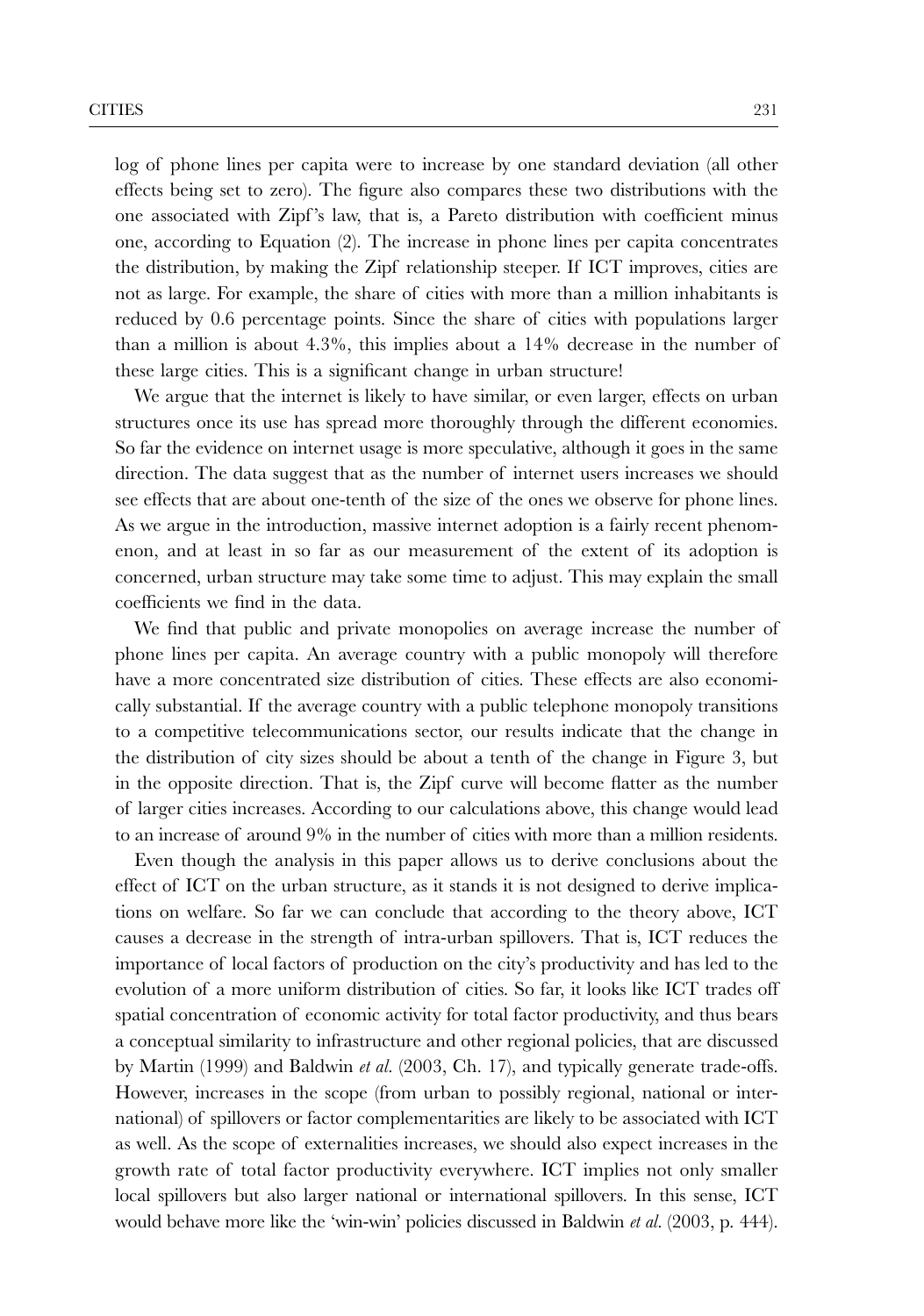In fact, if only the scope but not the average size of externalities changes, by construction ICT will lead to a welfare gain.

This paper studies the first effect of ICT that leads to changes in the size distribution of cities. This effect by itself is likely to have a negative impact on welfare as it reduces the local externality. However, ICT will also have the second effect, on spillovers at a larger spatial scope, which will not affect the distribution of economic activity in space, but is likely to have important implications for the growth of aggregate total factor productivity over time. This effect will have positive effects on welfare. In order to understand the ultimate welfare effects of ICT, one needs to account for both the local and national or international effects. As a first step, we have studied the local implications of ICT only.

The theory presented above implies that we can expect to see agents reallocating across cities as a result of improvements in ICT. Moreover, our empirical results imply both that the reallocation that we have observed, and that will likely observe in the future, are substantial. Moving costs are also important and we have not commented on them so far in this paper. Some of these costs are due to regulation and lack of flexibility in labour markets. Others reflect frictions in the adjustment of urban public infrastructure. Yet other costs are due to the cost of selling and buying homes, and the actual transport and organizational costs involved in moving across cities. Our results highlight the importance of government policy in reducing this type of costs. If moving costs are artificially high, because of government regulation and various types of interference, economies will not be able to take advantage of the gains associated with the ICT improvements, since agents will not respond by redistributing themselves accordingly in space.

It is imperative to allow for the natural reallocation that will result from further improvements in ICT. After all, this reallocation across space is the adjustment by the individuals and by firms to an economic environment where physical location is becoming less important.

#### **Discussion**

#### Omer Moav

Royal Holloway, University of London, Hebrew University, Shalem Center, and CEPR Ioannides *et al.* study the effect of the development in information and communication technologies (ICT) on the distribution of city size, thereby estimating the interaction between ICT and the returns to agglomeration in the production process.

The authors develop a simple model that generates a straightforward prediction regarding the effect of development of ICT on the distribution of city size. The model implies a one-to-one relationship between the sign of the cross derivative of income per worker in a city with respect to city size (agglomeration) and ICT, and the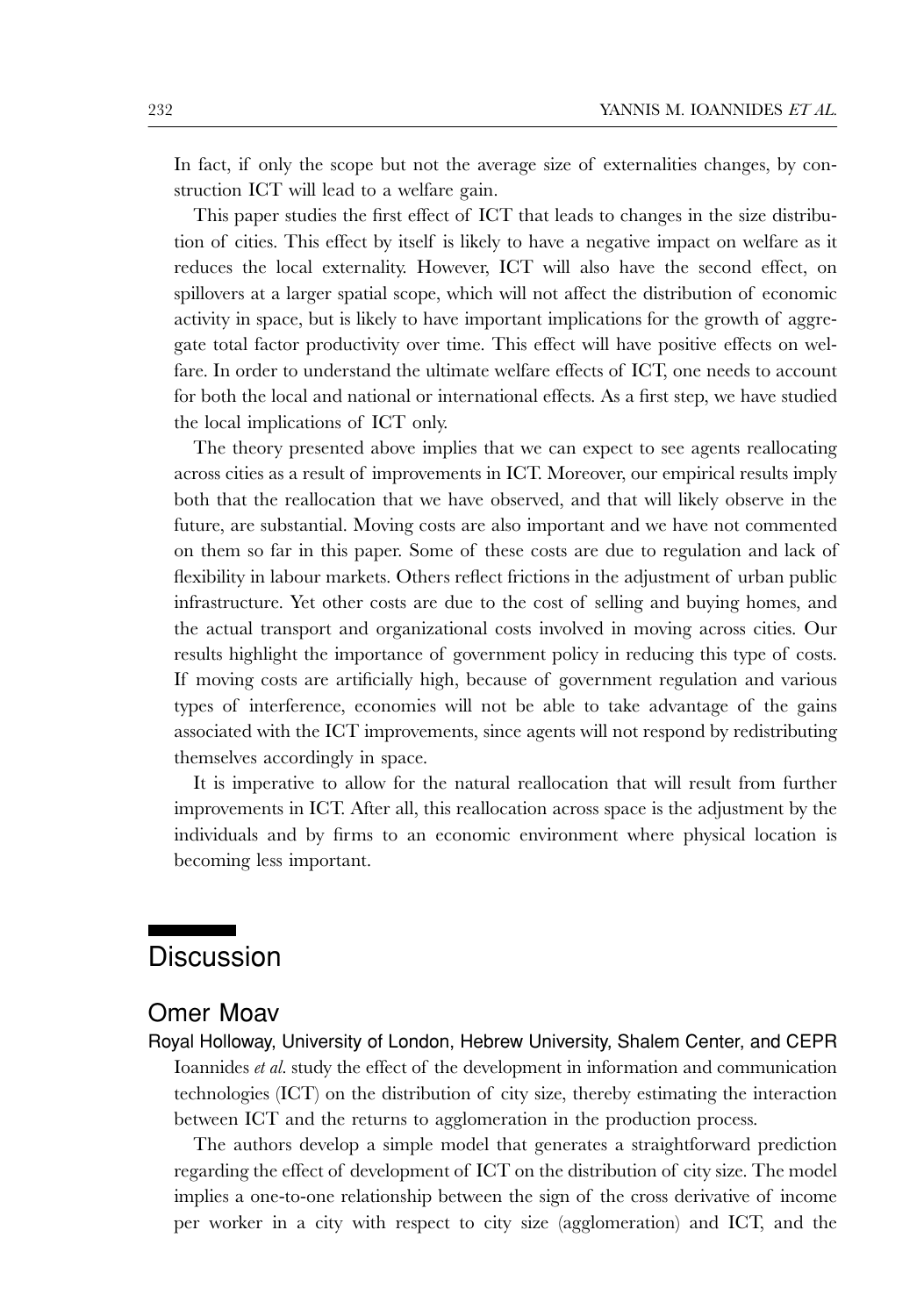variance in the distribution of city size. In particular, if and only if city size and ICT are substitutes in the production process, the development of ICT would reduce the variance in the distribution of city size, and if (and only if) the two are complements, the development of ICT would increase the variance in the distribution of city size.

Hence, the authors propose a clever way to indirectly estimate the interaction between agglomeration and ICT, by utilizing data on ICT adoption and the distribution of city size. Their model, however, uses specific functional forms and hence one might worry regarding the generality of the 'one-to-one' prediction regarding city size distribution and the interaction between agglomeration and ICT.

In this comment I show that the 'one-to-one' relationship generated by the specific functional forms doesn't hold in a more general framework. However, the prediction that a negative effect of ICT on city size variance implies that ICT and agglomeration are substitutes is maintained. Hence, since the empirical findings show that the implementation of ICT has a negative effect on the variance of the distribution of city size, the model developed here supports the authors' conclusion that ICT is a substitute for agglomeration.<sup>13</sup>

Suppose income per worker in city *i* is

$$
y^i = A^i F(N^i, ICT) \tag{5}
$$

where  $A^i$  is the city specific productivity parameter and  $N^i$  is the size of the working force in *i*. The level of ICT is identical across all cities. The function  $F$  is increasing in both  $N^i$  and  $ICT$  ( $F_N > 0$ ,  $F_{ICT} > 0$ ), it is strictly concave in  $N^i$  ( $F_{NN} < 0$ ), and the marginal return to size approaches zero at very large cities ( $\lim_{N\to\infty} F_N = 0$ ). The sign of the cross derivative,  $F_{MLT}$ , could be positive or negative, allowing for agglomeration and ICT to be complements or substitutes in the production process.

Under the assumption of free mobility, income across cities, net of congestion costs,  $C(N<sup>i</sup>)$ , is equal:

$$
A_i F(N^i, ICT) - C(N^i) = w \tag{6}
$$

where  $C' > 0$ ,  $C'' > 0$ ,  $C(0) = 0$ , and  $\lim_{N \to 0} C'(N) = 0$ .

Under the properties of *F* and *C*,  $A^iF(N^i, ICT) - C(N^i)$  has an inverse U shape with respect to  $N<sup>i</sup>$ . It follows from (6) that in equilibrium the size of the working force in city *i* is a function of the city's productivity, the development of ICT, and the equilibrium income net of congestion costs, *w*,

$$
\mathcal{N}^{*_i} = \mathcal{N}(A^i, \, ICT, \, w). \tag{7}
$$

Stability considerations imply that in equilibrium the slope of  $A$ <sup>*i*</sup> $F(N$ <sup>*i*</sup>,  $ICT$ ) –  $C(N$ <sup>*i*</sup>) with respect to  $\mathcal{N}^i$  is negative:  $\mathcal{A}^i F_N(\mathcal{N}^{*_i}, \mathit{ICT}) - \mathcal{C}(\mathcal{N}^{*_i}) < 0$ . That is, the equilibrium size of each city is on the downward slope of the inverse U function for that city.

<sup>&</sup>lt;sup>13</sup> The specific model developed by Ioannides *et al.* has an additional undesirable implication that is resolved by the following model. It implies that if ICT and agglomeration are substitutes, then the marginal effect of city size on income (net of congestion cost) is always negative, and hence the optimal city size is approaching zero.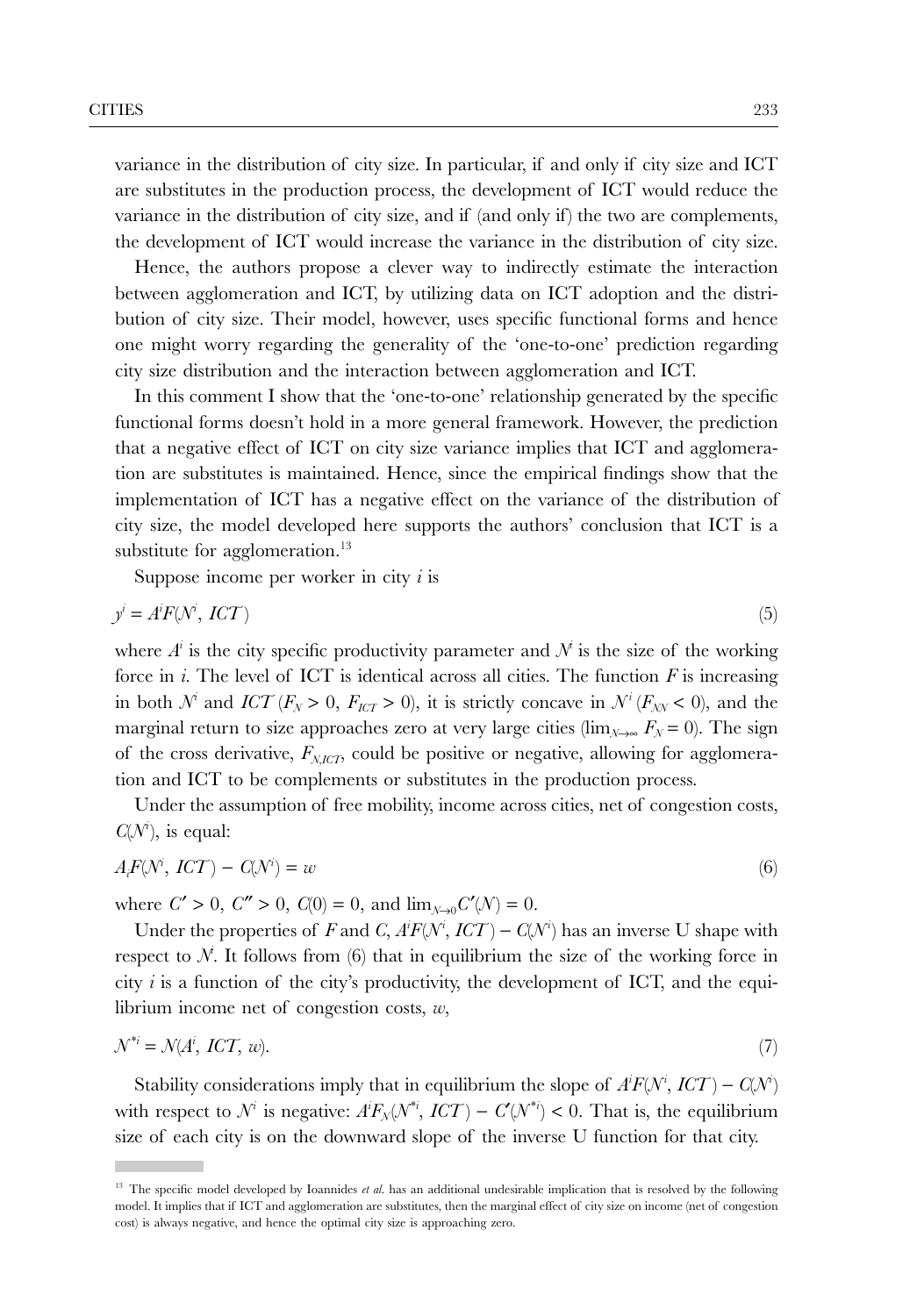It follows from implicit differentiation of (6) that the derivative of city size with respect to the productivity parameter is

$$
\mathcal{N}_{A'} = -\frac{F(\mathcal{N}^i, ICT)}{A^i F_N - C'}
$$
\n(8)

where at the equilibrium  $(N^{i} = N^{*i})A^{i}F_{N} - C' < 0$ , and therefore  $N_{A^{i}} > 0$ .

As follows from (7), cities vary in size only if there is a variance across cities in the productivity parameter,  $A^i$ . Moreover, for a given distribution of  $A^i$ , the larger is  $\mathcal{N}_A$ the larger is the variance in the distribution of city size. Hence, we are interested in the effect of ICT on  $\mathcal{N}_{A}$ , which is captured by the sign of the cross derivative of  $\mathcal{N}_{A}$ (in Equation 7) with respect to  $A^i$  and *ICT*:  $\mathcal{N}_{A^i, ICT}$ . If the data reveal a positive effect of ICT on the variance of city size we conclude that  $\mathcal{N}_{A^i, ICT} > 0$ , whereas a negative effect implies the opposite.

Taking the derivative of (8) with respect to ICT, implies that

$$
\mathcal{N}_{A^i, KCT} = \frac{-F_{ICT}(A^i F_N - C') + A^i F_{N, KCT} F}{(A^i F_N - C')^2}.
$$

Noting that at the equilibrium  $A$ <sup>*i*</sup> $F_N$  –  $C'$  < 0, and that  $F_{ICT}$  > 0, it follows that if agglomeration and ICT are complements (if  $F_{N,ICT} > 0$ ), then  $\mathcal{N}_{A^i, ICT} > 0$ .

If, however, agglomeration and ICT are substitutes ( $F_{N,ICT} < 0$ ), then the sign of  $\mathcal{N}_{A^i,ICI}$ is ambiguous.

Therefore, if, as suggested by the data, development of ICT reduces the variance in the city size distribution, and hence  $\mathcal{N}_{A^i, ICT} < 0$ , the conclusion that agglomeration and ICT are substitutes in the production process follows, as consistent with the conclusion of the authors, based on the specific functional forms of their model. Finding the opposite,  $N_{A^i, ICT} > 0$ , does not imply, however, that agglomeration and ICT are complements.

### Panel discussion

Commenting on the predictions of the theoretical model, Allan Drazen noticed that in the paper a steeper slope implies more dispersion within a given set of cities, but wondered what can be said about the other cities. For instance, it could be the case that the top 50 cities become more or less important because of ICT.

There were several comments on the welfare implications of the results. Hans-Werner Sinn pointed out that, following Moav's discussion, welfare effects of telephones must be positive. The new technology can indeed reduce congestion externalities and this entails important policy implications. Philippe Martin stressed that given the many externalities that are present in cities, it is not obvious whether, in laissez faire, cities are too small or too large.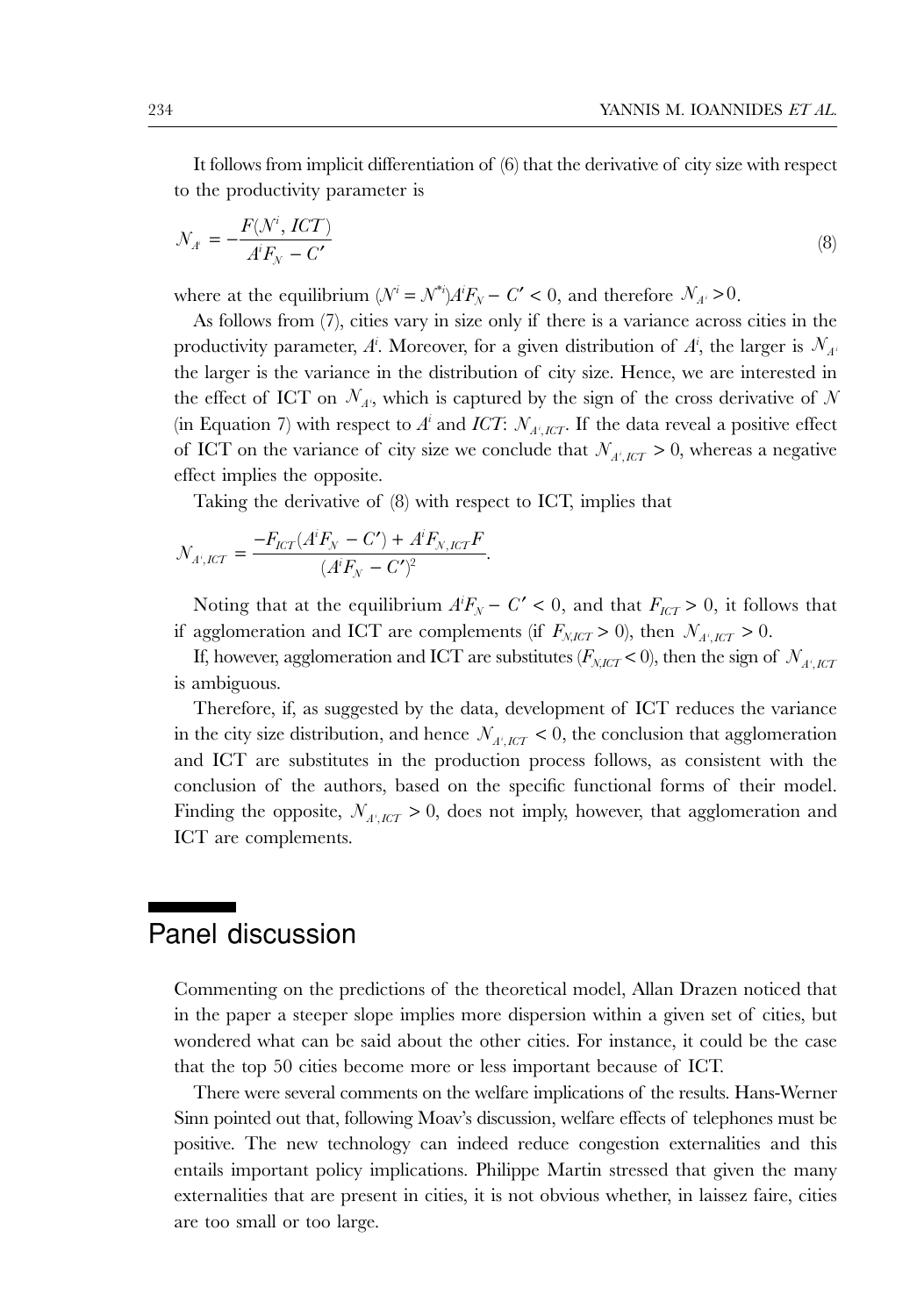Provided that telephone lines were introduced in stages, initially at the local level, then at the interstate level, possibly entailing different implications, Marcello Estevao wondered whether the authors can introduce telephone growth in history, both within and across cities. As regards the evolution of ICT technologies, mobile phones have become more important as substitute telephones, and, as Christian Schultz pointed out, maybe telephone lines are not a good measure any more.

Several panellists addressed the topic of distance. Richard Portes remarked that there is a substantial literature on the economic effects of distance, such as gravity equations in trade, where the role of the latter does not appear to have changed over time, and wondered how the approach of the paper relates to these studies. Luigi Guiso added that in the banking sector there is evidence that distance (between borrowers and lenders) has become less important, possibly due to better ICT monitoring possibilities. He also stressed that it is important to distinguish between personal interactions and communication. ICT for communication should be more relevant in cities where activities are less specialized and people interact more, with respect to cities where activities are more specialized, as for instance in bureaucracy, as Washington is. Perhaps, looking at information about the sector-specialization of cities at the time the technology was introduced could help to sort out causality.

Finally, José Tavares stressed the importance of knowing what a 'city' meant to the authors. The choice to use city or urban limits is important, because people can move towards suburbs within large cities and, thus, the same kind of effect detected in the paper can be found in cities with large urban areas around them.

#### **APPENDIX A: A MODEL OF ICT, URBAN EVOLUTION AND CITY SIZE DISTRIBUTIONS**

We illustrate how to study the role of ICT on the urban hierarchy by considering the basic theoretical model in RHW. Total factor productivity, that is the level of technology, in industry *j* at time *t* is given by

$$
\tilde{A}_{ij} = A_{ij} \tilde{H}_{ij}^{\gamma j} \tilde{N}_{ij}^{\epsilon j},
$$

where  $\tilde{N}_{t_j}$  and  $\tilde{H}_{t_j}$  denote the city's total industry *j* employment and specific human capital, and  $\ln A_{ti}$  is an independent and identically distributed (i.i.d.) productivity shock with mean zero and variance ν across all industries *j* and time period *t.* Thus parameters  $\gamma_j$  and  $\varepsilon_j$  determine the importance of knowledge spillovers from total employment in industry *j* and industry *j*-specific human capital in the economy, which are external to individual firms in the industry but internal to the urban economy due to the presence of city developers. If both parameters  $\gamma_j$  and  $\epsilon_j$  are equal to zero there are no external effects and economic activity has no incentive to agglomerate in cities. The larger both of these parameters the more important are a city's total human capital and employment in determining  $\tilde{A}_{i}$ , the city-specific total factor productivity of industry *j.*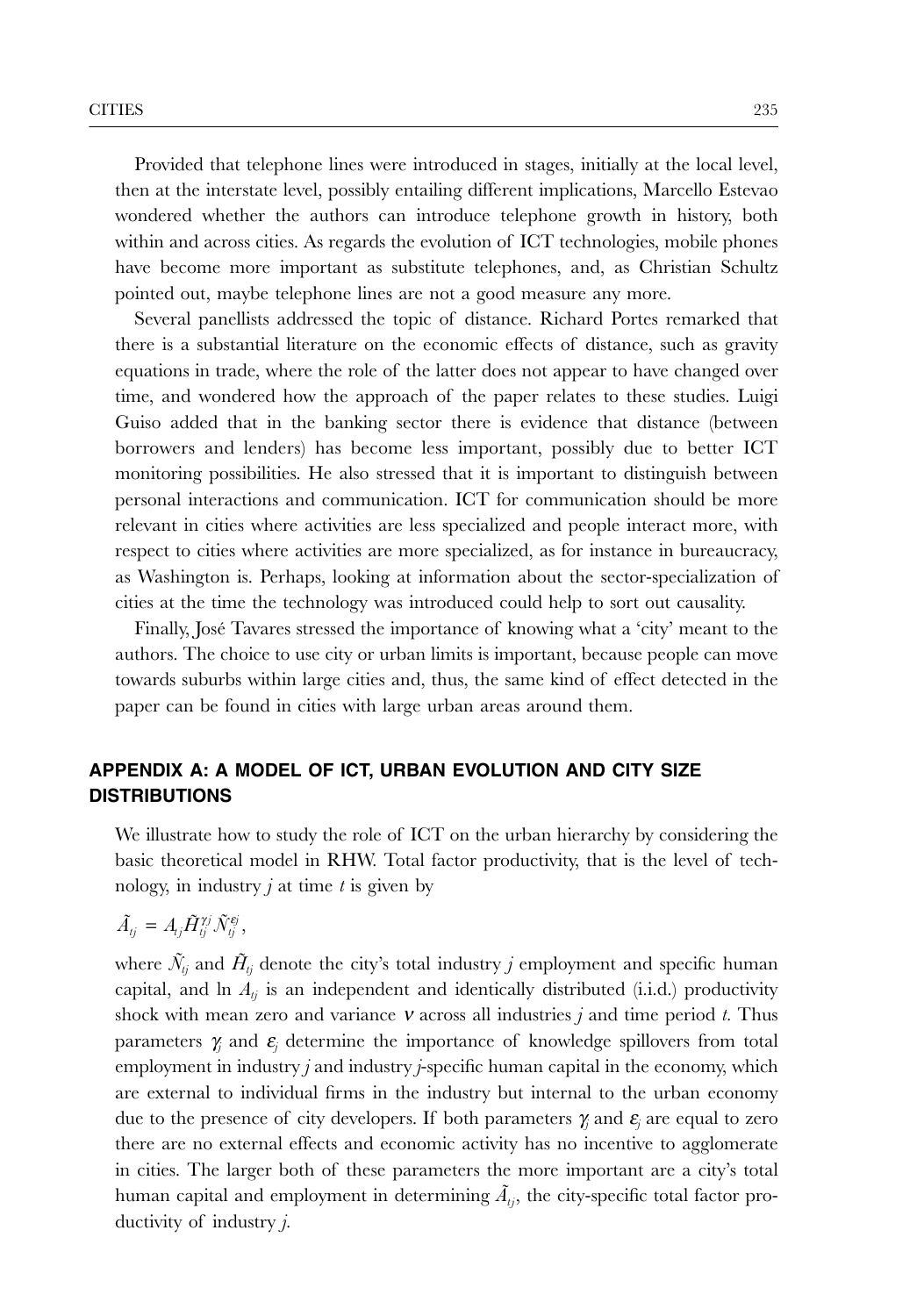A very simple way to introduce the effect of ICT is therefore to let these two parameters vary with *t*., the quality of information technology. Namely, let  $\gamma_i(t)$  be such that  $\frac{\partial \gamma_j(t_i)}{\partial t_i} < 0$  and, similarly, let  $\varepsilon_j(t_i)$  be such that  $\frac{\partial \varepsilon_j(t_i)}{\partial t_i} < 0$ . Essentially, this assumption amounts to ICT decreasing the importance of agglomeration effects since people located far away can now interact at a smaller cost and so the number of people living in the city are less important in determining the city's productivity level. Conversely, we could assume that both  $\gamma_j(t)$  and  $\varepsilon_j(t)$  depend positively on the quality of ICT, which would be consistent with arguments that emphasize the greater importance of public goods as a result of changes in ICT. Which effect dominates is, ultimately, an empirical question that we try to settle in this paper.

In order for city sizes to be well defined, it will be clarified shortly below that we need to guarantee that the knowledge spillover parameters  $\gamma_j$  and  $\varepsilon_j$  satisfy  $\gamma_j(t) + \varepsilon_j(t) < 1/2$ for all *t*. Otherwise, cities would, in a sense, be too productive and therefore would grow unboundedly since agglomeration effects would dominate congestion costs at all population levels. As long as this condition is satisfied, as a city grows eventually congestion costs become more important than agglomeration costs and so city sizes are finite.

Cities consist of a central business centre, where all agents work and all production is located, and residential areas surrounding it. Each agent consumes the services of one unit of land per period. For spatial equilibrium within each city agents should be indifferent about where to live in the city. Therefore, equilibrium rents at a distance *z* from the centre should obey  $R(z) = \tau(\bar{z} - z)$ , where  $\bar{z}$  denotes a city's radius, where rent is equal to 0. Hence, total rents in a city of radius  $\bar{z}$  are given by

$$
TR = \int_0^{\overline{z}} 2\pi z R(z) dz = \frac{\pi \tau}{3} \overline{z}^3 = \frac{b}{2} \overline{\lambda}^3
$$

since everyone in the city lives in one unit of land, a city of population  $\tilde{N}$  and  $b = 2\pi^{-\frac{1}{2}} \tau/3$ . Total commuting costs are given by  $\pi^{-\frac{1}{2}}\tau$ 

$$
TCC = \int_0^z 2\pi z \tau z dz = b\tilde{N}^{\frac{3}{2}}.
$$

Assuming the presence of city developers or governments that internalize city-wide externalities, RHW show that in this framework the unique equilibrium allocation may be obtained as a solution to the following planning problem<sup>14</sup>: Choose state contingent sequences  $\{C_j, X_j, N_j, \mu_j, K_j, H_j\}_{i=0, j=1}^{\infty, \mathcal{J}}$  to maximize

$$
(1 - \delta)E_{\theta} \left[ \sum_{t=0}^{\infty} \delta^{t} \mathcal{N}_t \left( \sum_{i=1}^{J} \ln C_i / \mathcal{N}_t \right) \right]
$$
(A1)

<sup>&</sup>lt;sup>14</sup> RHW describe how to solve for an equilibrium in which some of the externalities are not internalized by city planners or developers and, therefore, cities are inefficient. Independently of the ability to internalize all potential urban externalities or not, this problem can be solved using a pseudo-planner problem and in all cases yields results we underscore in this paper. The main role that city developers or city governments play is to coordinate agents to work in the equilibrium number of cities. Land developers and city governments traditionally have played this coordination role by offering guarantees and incentives to locate in a particular area.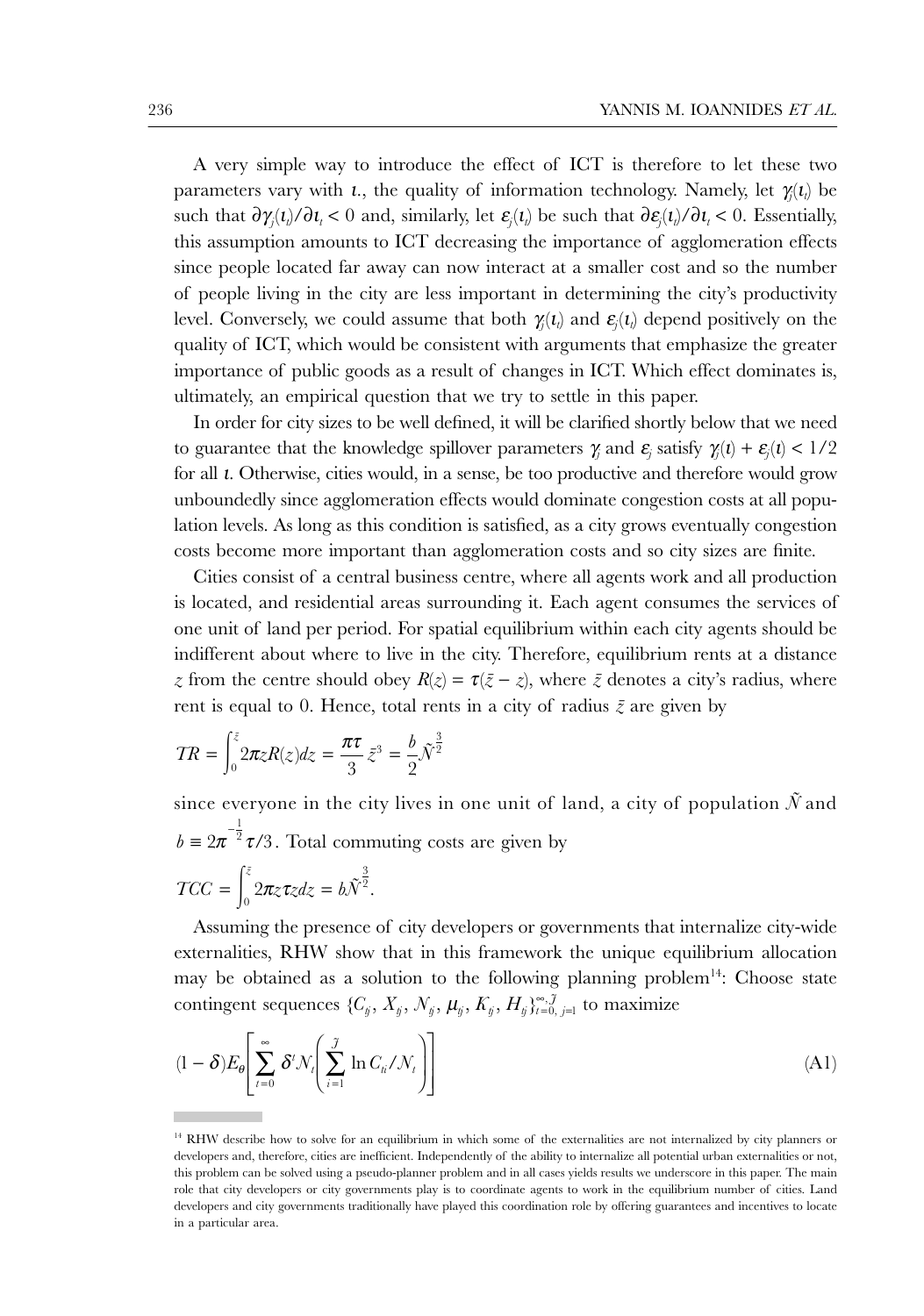subject to, for all *t* and *j*,

$$
C_{ij} + X_{ij} + b \left(\frac{\mathcal{N}_j}{\mu_j}\right)^{\frac{3}{2}} \mu_j \le A_j \left(\frac{K_j}{\mu_j}\right)^{\beta_j} \left(\frac{H_j}{\mu_j}\right)^{\alpha_j + \gamma_j} \left(\frac{\mathcal{N}_j}{\mu_j}\right)^{1 - \alpha_j - \beta_j + \epsilon_j} u_j^{1 - \alpha_j - \beta_j} \mu_j \tag{A2}
$$

$$
\mathcal{N}_t = \sum_{j=1}^J \mathcal{N}_j \tag{A3}
$$

$$
K_{t+1j} = K_{ij}^{\omega_j} X_j^{1-\omega_j} \tag{A4}
$$

$$
H_{i+1j} = H_{ij}[B_j^0 + (1 - u_{ij})B_j^1]
$$
\n(A5)

where:  $N_{ij}$ ,  $K_{ij}$ ,  $X_{ij}$  and  $H_{ij}$  denote total employment, total physical capital, physical capital investment, and total human capital in industry *j* in the economy,  $B_j^0$ ,  $B_j^1\alpha_j$ and  $\beta_j$  are positive parameters satisfying  $0 < \alpha_j + \beta_j < 1$ ;  $C_j$  denotes total consumption of representative household *i*, and  $\mu_{ij}$  the number of cities producing goods in industry  $j$ ;  $u_{ij}$  denotes the fraction of time agent *i* devotes to work. Thus, the maximization problem above amounts to maximizing the sum of households' lifetime utilities (A1), subject to: a resource constraint, Equation (A2), which expresses that the use of resources for consumption, investment, and commuting costs may not exceed current output (and presupposes that rents are redistributed back to the city residents); a labour market equilibrium condition, Equation (A3), according to which the total labour force is allocated to all industries and all cities (free labour mobility); and the two factor accumulation equations, for physical and human capital. That is, respectively, Equation (A4), according to which current investment and the existing capital stock produce capital stock in the next period (with  $\boldsymbol{\omega_{j}}$  being a parameter satisfying  $0$  $\langle \omega_i \rangle$  = 1), and Equation (A5), where human capital is augmented at a rate that depends on the portion of each individual's endowment of leisure not allocated for work.

The problem of maximizing with respect to the number of cities  $\mu_{ij}$  is a static problem with first order condition

$$
s_{ij} = \frac{\mathcal{N}_{ij}}{\mu_{ij}} = \left[ \frac{2(\gamma_j + \varepsilon_j)}{b} A_{ij} K_{ij}^{\beta_j} H_{ij}^{\alpha_j + \gamma_j} \mathcal{N}_j^{-\alpha_j - \beta_j + \varepsilon_j} u_{ij}^{1 - \alpha_j - \beta_j} \mu_{ij}^{-\gamma_j - \varepsilon_j} \right]^2.
$$

So the size of a city,  $s_{ij}$ , with core industry *j* is then given by

$$
s_{ij} = \left[ \left[ \frac{2(\gamma_j + \varepsilon_j)}{b} \right]^{1} F_j \hat{A}_{ij} H_{ij}^{\alpha_j} K_{ij}^{\beta_j} \mathcal{N}_j^{-\alpha_j - \beta_j} u_{ij}^{\delta_j} \right]^2 \tag{A6}
$$

where the auxiliary variables  $\hat{A}_j$ ,  $\hat{\alpha}_j$ ,  $\hat{\beta}_j$ , and  $\hat{\phi}_j$  are defined as:

$$
\tilde{A}_{ij} = A_{ij}^{\frac{1}{1-2(\gamma+\epsilon_j)}}, \hat{\alpha}_j = \frac{\alpha_j + \gamma_j}{1-2(\gamma_j + \epsilon_j)},
$$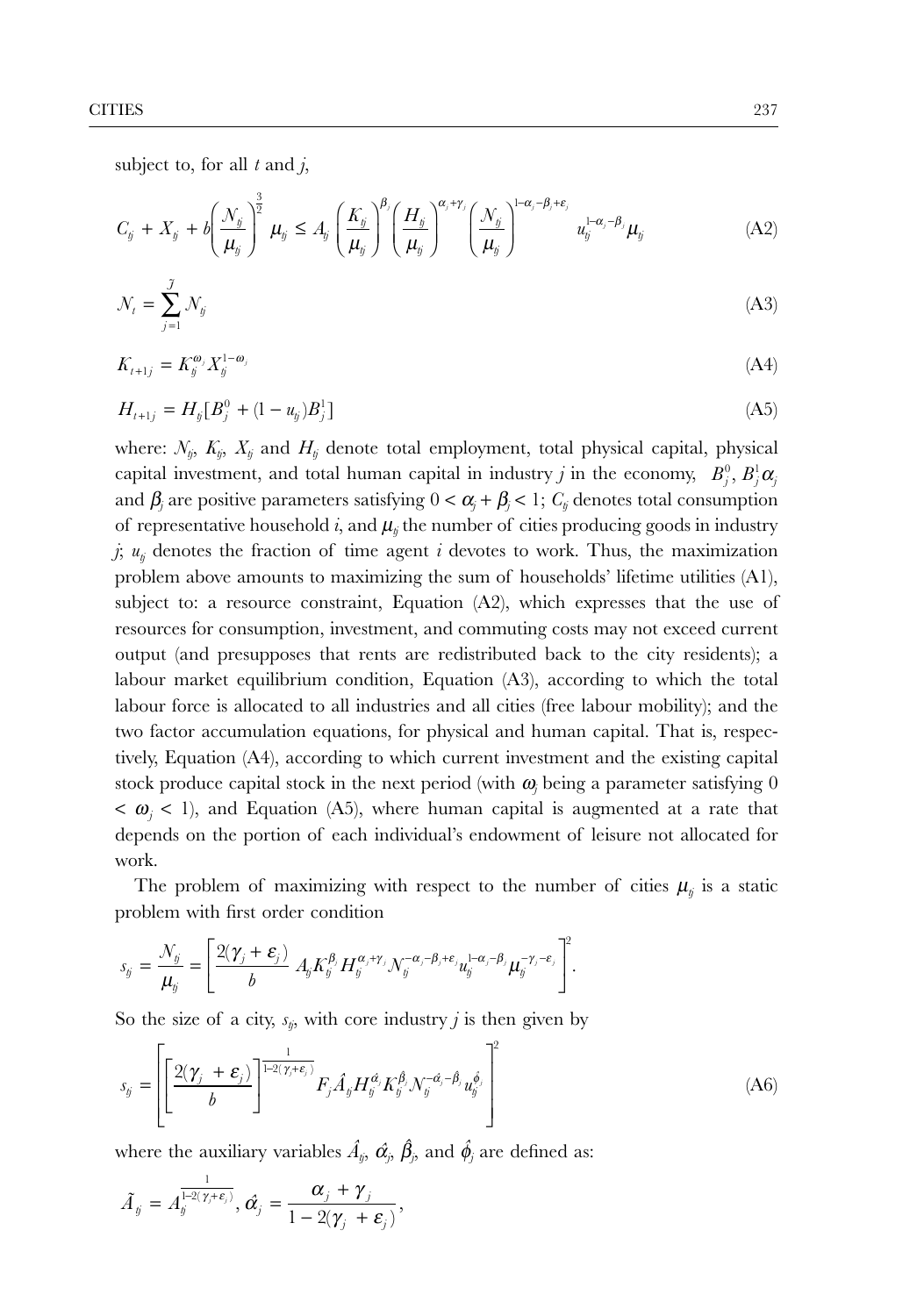$$
\hat{\beta}_j = \frac{\beta_j}{1 - 2(\gamma_j + \varepsilon_j)}, \text{ and } \hat{\phi}_j = \frac{1 - \alpha_j - \beta_j}{1 - 2(\gamma_j + \varepsilon_j)} \text{ and}
$$
\n
$$
F_j = (1 - 2(\gamma_j + \varepsilon_j)) [2(\gamma_j + \varepsilon_j)/b]^{2(\gamma_j + \varepsilon_j)/1 - 2(\gamma_j + \varepsilon_j)}.
$$

Given this log-linear specification, RHW show that capital investments and consumption in each industry are constant fractions of output net of commuting costs, and the fraction of time devoted to work  $u_{ij}$  is constant across time. Taking natural logarithms of both sides of Equation (A.6) that defines city size, we get

$$
\ln s_{ij} = 2 \left( \psi_{ij} + \frac{1}{1 - 2(\gamma_j + \varepsilon_j)} \ln \frac{2(\gamma_j + \varepsilon_j)}{b} + \frac{1}{1 - 2(\gamma_j + \varepsilon_j)} \ln A_{ij} + \hat{\beta}_{j} \ln K_{ij} \right) \tag{A7}
$$

where the auxiliary variable  $\psi_j$  includes all non-stochastic variables that enter the planning problem, including  $\mathcal{N}_i$  and  $H_i$ .

If  $\ln A_i$  and  $K_i$  are the sole stochastic variables in Equation (A7), then the mean and variance of city sizes are easily obtained and given, respectively, by

$$
\ln s_{ij} = 2 \left( \psi_{ij} + \frac{1}{1 - 2(\gamma_j + \varepsilon_j)} \ln \frac{2(\gamma_j + \varepsilon_j)}{b} + \hat{\beta}_j E(\ln K_{ij}) \right)
$$
\n
$$
V_0(\ln s_{ij}) = 4 \left( \frac{1}{1 - 2(\gamma_j + \varepsilon_j)} \right)^2 \mathbf{v} + 4(\hat{\beta}_j)^2 V(\ln K_{ij}).
$$
\n(A8)

It is now clear why condition  $\chi(t) + \varepsilon_i(t) < 1/2$  must hold. They are to ensure that the mean and variance of the city size distribution are mathematically well defined. RHW show that as  $t \to \infty$  the variance of the log of physical capital in industry *j* is:

$$
V_0[\ln K_{ij}] = \frac{V}{(1+\hat{\beta}_j)^2}
$$

so that the variance of the long run log-city size distribution may be obtained from (A8) and given by

$$
V_0[\ln s_j] = 4\sqrt{\left(\frac{1}{1 - 2(\gamma_j + \varepsilon_j)}\right)^2 + \left(\frac{\beta_j}{1 - 2(\gamma_j + \varepsilon_j) + \beta_j}\right)^2}\right).
$$
 (A9)

Note that the variance of the city size distribution is then increasing in  $\gamma_j(t) + \varepsilon_i(t)$ . Therefore, any assumption that we make about the dependence of these elasticities on ICT is reflected in changes on the invariant distribution of city sizes.

In the example of Section 3 in the main text, roughly speaking, the parameter  $\varepsilon$ corresponds to  $\chi(t) + \varepsilon_j(t)$  here. The parameter  $\tau$  corresponds to *b* here.

We would also like to connect the variance of the distribution of city sizes to the Zipf coefficient, in order to be able to connect our theoretical results with the data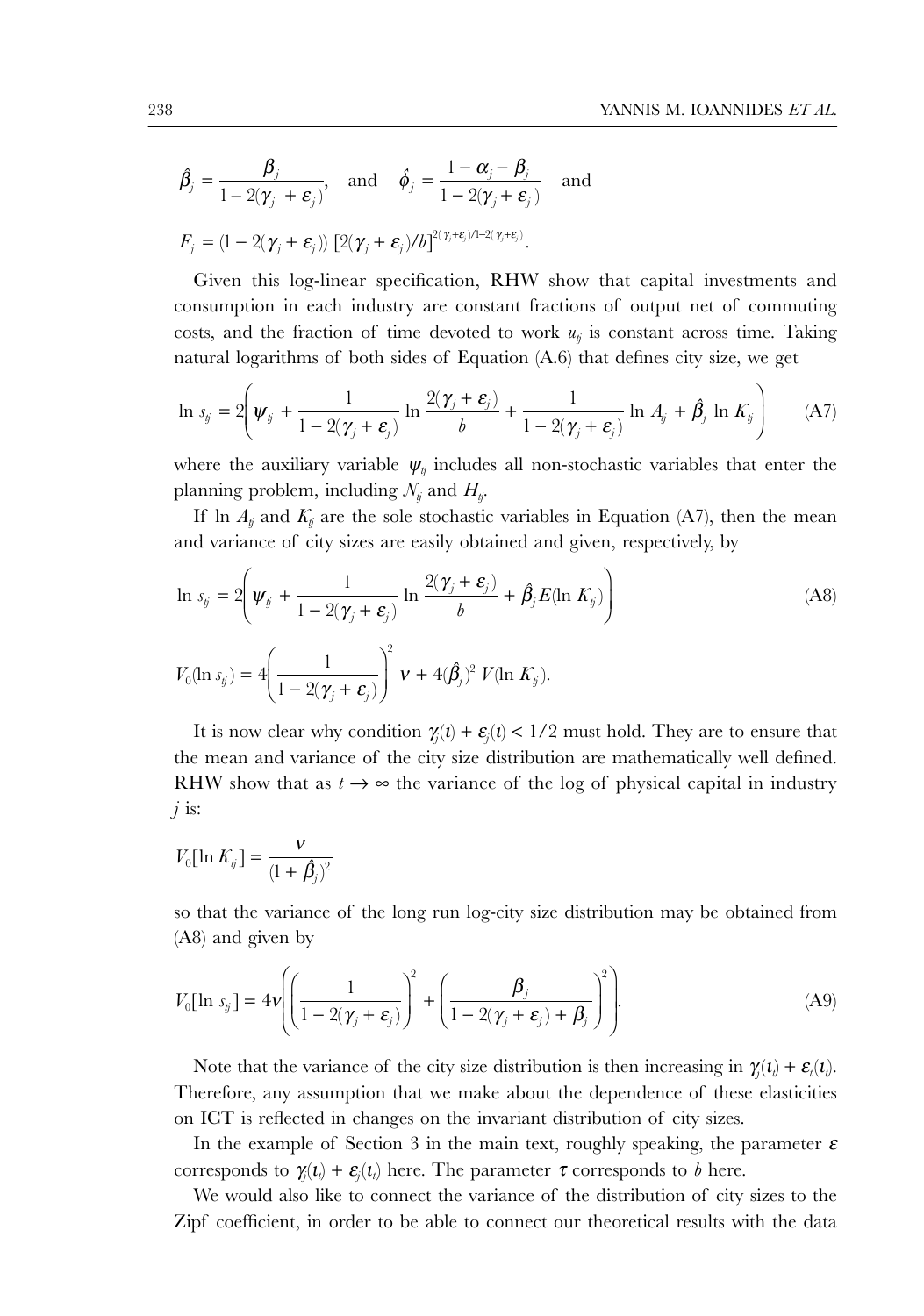through this coefficient. The local Zipf coefficient is given by the elasticity of the counter-cumulative of the city size distribution,  $P(s > S)$ , with respect to city size,

$$
\zeta(S) = \frac{S}{P(s > S)} \frac{\partial P(s > S)}{\partial S} < 0.
$$

Given the mean of the distribution of city sizes, as we increase the variance we are shifting mass to the tails of the distribution. This implies that for *S* high enough (large enough city sizes) the term  $|\zeta(S)|$  will be smaller the larger the variance. As the variance goes to infinity,  $\zeta(S) > -2$ ,  $\lim_{S \to \infty} \zeta(S)$  converges to the Pareto coefficient.

#### **APPENDIX B: ONE-STEP ESTIMATION**

It is possible to obtain one-step estimation results for the relationship between telephone mainlines per capita and the Zipf coefficient. This appendix reports such results for the purpose of comparison. While the one-step procedure is more efficient, it is less intuitive and requires slightly stronger assumptions on the error term.

In the one-step procedure we substitute  $\hat{\xi}_d$  from Equation (4) into Equation (3) and estimate directly:

$$
R_{\text{it}}^* = \lambda_{\text{at}} + \theta_{\text{c}} P_{\text{it}} + \delta t P_{\text{it}} + [X_{\text{at}} P_{\text{it}}] \eta + e_{\text{it}}^*,
$$
(A10)

where  $e_{ict}^* = e_{ict} + \varepsilon_d P_{ict}$  is now composed of an i.i.d. error plus the interaction between rank and error from the first step, while all other coefficients and variables are as defined before. The interacted variable  $X_d P_{i\mu}$  is instrumented by using the predicted values from a regression of  $X_dP_{it}$  on  $\mathcal{Z}_dP_{it}$  and the other exogenous explanatory variables (see Wooldridge, 2002, p. 235 for why this is the correct approach).

Results for telephones and internet usage per capita are reported in Tables A1 and A2 respectively. Focusing only on our key variables of interest, we see that this onestep procedure gives the same substantive effect of telephones and internet usage on urban structure although the more efficient estimation procedure increases the significance of the coefficients. As the one-step estimation procedure requires stronger assumptions on the error term, and as these particular empirical results do not correct for the resulting complicated error structure in (A10), we view these results as placing an upper bound on the significance of the two core explanatory variables of the urban structure, telephone lines and internet users per capita. It is encouraging that the point estimates obtained by the one-step estimation are close, as in fact they should be, to those obtained by the two-step estimation and reported in Tables 2 and 3 above.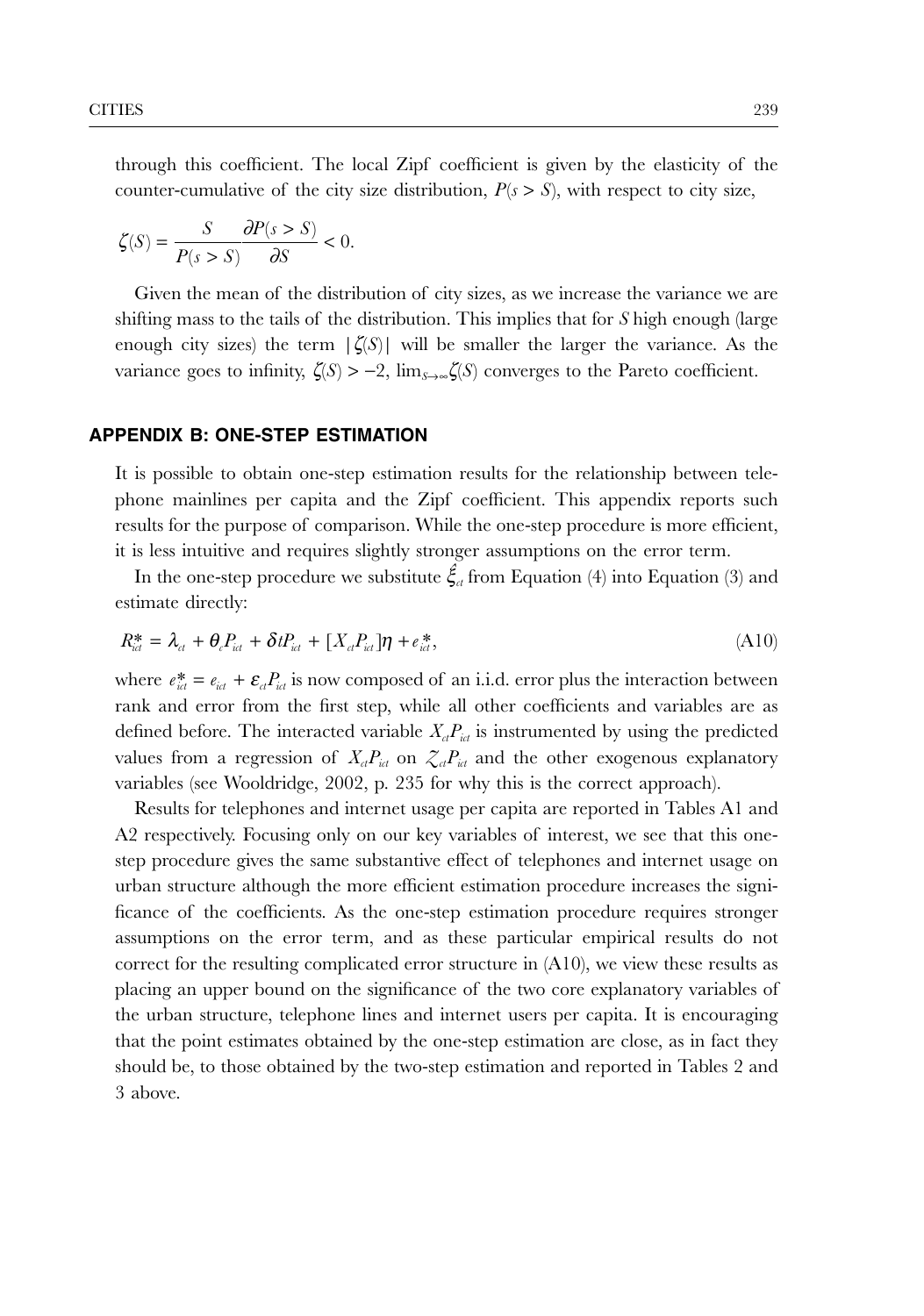| Dep. variable $log(rank-0.5)$        |                        |                        | <b>OLS</b>             | IV                     |                        |                        |                        |                       |                        |
|--------------------------------------|------------------------|------------------------|------------------------|------------------------|------------------------|------------------------|------------------------|-----------------------|------------------------|
|                                      | $[0]$                  | $[1]$                  | $[2]$                  | $[3]$                  | $[4]$                  | $[5]$                  | [6]                    | $[7]$                 | $[8]$                  |
| log(city size)                       |                        |                        |                        |                        |                        |                        |                        |                       |                        |
| $\times$ log(phone lines per capita) |                        | $-0.159***$<br>(0.005) | $-0.129***$<br>(0.010) | $-0.027$<br>(0.017)    | $-0.089***$<br>(0.029) | $-0.186***$<br>(0.007) | $-0.045$<br>(0.028)    | $-0.068**$<br>(0.028) | $-0.099***$<br>(0.038) |
| $\times$ Inverse road density        |                        |                        | $-0.290***$<br>(0.088) |                        | 0.181<br>(0.113)       |                        | $-0.188**$<br>(0.094)  |                       | 0.181<br>(0.113)       |
| $\times$ log(country population)     |                        |                        | $-0.047***$<br>(0.007) |                        | $-0.156$<br>(0.096)    |                        | $-0.032***$<br>(0.008) |                       | $-0.169*$<br>(0.102)   |
| $\times$ log(GDP per capita), PPP    |                        |                        | $-0.083***$<br>(0.023) |                        | $-0.065$<br>(0.068)    |                        | $-0.176***$<br>(0.036) |                       | $-0.068$<br>(0.068)    |
| $\times$ Trade, % GDP                |                        |                        | $-0.090***$<br>(0.017) |                        | $0.083**$<br>(0.033)   |                        | $-0.093***$<br>(0.017) |                       | $0.087**$<br>(0.034)   |
| $\times$ Non-agric. sectors, % GDP   |                        |                        | $-0.1$<br>(0.117)      |                        | 0.269<br>(0.238)       |                        | $-0.397***$<br>(0.148) |                       | 0.319<br>(0.269)       |
| $\times$ Gov. expend., % GDP         |                        |                        | $-0.674***$<br>(0.053) |                        |                        |                        | $-0.803***$<br>(0.066) |                       |                        |
| $\times$ Std. dev. of GDP growth     |                        |                        | $-1.320**$<br>(0.618)  |                        |                        |                        | $-2.592***$<br>(0.732) |                       |                        |
| $\times$ log(land area)              |                        |                        | $0.017***$<br>(0.004)  |                        |                        |                        | 0.004<br>(0.006)       |                       |                        |
| $\times$ Number of cities/1000       |                        |                        | $-0.04$<br>(0.060)     |                        |                        |                        | $-0.037$<br>(0.060)    |                       |                        |
| $\times$ Time                        | $0.001**$<br>(0.000)   | $0.003***$<br>(0.000)  | $0.004***$<br>(0.001)  | $-0.002***$<br>(0.001) | 0.001<br>(0.002)       | $0.004***$<br>(0.000)  | $0.003***$<br>(0.001)  | $-0.001$<br>(0.001)   | 0.002<br>(0.002)       |
| $\times$ Constant                    | $-1.354***$<br>(0.006) | $-1.211***$<br>(0.007) | $-1.167***$<br>(0.007) | country specific       |                        | $-1.187***$<br>(0.009) | $-1.172***$<br>(0.008) | country specific      |                        |
| Constant                             | country-year specific  |                        |                        |                        |                        | country-year specific  |                        |                       |                        |
| Obs cities                           | 6975                   | 6975                   | 6975                   | 6975                   | 6975                   | 6975                   | 6975                   | 6975                  | 6975                   |
| Obs country-year<br>Obs countries    | 63<br>24               | 63<br>24               | 63<br>24               | 63<br>24               | 63<br>24               | 63<br>24               | 63<br>24               | 63<br>24              | 63<br>24               |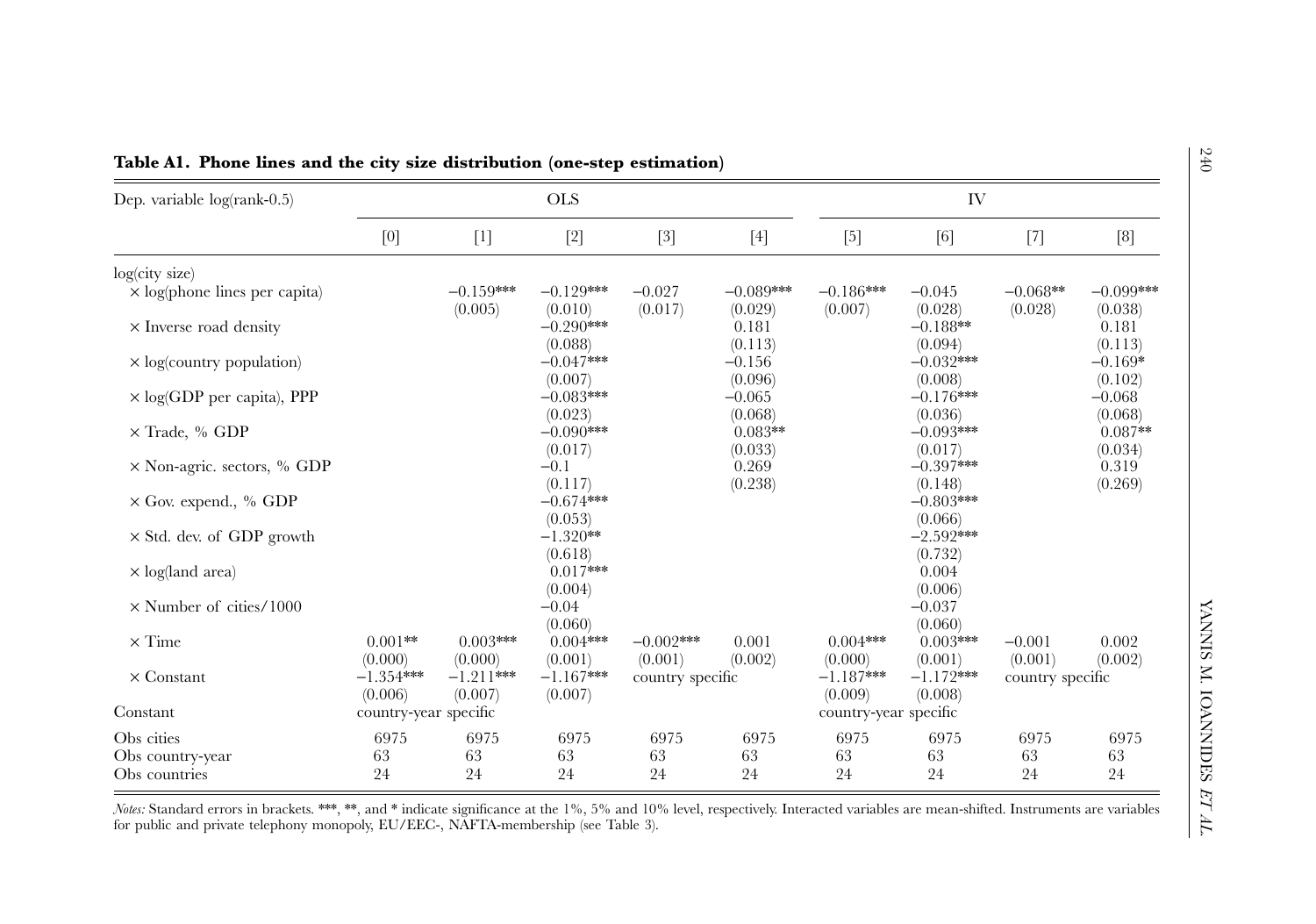| Dep. variable $log(rank-0.5)$           |             | <b>OLS</b>            |             |                       |
|-----------------------------------------|-------------|-----------------------|-------------|-----------------------|
|                                         | $[1]$       | $[2]$                 | $[3]$       | $[4]$                 |
| log(city size)                          |             |                       |             |                       |
| $\times$ log(internet users per capita) | $-0.045***$ | $-0.025***$           | $-0.002$    | $-0.028***$           |
|                                         | (0.002)     | (0.004)               | (0.004)     | (0.004)               |
| $\times$ log(phone lines per capita)    |             |                       | $-0.190***$ | $-0.400$ ***          |
|                                         |             |                       | (0.013)     | (0.025)               |
| $\times$ Inverse road density           |             | $-0.757***$           |             | $-0.851***$           |
|                                         |             | (0.120)               |             | (0.117)               |
| $\times$ log(country population)        |             | $-0.040***$           |             | $-0.096***$           |
|                                         |             | (0.010)               |             | (0.010)               |
| $\times$ log(GDP per capita), PPP       |             | $-0.255***$           |             | 0.055                 |
|                                         |             | (0.030)               |             | (0.035)               |
| $\times$ Trade, % GDP                   |             | $-0.047**$            |             | $0.038*$              |
|                                         |             | (0.022)               |             | (0.022)               |
| $\times$ Non-agric. sectors, % GDP      |             | $0.491***$            |             | 0.237                 |
|                                         |             | (0.158)               |             | (0.155)               |
| $\times$ Gov. expend., % GDP            |             | $-0.934***$           |             | $-0.868***$           |
|                                         |             | (0.079)               |             | (0.077)               |
| $\times$ Std. dev. of GDP growth        |             | $-2.959***$           |             | $-2.791***$           |
|                                         |             | (0.921)               |             | (0.898)               |
| $\times$ log(land area)                 |             | $0.023***$            |             | $0.061***$            |
|                                         |             | (0.005)               |             | (0.005)               |
| $\times$ Number of cities/1000          |             | $-0.11$               |             | 0.007                 |
|                                         |             | (0.078)               |             | (0.077)               |
| $\times$ Time                           | $0.023***$  | $0.015***$            | 0.002       | $0.018***$            |
|                                         | (0.001)     | (0.002)               | (0.002)     | (0.002)               |
| $\times$ Constant                       | $-1.678***$ | $-1.399***$           | $-1.146***$ | $-1.179***$           |
|                                         | (0.019)     | (0.042)               | (0.040)     | (0.043)               |
| Constant                                |             | country-year specific |             | country-year specific |
| Obs cities                              | 4906        | 4906                  | 4906        | 4906                  |
| Obs country-year                        | 41          | 41                    | 41          | 41                    |
| Obs countries                           | 23          | 23                    | 23          | 23                    |

**Table A2. Internet users and the city size distribution (one-step estimation)**

*Notes:* Standard errors in brackets. \*\*\*, \*\*, and \* indicate significance at the 1%, 5% and 10% level, respectively. Interacted variables are mean-shifted.

#### **REFERENCES**

- Ades, A.F. and E.L. Glaeser (1995). 'Trade and circuses: Explaining urban giants', *Quarterly Journal of Economics*, 110, February, 195–227.
- Baldwin, R., R. Forslid, P. Martin, G. Ottaviano, and F. Robert-Nicoud (2003). *Economic Geography and Public Policy*, Princeton University Press, Princeton, NJ.
- Bertot, J.C., P.T. Jaeger, L.A. Langa and C.R. McClure (2006). 'Public access computing and internet access in public libraries: The role of public libraries in e-government and emergency situations'. *First Monday*, 11(9). [http://www.firstmonday.org/issues/issues119/](http://www.firstmonday.org/issues/issues119/bertot/index.html) [bertot/index.html.](http://www.firstmonday.org/issues/issues119/bertot/index.html)
- Black, D. and V. Henderson (2003). 'Urban evolution in the USA', *Journal of Economic Geography*, 3(4), 343–72.
- Comin, D.A. and B. Hobijin (2004). 'Cross-country technological adoption: Making the theories face the facts', *Journal of Monetary Economics*, 39–83. Data accessible at: [http://](http://www.nber.org/hccta/) [www.nber.org/hccta/.](http://www.nber.org/hccta/)